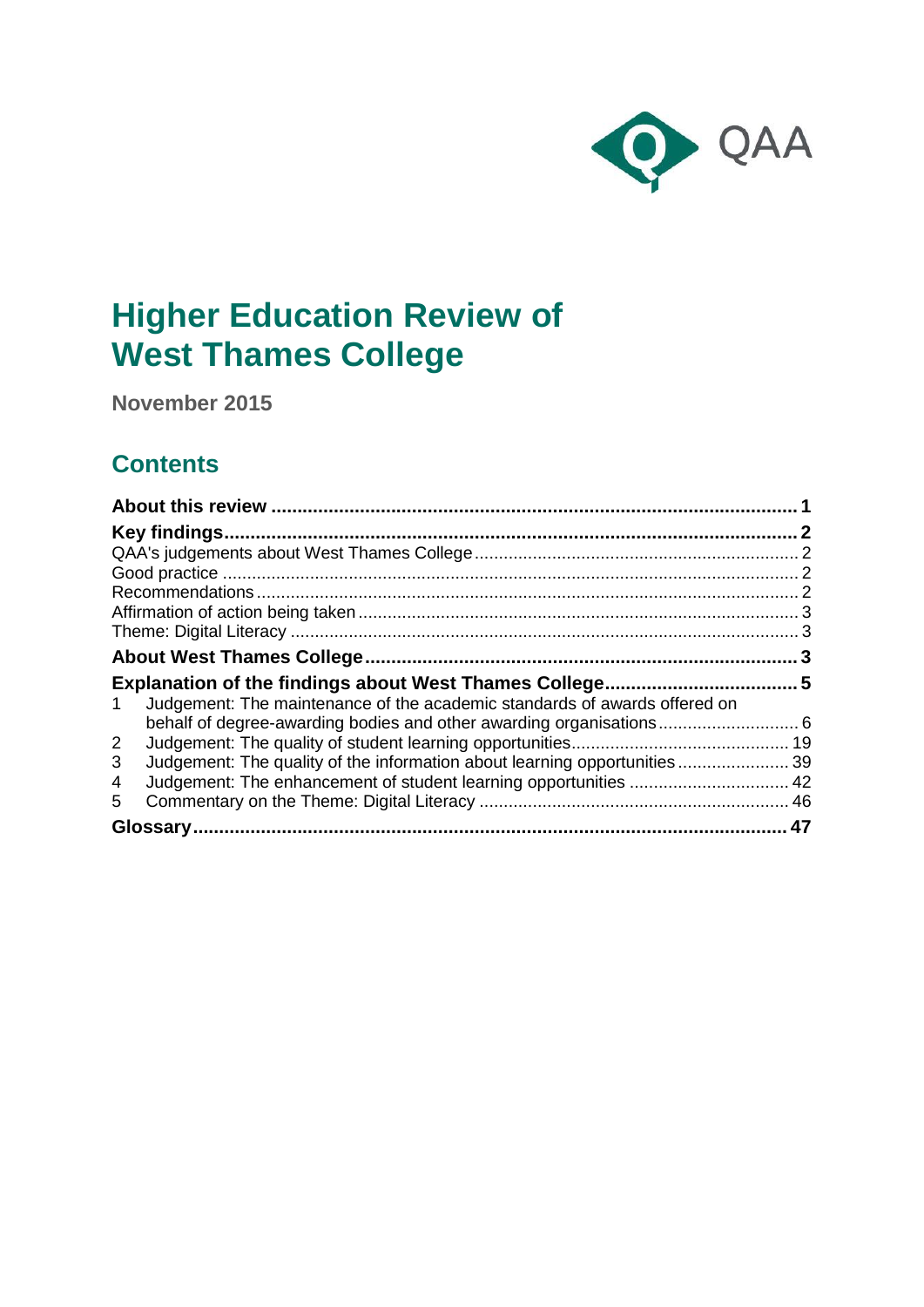## <span id="page-1-0"></span>**About this review**

This is a report of a Higher Education Review conducted by the Quality Assurance Agency for Higher Education (QAA) at West Thames College. The review took place from 9 to 11 November 2015 and was conducted by a team of three reviewers, as follows:

- Francine Norris
- Howard White
- Cara Williams (student reviewer).

The main purpose of the review was to investigate the higher education provided by West Thames College and to make judgements as to whether or not its academic standards and quality meet UK expectations. These expectations are the statements in the [UK Quality](http://www.qaa.ac.uk/assuring-standards-and-quality/the-quality-code)  [Code for Higher Education](http://www.qaa.ac.uk/assuring-standards-and-quality/the-quality-code) (the Quality Code)<sup>1</sup> setting out what all UK higher education [providers](http://newlive.qaa.ac.uk/AboutUs/glossary/Pages/glossary-h.aspx#h2.1) expect of themselves and of each other, and what the general public can therefore expect of them.

In Higher Education Review, the QAA review team:

- makes judgements on
	- the setting and maintenance of academic standards
	- the quality of student learning opportunities
	- the information provided about higher education provision
	- the enhancement of student learning opportunities
	- provides a commentary on the selected theme
- makes recommendations
- identifies features of good practice
- affirms action that the provider is taking or plans to take.

A summary of the findings can be found in the section starting on page 2. [Explanations of](#page-5-0)  [the findings](#page-5-0) are given in numbered paragraphs in the section starting on page 6.

In reviewing West Thames College the review team has also considered a theme selected for particular focus across higher education in England and Northern Ireland.

The [themes](http://www.qaa.ac.uk/publications/information-and-guidance/publication?PubID=106) for the academic year 2015-16 are Student Employability and Digital Literacy,<sup>2</sup> and the provider is required to select, in consultation with student representatives, one of these themes to be explored through the review process.

The QAA website gives more information [about QAA](http://www.qaa.ac.uk/aboutus/pages/default.aspx) and its mission.<sup>3</sup> A dedicated section explains the method for **Higher Education Review<sup>4</sup>** and has links to the review handbook and other informative documents. For an explanation of terms see the [glossary](#page-47-0) at the end of this report.

<sup>-</sup><sup>1</sup> The UK Quality Code for Higher Education is published at: [www.qaa.ac.uk/the-quality-code.](http://www.qaa.ac.uk/the-quality-code)

<sup>2</sup> Higher Education Review themes:

[www.qaa.ac.uk/publications/information-and-guidance/publication?PubID=106.](http://www.qaa.ac.uk/publications/information-and-guidance/publication?PubID=106)

<sup>&</sup>lt;sup>3</sup> QAA website: [www.qaa.ac.uk/about-us.](http://www.qaa.ac.uk/about-us)

<sup>4</sup> Higher Education Review web pages:

[www.qaa.ac.uk/reviews-and-reports/how-we-review-higher-education/higher-education-review.](http://www.qaa.ac.uk/reviews-and-reports/how-we-review-higher-education/higher-education-review)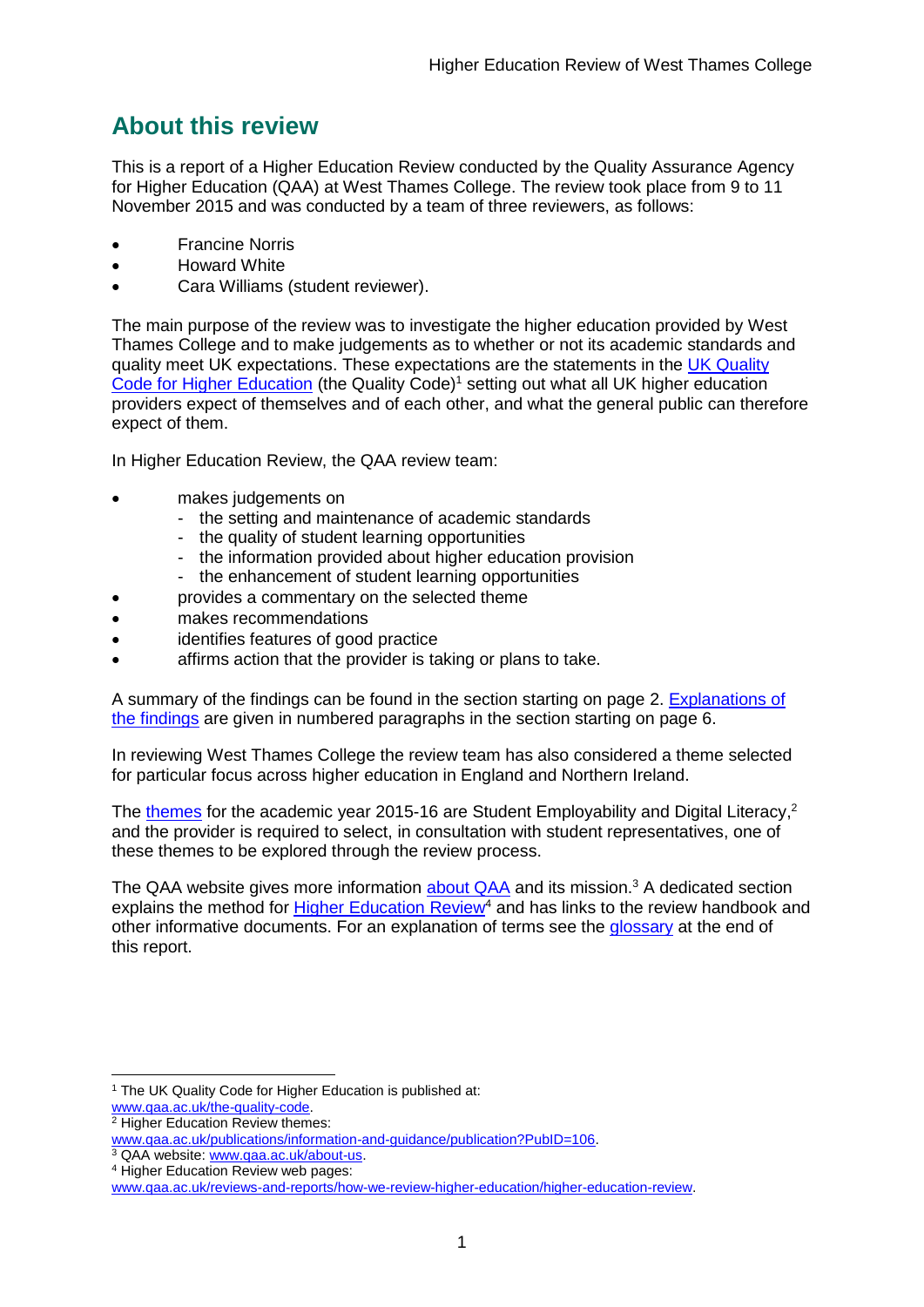## <span id="page-2-0"></span>**Key findings**

## <span id="page-2-1"></span>**QAA's judgements about West Thames College**

The QAA review team formed the following judgements about the higher education provision at West Thames College.

- The maintenance of the academic standards of awards offered on behalf of degreeawarding bodies and other awarding organisation **meets** UK expectations.
- The quality of student learning opportunities **meets** UK expectations.
- The quality of the information about learning opportunities **meets** UK expectations.
- The enhancement of student learning opportunities **meets** UK expectations.

## <span id="page-2-2"></span>**Good practice**

The QAA review team identified the following features of **good practice** at West Thames College.

- The externality provided by the direct involvement of the Corporation in monitoring standards, quality and the enhancement of learning opportunities (Expectations A3.3 and B8).
- The engagement with industry that ensures that the curriculum supports employability (Expectation B3).
- The comprehensive arrangements for student support which enable students to develop their academic, personal and professional potential (Expectation B4).
- The strategic approach to enhancement (Enhancement).
- The development and use of resources for digital literacy and e-learning (Enhancement).

## <span id="page-2-3"></span>**Recommendations**

The QAA review team makes the following **recommendations** to West Thames College.

By March 2016:

 ensure that programme specifications are accessible to external stakeholders (Expectation C).

By July 2016:

- ensure that procedures are formally articulated in process documents and that their observance is captured in clear and detailed minutes of relevant committees (Expectations B1 and B7)
- articulate, in a single document, a staff development strategy which captures and further develops initiatives to improve the understanding, quality and consistency of higher education teaching (Expectation B3)
- create a formal process to record, monitor and review the effectiveness of student engagement (Expectation B5)
- create opportunities for all students to provide anonymised feedback on their modules and programmes (Expectation B5)
- in partnership with students, continue to develop opportunities for higher education student representation on decision-making committees (Expectation B5)
- develop a periodic review process for the Pearson provision (Expectation B8)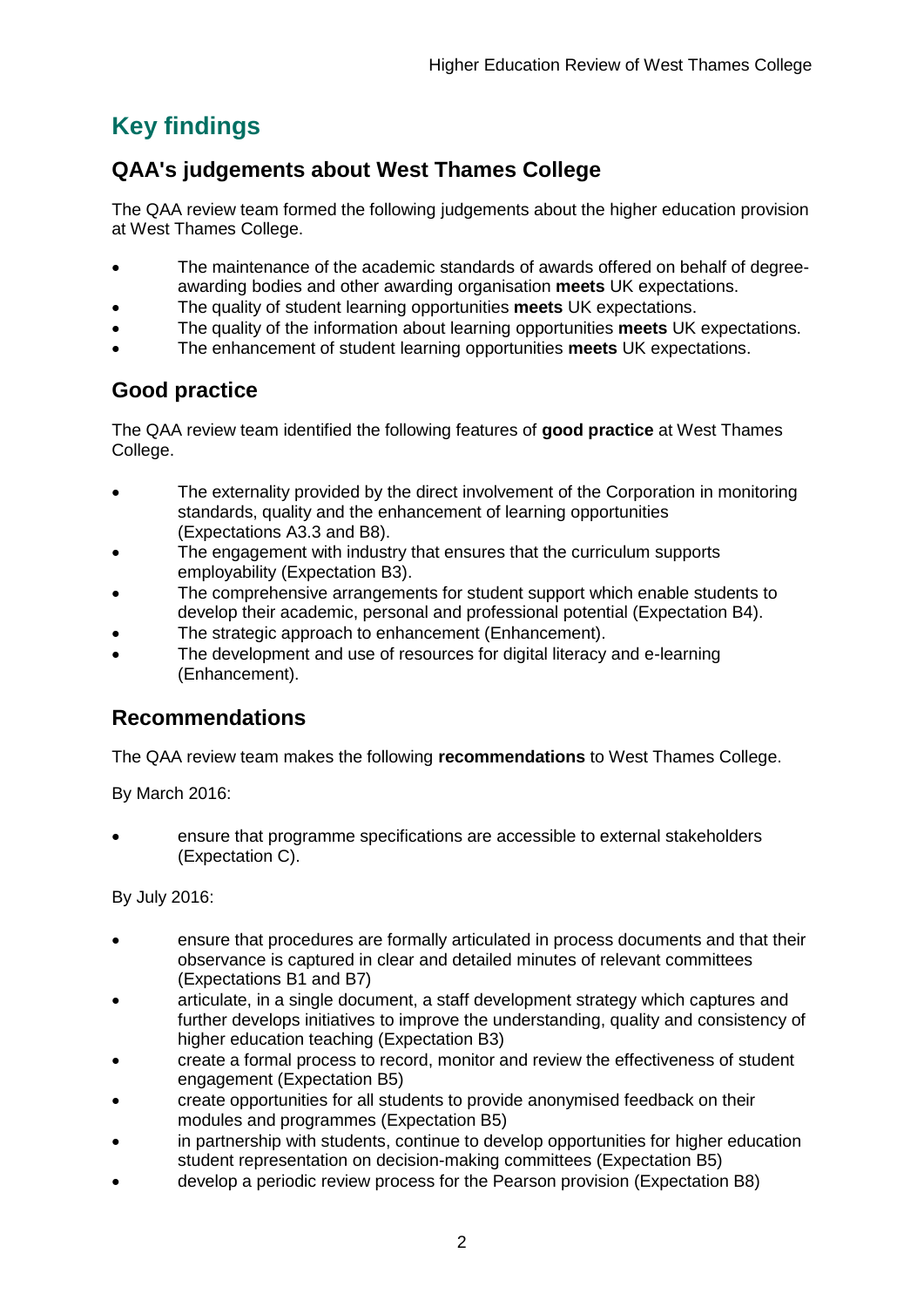ensure that all documents addressed to students fully differentiate between further and higher education (Expectation C).

## <span id="page-3-0"></span>**Affirmation of action being taken**

The QAA review team **affirms** the following actions that West Thames College is already taking to make academic standards secure and improve the educational provision offered to its students.

- The steps being taken to continue development of study skills resources to further support student achievement (Expectation B4).
- The steps being taken to enact a strategy that maintains consistent information (Expectation C).

## <span id="page-3-1"></span>**Theme: Digital Literacy**

Commitment to improving the digital literacy of students is reflected in clear objectives in the College's Higher Education Development Plan. The College develops online materials and activities to develop students' knowledge and use of digital technology. Students are shown how to develop their own online collection of research material at induction. The ability to work effectively with digital technology is integrated with the students' learning experience and in particular with strategies to extend independent study skills.

Skills and knowledge are developed for some students through their use of digital technology for formative feedback, while others use reflective logs and some promote their own work for employability purposes. Enhanced physical resources and staff development facilitate the use of tools to enable independent and blended learning. These initiatives also support students' acquisition of digital literacy knowledge and skills. Increases in student satisfaction and use of digital technology demonstrate progress against the College's planned targets.

Further explanation of the key findings can be found in the handbook available on the QAA webpage explaining [Higher Education Review.](http://www.qaa.ac.uk/reviews-and-reports/how-we-review-higher-education/higher-education-review)

## <span id="page-3-2"></span>**About West Thames College**

West Thames College (the College) is a medium-sized general further education college with two sites in the West London Borough of Hounslow. The main campus is located in Isleworth and the Skills Centre is based in Feltham. The College's curriculum is primarily vocational and includes pre-entry to Level 6 qualifications. Higher education is offered only at the Isleworth campus.

The College vision states: 'West Thames will be a vibrant college, inspiring all our learners to fulfil their dreams and ambitions. Our outstanding education and training will contribute to a prosperous and cohesive community.' The College has approximately 4,000 part-time students and 2,500 full-time students. Of these, 235 are full-time higher education students enrolled on Pearson Higher National awards. There are also 71 part-time students studying franchised programmes at the College who are enrolled with their respective awarding bodies. College staff also teach 42 part-time students at St Mary's University in Twickenham. At the time of the QAA Integrated Quality and Enhancement Review (IQER) in March 2011, there were approximately 4,500 further education students at the College and 388 full-time equivalent higher education students. The student population reflects the ethnically and linguistically diverse character of the west London boroughs in which they reside.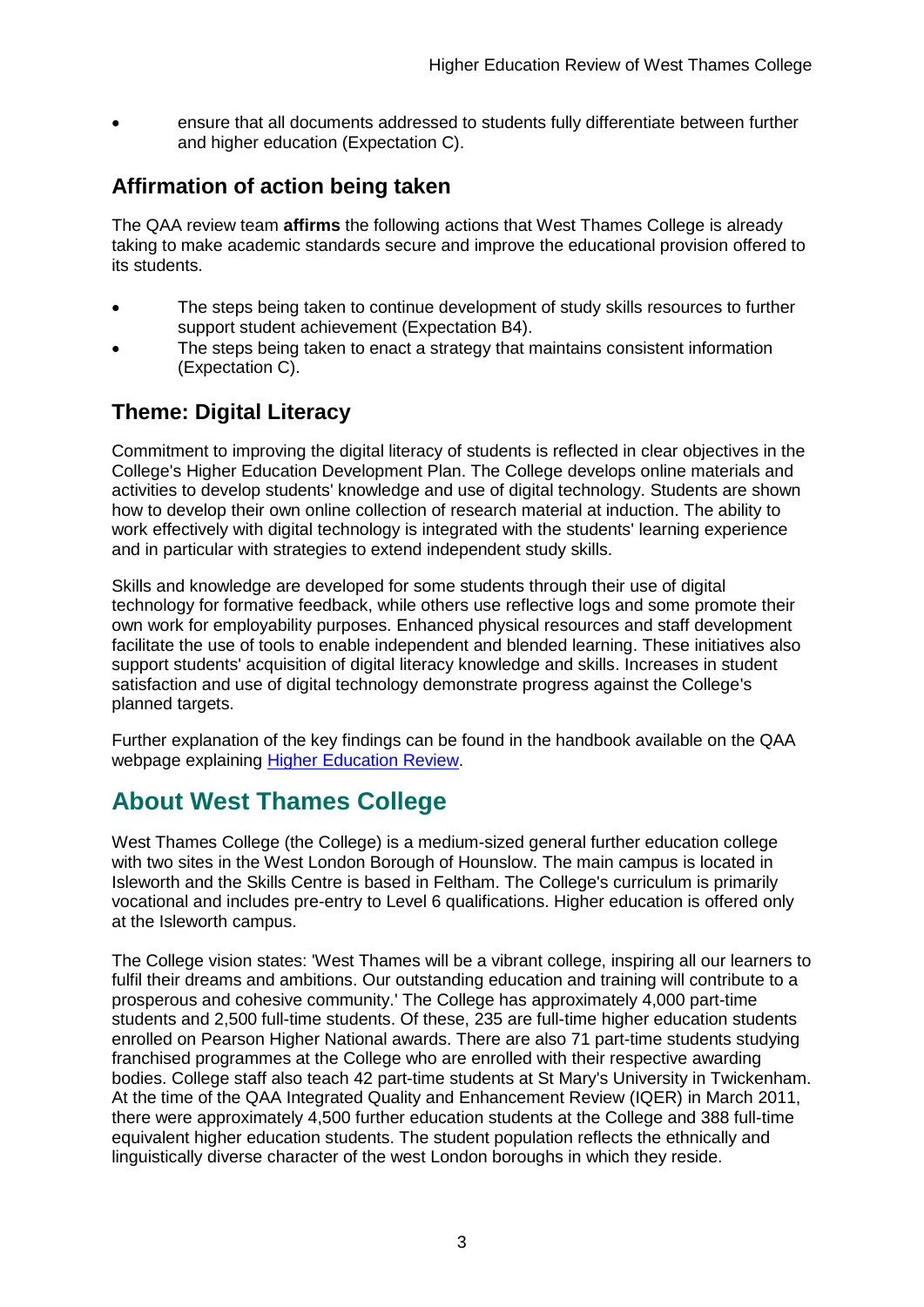Extensive changes have been made to the facilities at the Isleworth campus since the 2011 IQER. New buildings and resources include a new Learning Resource Centre, upgraded virtual learning environment and a new management information system. A flatter management structure is also in operation.

The College identifies a number of key challenges, including: adapting to the significant changes to higher education funding; increasing the range of flexible and higher skills provision which directly meets the needs of employers; the rise in tuition fees in a competitive marketplace; and actively developing a distinct higher education community.

The College works with Kingston University as part of a consortium to deliver the FdA Early Years programme. The Certificate in Education and Professional Graduate Certificate in Education are delivered as part of a Centre for Excellence in Teacher Training consortium coordinated by the University of Westminster. This partnership arrangement is due to cease and provision for students to complete their teacher training programmes is in place. A new agreement for the collaborative delivery of the University Diploma in Teaching English or Mathematics with Canterbury Christ Church University is nearing completion. In partnership with St Mary's University in Twickenham, the College delivers the FdSc in Psychology and Counselling. The programme is delivered, assessed and quality-assured entirely at the St Mary's University Twickenham campus. The College also offers seven Higher National awards accredited by Pearson.

The College has addressed the recommendations from the 2011 IQER. The amount of progress made with each action differs. For example, the College has made progress in developing staff, but a comprehensive staff development strategy for higher education teaching staff is absent.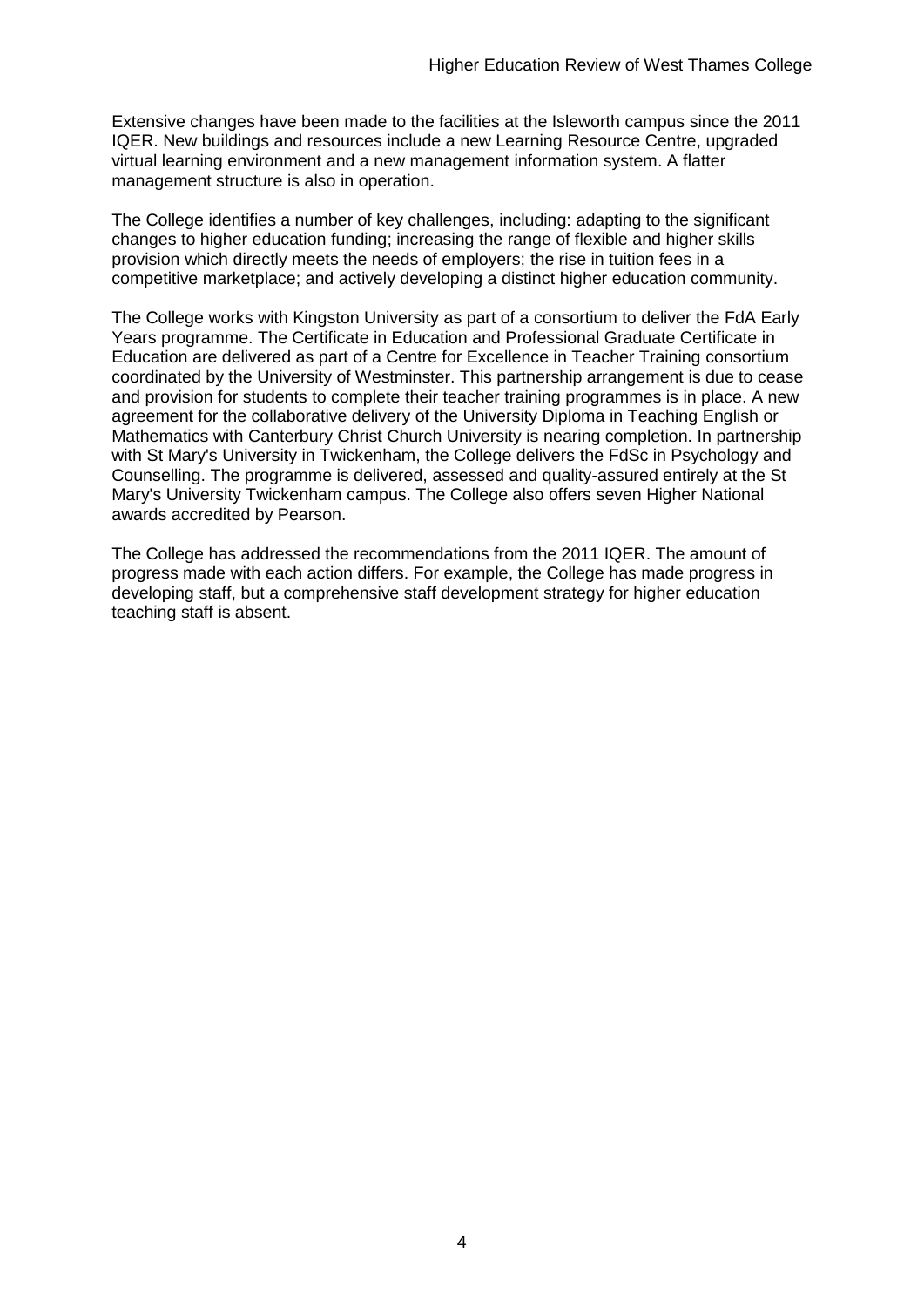## <span id="page-5-0"></span>**Explanation of the findings about West Thames College**

This section explains the review findings in more detail.

Terms that may be unfamiliar to some readers have been included in a [brief glossary](#page-46-1) at the end of this report. A fuller [glossary of terms](http://www.qaa.ac.uk/Pages/GlossaryEN.aspx) is available on the QAA website, and formal definitions of certain terms may be found in the operational description and handbook for the [review method,](http://www.qaa.ac.uk/reviews-and-reports/how-we-review-higher-education/higher-education-review) also on the QAA website.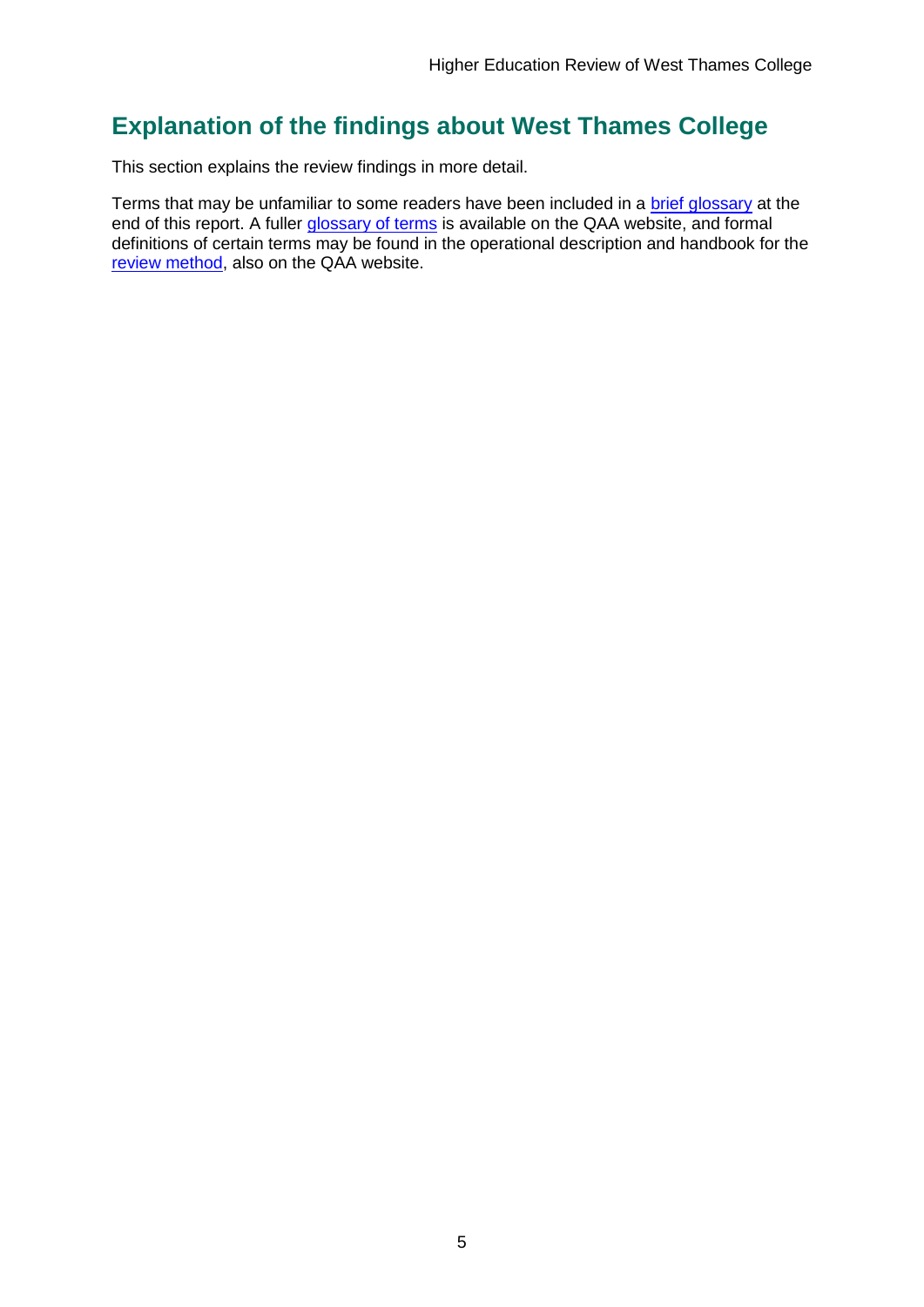## <span id="page-6-0"></span>**1 Judgement: The maintenance of the academic standards of awards offered on behalf of degree-awarding bodies and other awarding organisations**

**Expectation (A1): In order to secure threshold academic standards, degreeawarding bodies:** 

**a) ensure that the requirements of** *The Framework for Higher Education Qualifications in England, Wales and Northern Ireland* **(FHEQ) are met by:**

- **positioning their qualifications at the appropriate level of the relevant framework for higher education qualifications**
- **ensuring that programme learning outcomes align with the relevant qualification descriptor in the relevant framework for higher education qualifications**
- **naming qualifications in accordance with the titling conventions specified in the frameworks for higher education qualifications**
- **awarding qualifications to mark the achievement of positively defined programme learning outcomes**

**b) consider and take account of QAA's guidance on qualification characteristics** 

**c) where they award UK credit, assign credit values and design programmes that align with the specifications of the relevant national credit framework** 

**d) consider and take account of relevant Subject Benchmark Statements.**

### **Quality Code,** *Chapter A1: UK and European Reference Points for Academic Standards*

## **Findings**

1.1 The College is responsible for delivering programmes offered in partnership with Kingston University, St Mary's University in Twickenham, the University of Westminster and Pearson. Ultimate responsibility for the academic standards of the programmes offered by the College rests with the three awarding bodies and the awarding organisation (Pearson). Each partner is responsible for setting academic standards during programme design, validation and review by ensuring that the requirements of the FHEQ and relevant Subject Benchmark Statements are given due consideration. The responsibilities of the College for maintaining academic standards are set out in the relevant partnership agreements. Each awarding body prepares programme specifications, or in the case of Pearson, qualification specifications, which identify threshold academic standards and learning outcomes.

1.2 Partnership arrangements with each awarding body differ. The College is an Associate College of Kingston University and delivers the franchised FdA Early Years in partnership as part of a consortium of Colleges. The College is responsible for delivery and the University is responsible for setting the standards of the programme through design and validation. The FdSc in Psychology and Counselling is designed and delivered in partnership with St Mary's University in Twickenham. College staff attend regular meetings, assessment boards and programme boards to quality-assure elements of the programme that are the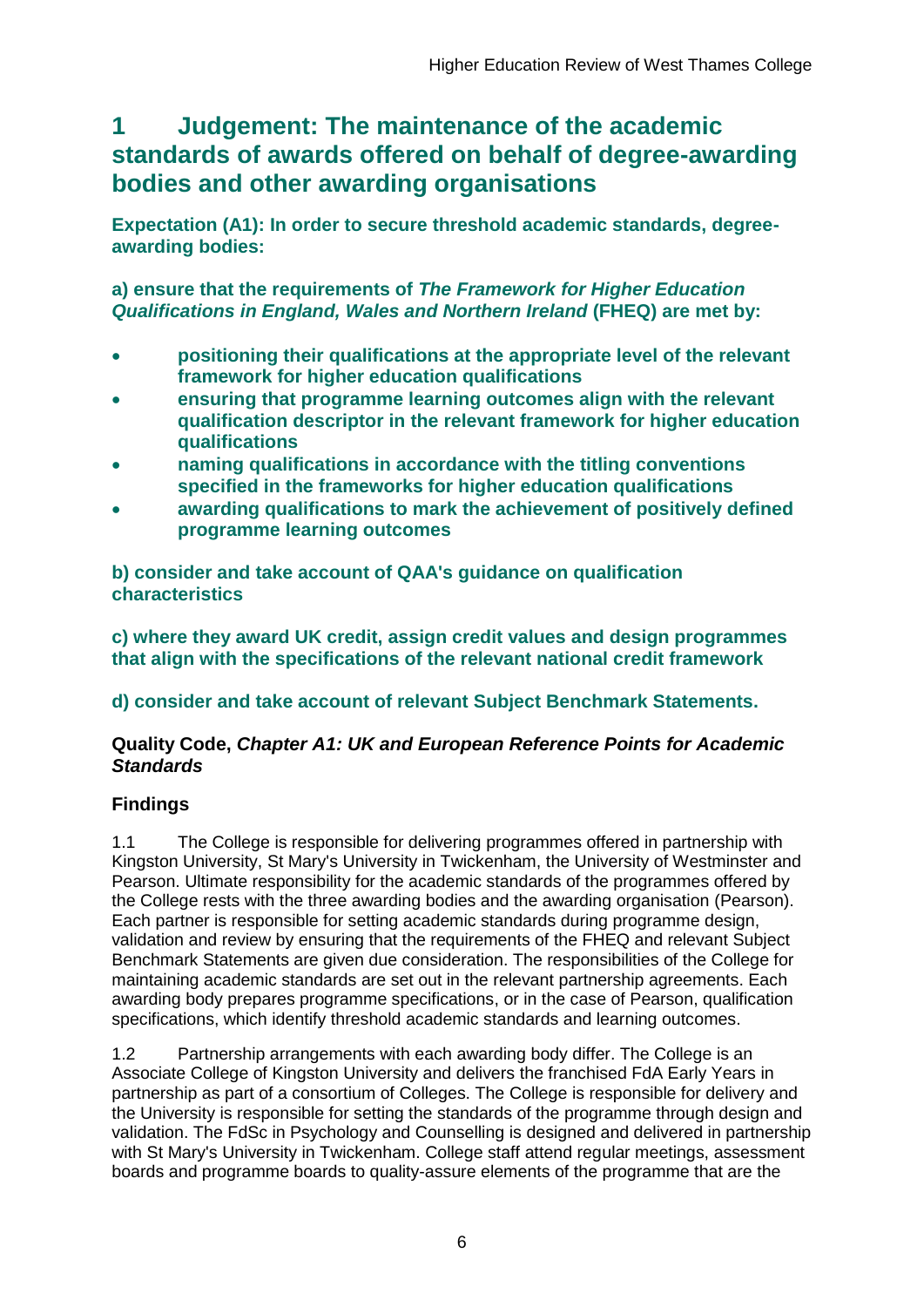College's responsibility. This arrangement will finish at the end of this academic year. The College is validated by the University of Westminster as a delivery partner for the Certificate in Education and the Professional Graduate Certificate in Education as part of a Teacher Training consortium. The University will withdraw from the arrangement this year and arrangements are in place to support completing students.

1.3 The largest proportion of the College's higher education provision is Pearsonvalidated Higher National awards which are delivered and assessed at the College. Academic standards are set out in standard qualification documentation developed by Pearson and approved by Ofqual in terms of level. The College has responsibility for selecting appropriate modules from a suite provided, and in some cases designing modules, to meet local needs. Local needs modules are subject to validation and approval by Pearson. Responsibility for the design of effective learning and assessment materials also rests with the College. The College's own arrangements and its use of the awarding body and Pearson regulatory frameworks would enable the Expectation to be met.

1.4 The team reviewed partnership documents and regulatory and programme documentation including programme specifications, validation and quality review reports, and the reports of external examiners. The review team held meetings with College staff and a liaison tutor from Kingston University.

1.5 The evidence demonstrates the arrangements to be effective in practice. The College ensures that staff and students have access to programme specifications prepared by the awarding body that take account of the FHEQ and relevant Subject Benchmark Statements and qualification descriptors. The College prepares programme specifications for the Pearson provision which set out aims, outcomes, entry criteria, teaching and learning methods. These programme specifications do not reference Subject Benchmark Statements but curriculum teams reference the qualification descriptors in the FHEQ, to inform their teaching and assessment practice and ensure assignments focus on skills development and outcomes for students.

1.6 Each awarding partner appoints external examiners who effectively monitor achievement annually to ensure that the College's provision meets the standard for the awards offered. Annual and periodic review processes are specified by awarding partners' bodies to ensure that the College fulfils its obligations to provide courses at the appropriate level on their behalf. This is monitored on an ongoing basis. Kingston University produces a module review and development plan following regular scrutiny meetings. Actions arising are addressed on an ongoing basis and formally recorded each year in a Course Summary Report submitted to the University for approval. St Mary's University review the provision through programme boards and the production of an annual review document. Pearson programmes are reviewed annually by programme teams as part of the Course Review and Evaluation (CRE) and Pearson provide the College with an annual Quality Review and Development Report that informs this process. Staff clearly articulated the structure of internal committees and reporting lines that oversee the higher education provision from programme level through higher education-specific subcommittees through to the College's Curriculum Quality Executive Group and then to the governing body, the Corporation.

1.7 While the awarding partners have ultimate responsibility for ensuring that the relevant external reference points are adhered to, the College works effectively within its partnership agreements to manage its own responsibilities for ensuring adherence to external reference points. This is confirmed through, for example, validation reports, quality review reports and the conclusions from external examiner reports. The review team therefore concludes that the Expectation is met and the associated level of risk is low.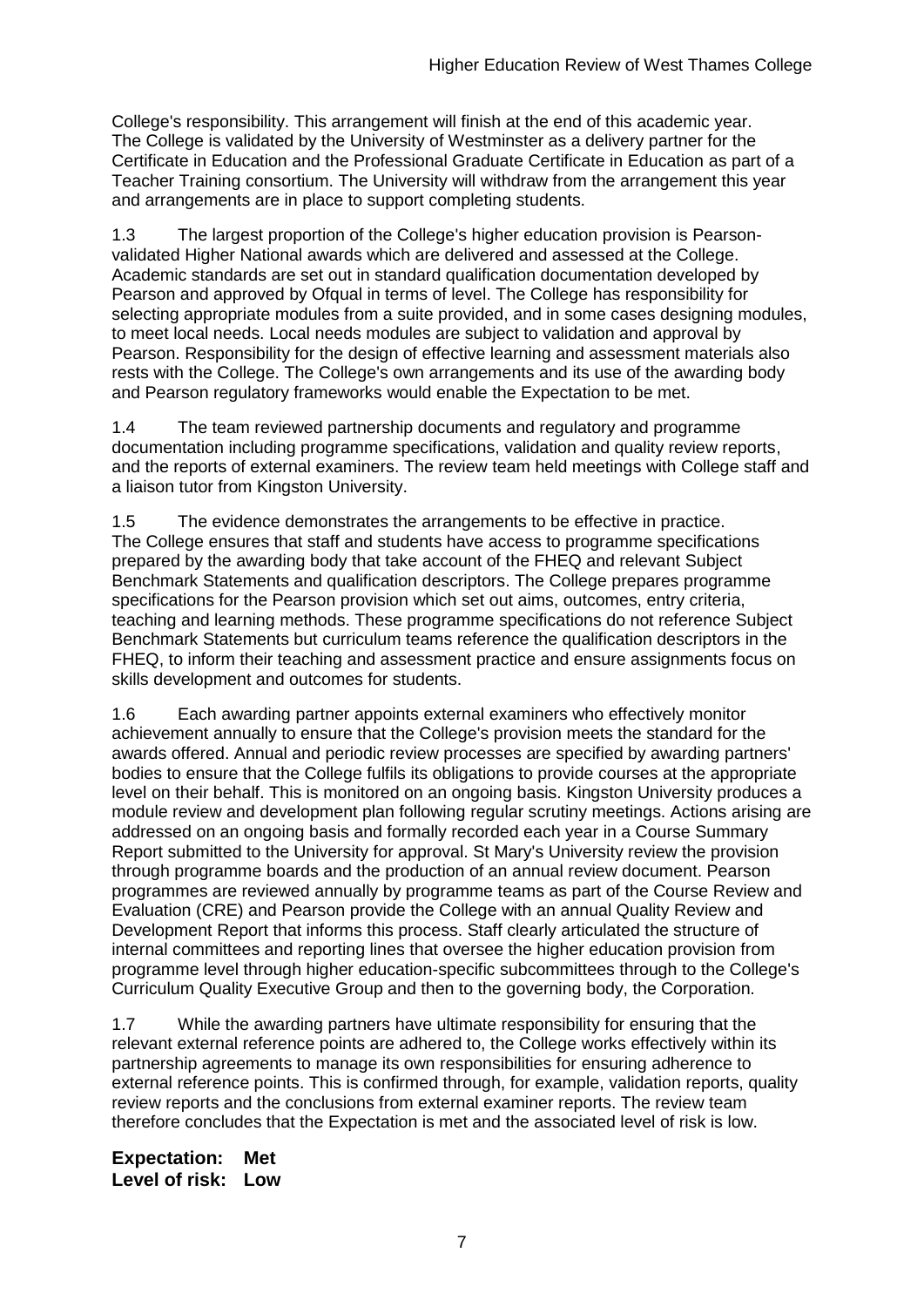**Expectation (A2.1): In order to secure their academic standards, degree-awarding bodies establish transparent and comprehensive academic frameworks and regulations to govern how they award academic credit and qualifications.**

#### **Quality Code,** *Chapter A2: Degree-Awarding Bodies' Reference Points for Academic Standards*

## **Findings**

1.8 The College has comprehensive academic governance arrangements, which are overseen by its Corporation. A Quality and Equality Advisory Group monitors quality at board level and receives reports from the College Executive and Curriculum Quality Executive Group. Two subcommittees, one responsible for strategic matters, the Higher Education Strategy Group, and the other operations, the Higher Education Operations Group, oversee the higher education provision and report on this to the College Executive.

1.9 For the University-validated provision, the College works with the separate regulatory and quality assurance frameworks of each of its University partners, as described in Expectation A1. Kingston University, St Mary's University in Twickenham and University of Westminster each provide a partnership or collaborative provision handbook document that provides guidance for the College in understanding and enacting the different regulatory frameworks. Assessments are set by each University, and the College is responsible for the first marking of work with the University conducting moderation. For the Kingston University and Westminster University programmes, moderation is across several partner colleges within each consortium.

1.10 For the Pearson provision, the College has more direct responsibility and has developed comprehensive standards and assessment procedures. Assessments are monitored by Course Leaders and Internal Verifiers for their quality and appropriateness and are checked annually by the external examiner to ensure they meet the required standards. Assessment Boards are organised by the College and the external examiner, while not in attendance, confirms standards through comprehensive reports and an annual Quality Review and Development Report. The College operates within the frameworks of its awarding bodies who are responsible for the award of credit and qualifications and has established its own internal governance arrangements in support. These arrangements would enable the College to meet the Expectation.

1.11 The team reviewed programme documentation including regulatory frameworks, policies and procedures from awarding partners and the College's internal documentation including programme specifications, Standards and Assessment Guidelines and validation and quality review reports. The team also met a range of academic staff, a link tutor from Kingston University, and a member of the Corporation.

1.12 The team learned that the arrangements with the University partners work well in practice and that the relationships with awarding bodies are effective on both a strategic and operational level. Adherence to awarding body regulations and policies are well established in the College. In addition to the awarding body arrangements, the College has developed its own internal processes for oversight of higher education. At individual programme level curriculum team meetings are in operation that report to the Higher Education Operations Group. This group reports to a Higher Education Strategy Group which is a subcommittee of the College's overarching Curriculum Quality Executive Group. The terms of reference of these groups are clear and understood by staff. Comprehensive assessment policies and procedures set out in the Standards and Assessment Guidelines have been developed to support the areas of the provision for which the College has more responsibility.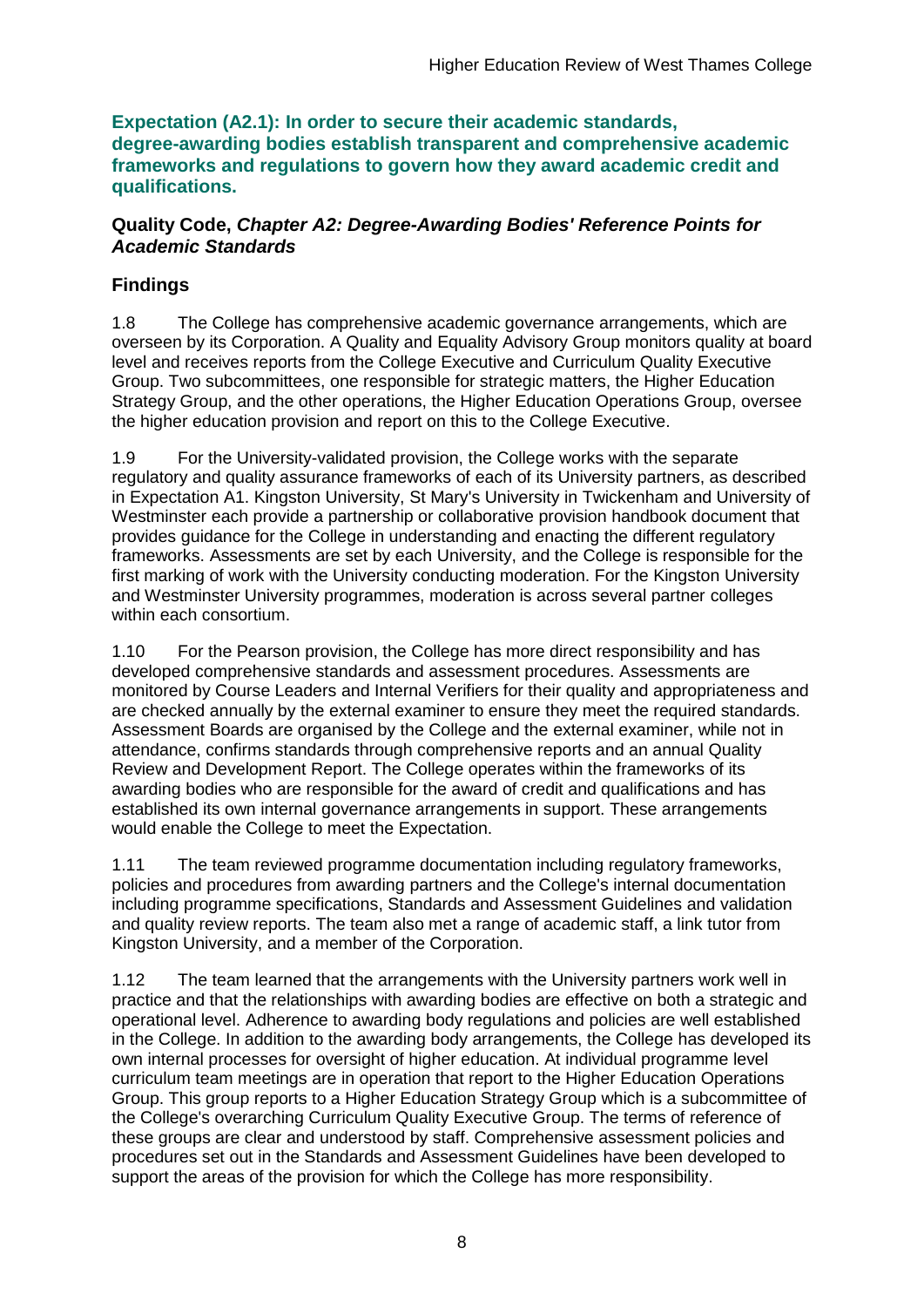1.13 The awarding partners have responsibility for academic frameworks and regulations. Evidence including external examiners' reports and quality review reports indicates the College operates effectively to uphold the regulatory frameworks and regulations. Therefore within the context of the partnership agreements with its awarding partners, the team concludes that the Expectation is met and the associated level of risk is low.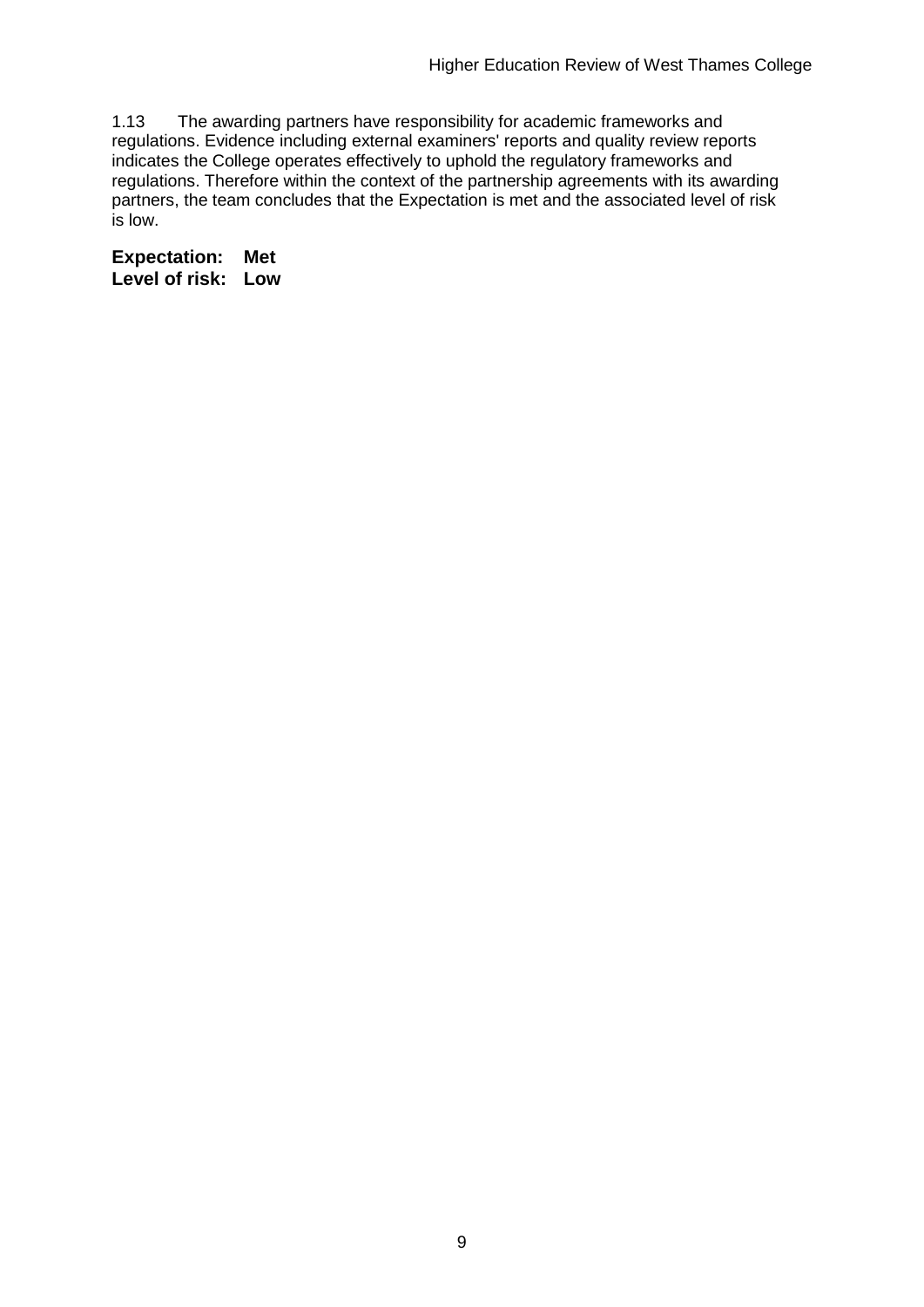**Expectation (A2.2): Degree-awarding bodies maintain a definitive record of each programme and qualification that they approve (and of subsequent changes to it) which constitutes the reference point for delivery and assessment of the programme, its monitoring and review, and for the provision of records of study to students and alumni.** 

#### **Quality Code,** *Chapter A2: Degree-Awarding Bodies' Reference Points for Academic Standards*

## **Findings**

1.14 Responsibility for maintaining the definitive record for each programme and qualification, in the form of programme specifications, resides with each awarding body. For Pearson provision the College has responsibility for producing contextualised programme specifications with reference to the definitive information provided by the awarding organisation. These approaches would enable the Expectation to be met.

1.15 The review team evaluated the effectiveness of these arrangements by examining programme specifications, programme handbooks, the College website and its virtual learning environment (VLE). The team also discussed the availability of programme specifications and their use with teaching staff and students.

1.16 Overall the evidence reviewed demonstrates arrangements to be effective in practice. Programme specifications prepared by the College for Pearson provision set out aims, outcomes, entry criteria, teaching and learning methods. External examiner reports confirm that the College designs effective learning and assessment materials to meet the learning outcomes for each qualification. Curriculum teams also reference the qualification descriptors in the FHEQ, to inform their teaching and assessment practice and ensure assignments focus on skills development and outcomes for students. Programme specifications and module descriptors are made available to staff and students on the VLE. The College understands its responsibility to use programme specifications as reference points and teaching staff are familiar with specifications and their purpose.

1.17 Students confirm that handbooks are provided to them during induction and that these are also accessible on the VLE. The review team observed that programme specifications are unavailable to prospective students and external stakeholders. The team makes a recommendation for programme specifications to be made available to prospective students and external stakeholders in Expectation C of this report.

1.18 Within its partnership agreements the College fulfils its responsibilities for maintaining definitive records. The College works closely with its awarding partners and information is made available to students in a number of ways including University-devised handbooks and the VLE. A recommendation in Part C is relevant, but the review team concludes that the College meets the Expectation and the associated level of risk is low.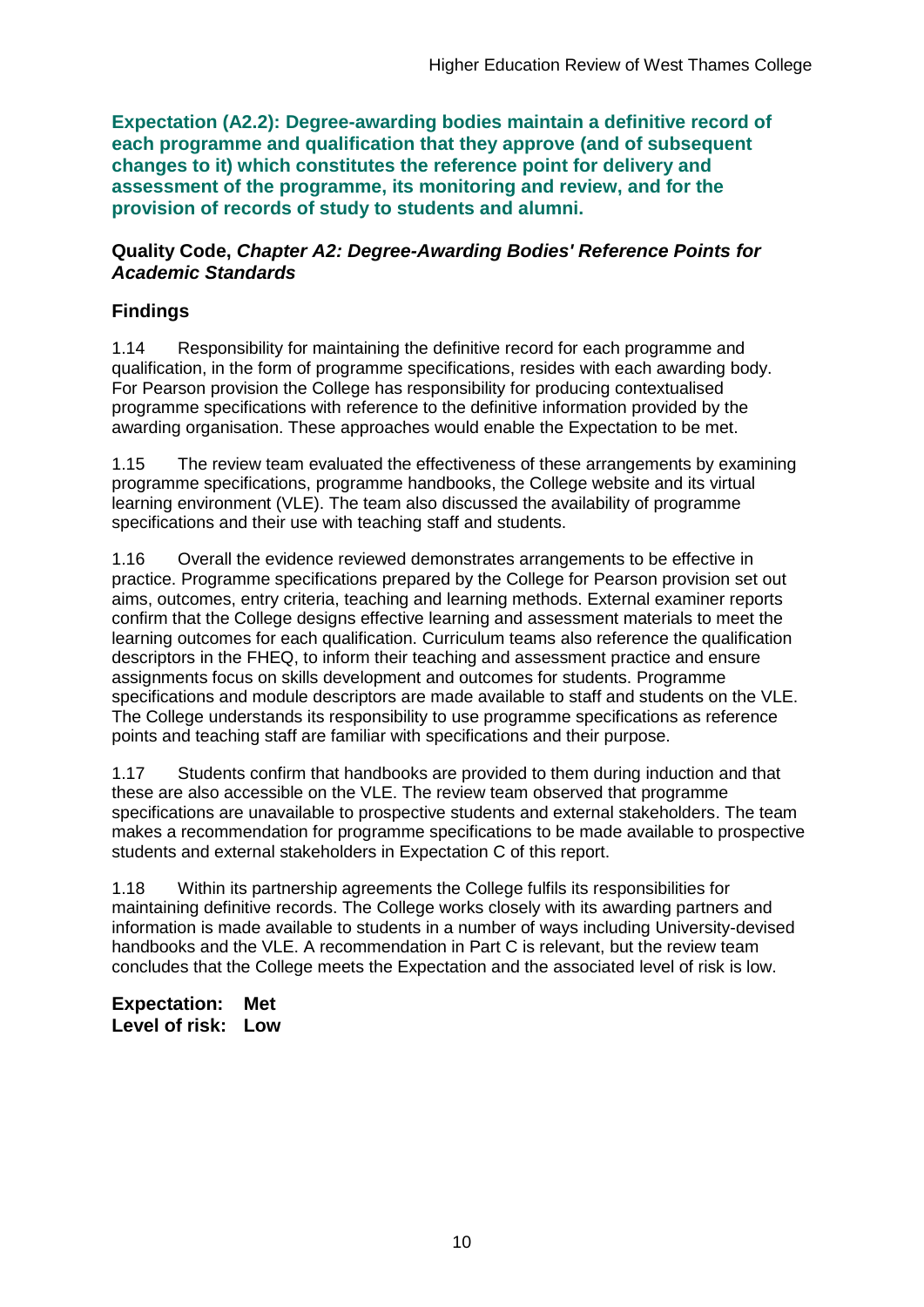**Expectation (A3.1): Degree-awarding bodies establish and consistently implement processes for the approval of taught programmes and research degrees that ensure that academic standards are set at a level which meets the UK threshold standard for the qualification and are in accordance with their own academic frameworks and regulations.**

#### **Quality Code,** *Chapter A3: Securing Academic Standards and an Outcomes-Based Approach to Academic Awards*

## **Findings**

1.19 The College's awarding bodies and organisation are responsible for ensuring that academic standards are set at an appropriate level in accordance with their academic frameworks and regulations. The partnership agreements and their respective approval processes identify the framework within which the College works. The College delivers foundation degree programmes in collaboration with Kingston University and St Mary's University in Twickenham which are designed by the awarding partner. As part of a consortium the College also delivers programmes in teacher education validated by the University of Westminster, although this arrangement is being terminated and the College is negotiating the validation of equivalent programmes by Canterbury Christ Church University. In each case the awarding body approves the College as a partner, approves the delivery of the programme by the College, and conducts quinquennial revalidations. In addition, the College develops its own Higher National programmes for validation by Pearson. These arrangements would enable the College to meet the Expectation.

1.20 The review team explored the effectiveness of these arrangements by examining documentary evidence of programme design, validation and revalidation, partners' academic frameworks and regulations, partnership agreements, and external examiners' reports. The review team also met the Principal, and senior and teaching staff, including a link tutor from an awarding body.

1.21 Re-approvals by all three current awarding bodies within the last five years, the recent Partner Approval Event for teacher education programmes at Canterbury Christ Church and annual approval by Pearson indicate that partners are satisfied with the College's management of its responsibilities in this area. The College understands its responsibility to seek approval from Pearson for modules and programmes and to operate them as approved. The team saw evidence of formal approval being sought from and granted by Pearson for 'meet local needs' modules and for a new HNC programme. Programme and module specifications drawn up by the College for Pearson provision specify the level of the qualification and intended learning outcomes. There are no concerns about threshold standards in external examiner reports.

1.22 The review team concludes that, within the context of the partnership agreements with its awarding bodies and arrangements with the awarding organisation, the College fulfils its responsibilities in programme approval. The College works closely with its awarding partners, understands its delegated responsibilities and operates appropriately to comply with academic frameworks and regulations. Therefore the team concludes that the Expectation is met and the associated level of risk is low.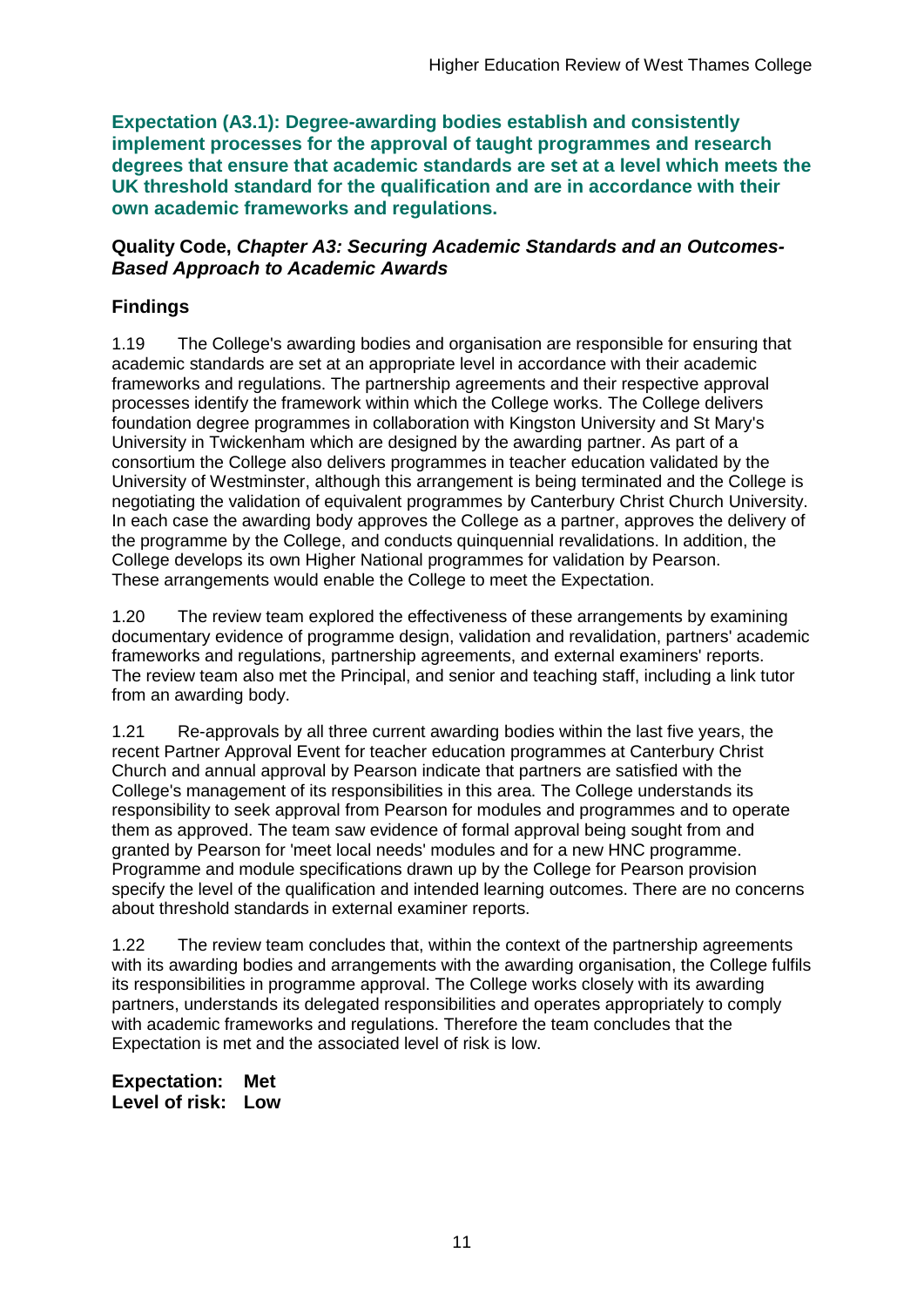**Expectation (A3.2): Degree-awarding bodies ensure that credit and qualifications are awarded only where:** 

- **the achievement of relevant learning outcomes (module learning outcomes in the case of credit and programme outcomes in the case of qualifications) has been demonstrated through assessment**
- **both UK threshold standards and their own academic standards have been satisfied.**

#### **Quality Code,** *Chapter A3: Securing Academic Standards and an Outcomes-Based Approach to Academic Awards*

## **Findings**

1.23 The College operates within assessment regulations established by its awarding partners as set out in partnership agreements. Assessments for the foundation degrees and the teacher education programme are agreed with the awarding body, marked by College staff, internally moderated by staff at the awarding body and externally moderated by examiners appointed by the awarding body, which also convenes assessment boards. For Pearson provision, the awarding organisation's regulations are supplemented by a Standards and Assessment Guidelines booklet which establishes procedures for assessment boards, internal moderation, reasonable adjustments and dealing with malpractice. Intended learning outcomes are set out in programme specifications and module descriptors which are available to staff and students. Assessment Boards which confirm achievement of standards are held at the College for Pearson provision. College staff attend moderation meetings and assessment boards held by partners for awarding body provision. External examiner comments on standards and process are considered at these boards. Marks and awards are subsequently confirmed by the awarding partner.

1.24 An Assessment Standards subgroup of the Curriculum Quality Executive Group has particular responsibility for ensuring that assessments for Pearson provision are set at the right level and that internal moderation is conducted. For awarding body provision this is the responsibility of link tutors. Taken together, these arrangements would enable the Expectation to be met.

1.25 The review team explored the operation of the arrangements by examining awarding body collaborative provision manuals and the College's guidance booklet, documentary evidence of assessment design and moderation, and assessment board minutes and external examiner reports for all programmes. The team also met senior and teaching staff, including a link tutor from an awarding body, and students.

1.26 Procedures set out in partner regulations and in the Standards and Assessment Guidelines booklet are followed and effective in practice. Guidance in the booklet is clear and accessible. Staff were familiar with the procedures and support staff were able to explain how reasonable adjustment and mitigating circumstances were managed so as not to compromise standards.

1.27 The review team saw evidence of internal moderation of assessment briefs and marking and also of tracking of this process. It noted that the College is praised in a number of recent Pearson external examiner reports for the effectiveness of its internal moderation system.

1.28 Teaching staff, including those new to higher education, are aware of the level descriptors in the FHEQ and are able to articulate the differences between further and higher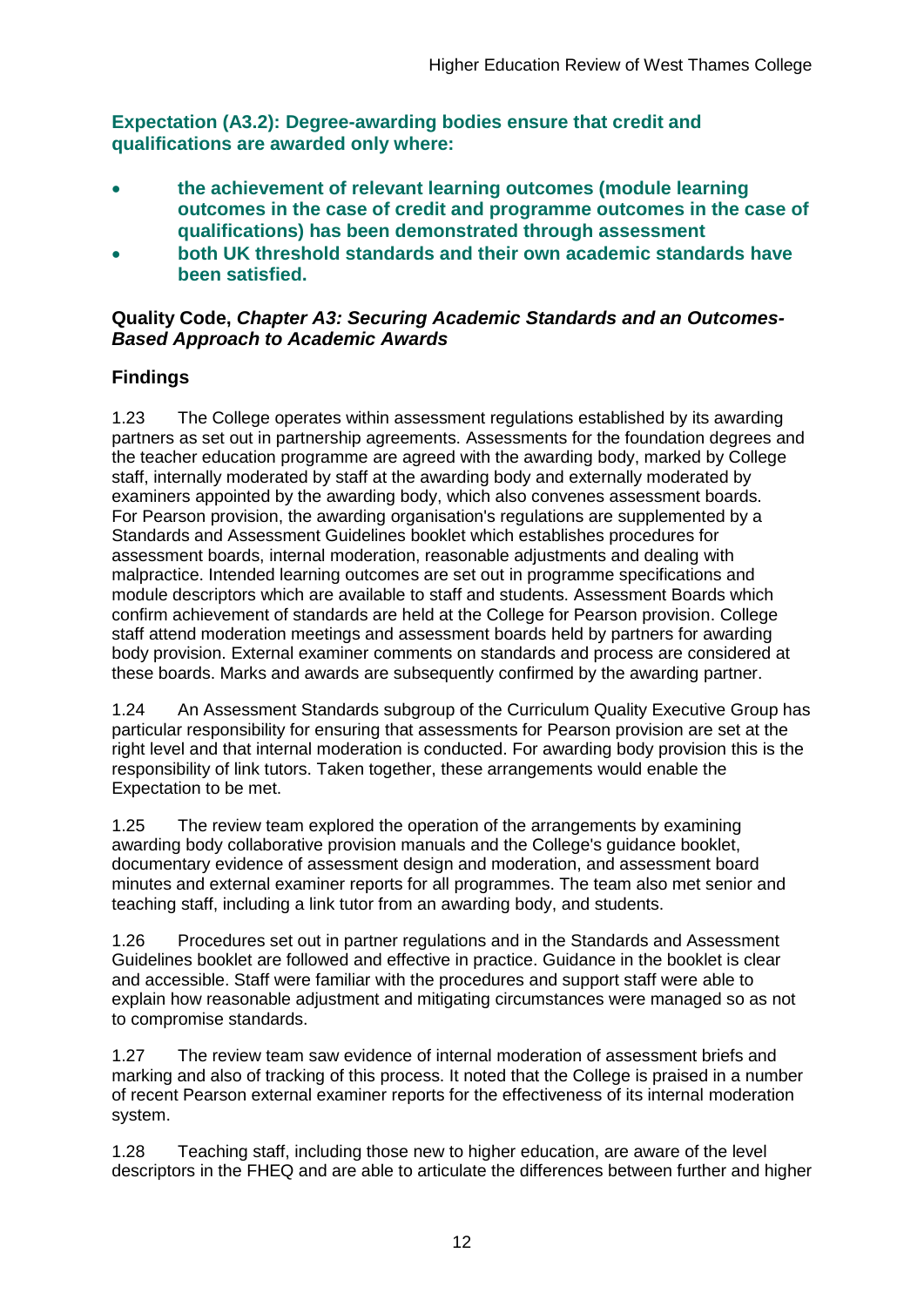education. Students told the team that they had confidence in the standards of assessment, confirming the reports of external examiners who had met students in previous years.

1.29 Assessment boards are properly constituted and conduct their business appropriately although the team noted some variation in the quality of the minutes of boards for Pearson provision.

1.30 External examiners' reports confirm that threshold standards are met. Concerns were expressed in 2013-14 about the articulation of merit and distinction criteria in new Pearson provision, to which the College responded by commissioning a Pearson training event and reports for 2014-15 record improvement.

1.31 Evidence from the documentation and meetings shows the College's management of responsibilities within partnership arrangements is effective. For Pearson provision assessment design and methods are appropriate and provide suitable opportunities for students to achieve the learning outcomes. Inconsistencies in recording assessment decisions in some assessment boards for Pearson provision are not so significant that they pose a risk to the award of credit or qualifications. Where concerns are raised in external examiners' reports, they have been addressed. Therefore the review team concludes that the College manages its responsibilities for the award of credits and qualifications effectively. The review team concludes that the Expectation is met and the associated level of risk is low.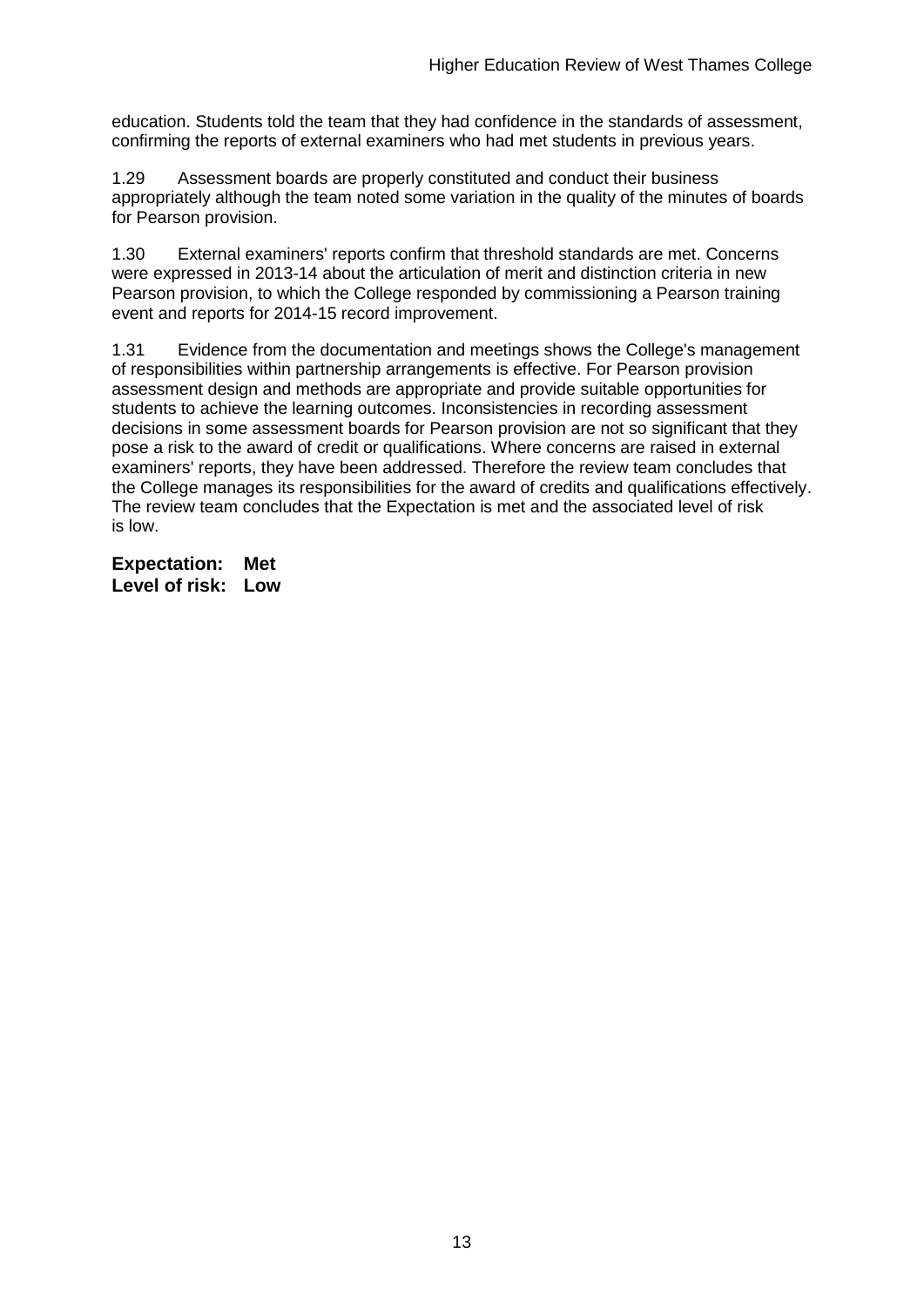**Expectation (A3.3): Degree-awarding bodies ensure that processes for the monitoring and review of programmes are implemented which explicitly address whether the UK threshold academic standards are achieved and whether the academic standards required by the individual degree-awarding body are being maintained.**

#### **Quality Code,** *Chapter A3: Securing Academic Standards and an Outcomes-Based Approach to Academic Awards*

## **Findings**

1.32 The College's awarding bodies specify processes for annual and periodic review which explicitly address academic standards. Annual monitoring reports are prepared by the awarding body's programme manager and considered at the awarding body before being sent to the College where they are considered by the Curriculum Quality Executive Group and Higher Education Strategy Group. Periodic review processes are explicitly linked to revalidation although St Mary's University also conducts a separate Internal Subject Review. The College undertakes to participate as requested in Pearson's periodic review process, which also addresses standards.

1.33 Kingston University requires its partners' programme team leaders to complete Module Review and Development Plans and a Course Summary Report each year. These are considered at an Executive Meeting with each partner, attended by partner staff, and form the basis of the Annual Review and Development Plan for the programme. The College's curriculum team leader for teacher education contributes to the University of Westminster's annual Course Leader's Report through regular programme coordinator meetings. The one member of College staff who teaches on the St Mary's programme contributes to its Annual Statement of Programme Evaluation & Review in a similar manner. For annual monitoring of its Higher National programmes the College applies its own Course Review and Evaluation procedure. Pearson also issues an annual Quality Review and Development Report on the College's management of its provision. All the annual monitoring processes include consideration of external examiners' comments on outcomes. These arrangements would enable the College to meet the Expectation.

1.34 The review team explored the operation of the College's arrangements by examining documentary evidence, including monitoring reports and the minutes of relevant committees of the College and its awarding bodies. The team also held meetings with senior and teaching staff, including a link tutor from an awarding body.

1.35 Overall, the arrangements for programme monitoring and review are effective. The team examined evidence of annual and periodic review of programmes for which the College's awarding bodies are responsible and found that their procedures are followed correctly. College staff contribute to them and attend relevant meetings at the partner.

1.36 The College's Course Review and Evaluation requires programme teams to comment on the effectiveness of assessment and on student performance. Completed forms seen by the team address these issues, making frequent reference to external examiners' reports.

1.37 Curriculum Directors are required to present annual self-assessment reports based on Course Review and Evaluation forms to the Quality and Equality Advisory Group of the Corporation. Half the members of the Quality and Equality Advisory Group are external to the College and some bring expertise of higher education which is used to challenge and support the College's monitoring of academic standards and quality. The review team heard from the Principal, the Chair of the Quality and Equality Advisory Group and senior staff that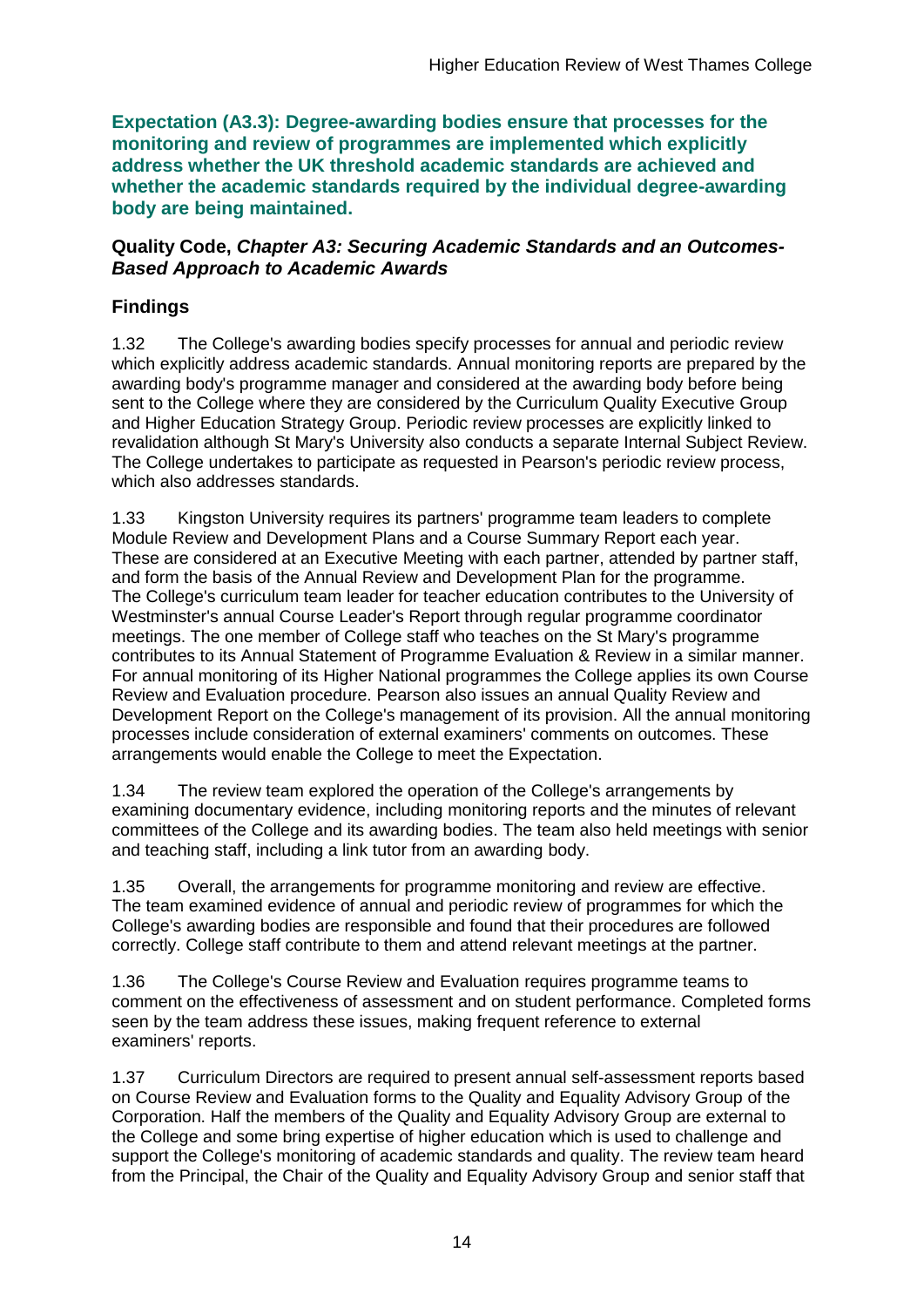the governors monitor performance closely and often challenge internal self-assessments. The review team saw evidence in the Quality and Equality Advisory Group minutes of specific requests for additional evidence and adjustment of targets. The team concludes that the externality provided by the direct involvement of the Corporation in monitoring standards, quality and the enhancement of learning opportunities at the College is **good practice**.

1.38 The College does not have its own periodic review process for Higher National programmes. Pearson does not require it to have one and its absence does not compromise standards but the team considers it a weakness in the management of the quality of learning opportunities and recommends later in Expectation B8 of this report that one should be developed.

1.39 Overall, the evidence demonstrates that the College is managing its responsibilities for monitoring and reviewing its programmes by effectively implementing the annual and periodic review processes of its awarding bodies and the annual review process of its awarding organisation. The review team also saw evidence that the College's own processes for monitoring and review are effective; in particular, the contribution made by the Corporation in monitoring standards. Therefore the review team concludes that the Expectation is met and the associated level of risk is low.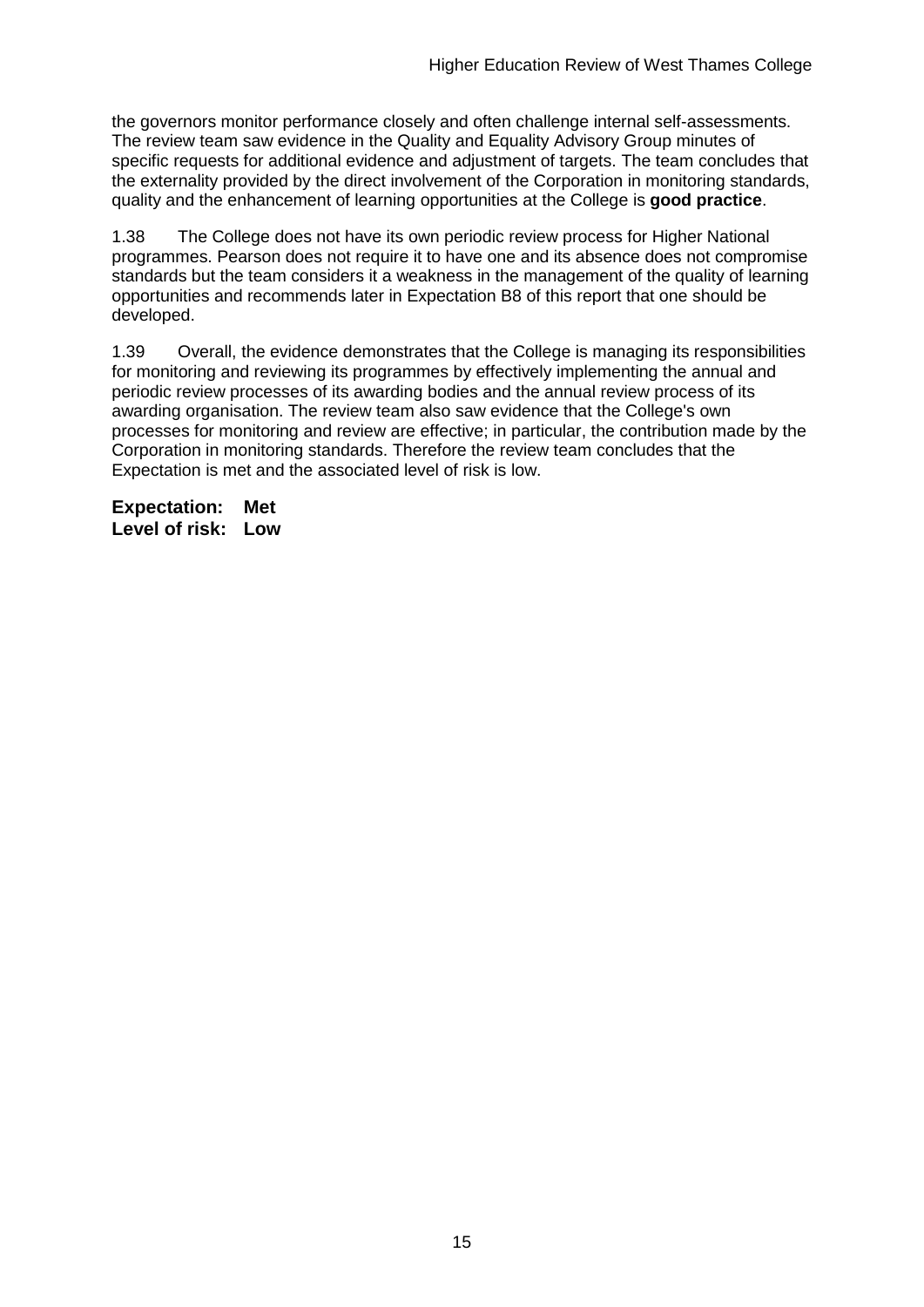**Expectation (A3.4): In order to be transparent and publicly accountable, degree-awarding bodies use external and independent expertise at key stages of setting and maintaining academic standards to advise on whether:**

- **UK threshold academic standards are set, delivered and achieved**
- **the academic standards of the degree-awarding body are appropriately set and maintained.**

### **Quality Code,** *Chapter A3: Securing Academic Standards and an Outcomes-Based Approach to Academic Awards*

### **Findings**

1.40 The awarding bodies and organisation are ultimately responsible for making use of external and independent expertise to set and maintain academic standards. For awarding body-validated programmes, the use of external input and expertise in the design, operation and review of programmes is specified in the regulatory frameworks of the validating partner and set out in partnership handbooks. There is external input in the form of external panel members at validation and periodic review.

1.41 The College has a strategic objective in relation to employability and as such uses external stakeholders including employers in curriculum development, monitoring and review. For the Pearson provision, for which the College has some programme design responsibility, the College refers to National Occupational Standards where appropriate and has worked with employers to develop specialist modules in response to local industry needs. The College has no periodic review process in operation.

1.42 External examiners are appointed by each awarding body and the awarding organisation to oversee the academic standards of programmes and provide independent input and external perspective. University of Westminster and Kingston University appoint shared external examiners to oversee provision in partner Colleges. For St Mary's University in Twickenham, modules for which the College is responsible are overseen by the external examiner processes at the University. External examiners appointed by Pearson oversee the Higher National provision and review samples of assignment briefs as well as completed work. Reports are reviewed at programme team and management level and are discussed at the Higher Education Strategy Group along with programme-level action plans. These arrangements would enable the College to meet the Expectation.

1.43 The review team examined a range of course documentation including programme specifications and module descriptors for local needs modules, minutes of curriculum team, programme board and approval panel meetings, and external examiner reports. The team also reviewed correspondence and notes from meetings with industry. It met senior staff, teaching staff and those involved in programme development including support staff with responsibility for developing links with industry.

1.44 The review team found these arrangements to work effectively in practice. External examiners are a key mechanism for providing external and independent expertise and are used consistently across the provision. In the case of the Kingston University and University of Westminster provision, external examiners are used across the consortium of Colleges, providing an additional aspect of externality.

1.45 The team heard how the Colleges' governing body, the Corporation, is very active in providing a range of external perspectives through the professional skills and experience of its members. The College has a strategic objective to develop higher apprenticeships and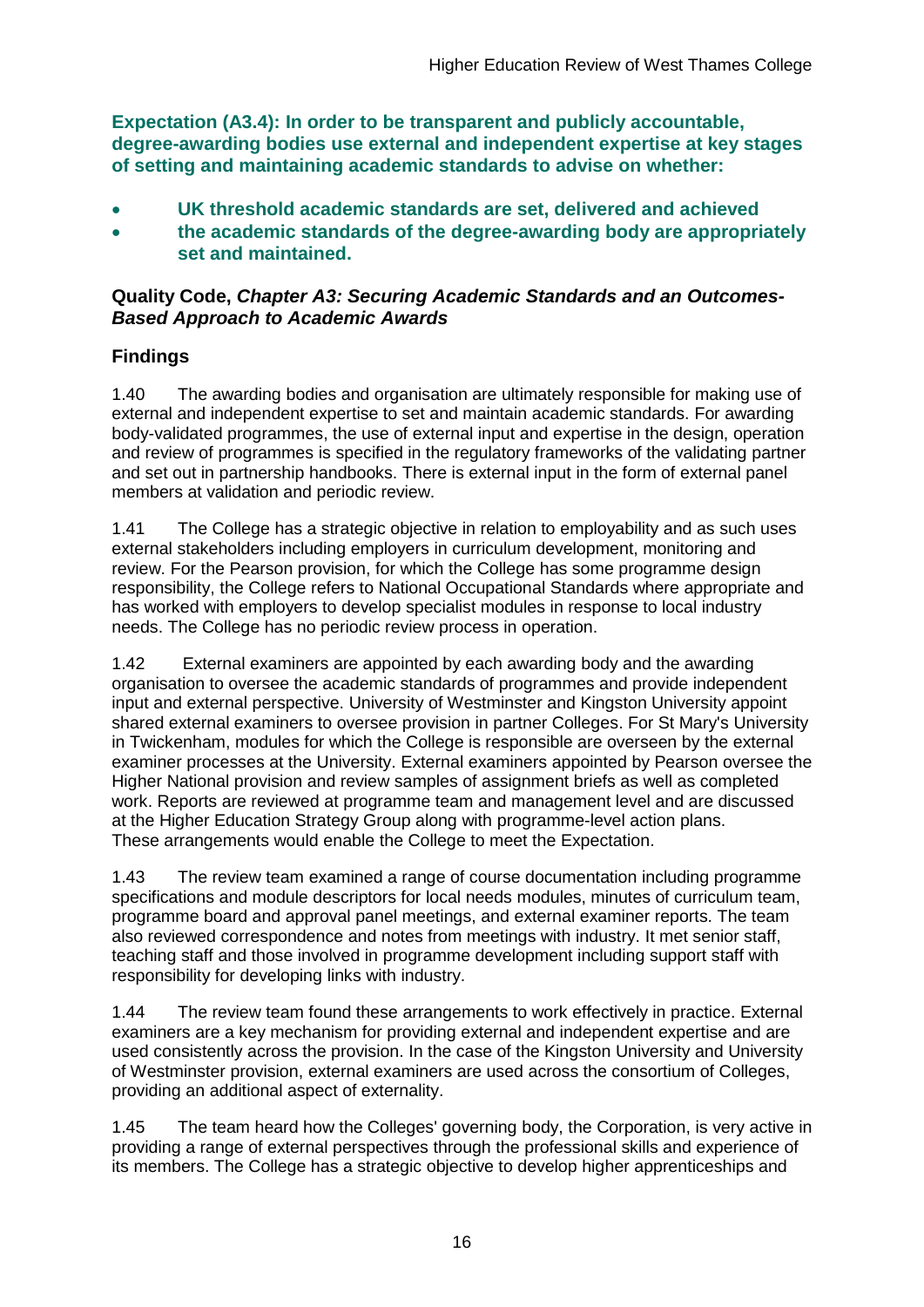has developed effective approaches to working with industry to develop its provision and provide opportunities for current students.

1.46 Teaching staff whom the review team met demonstrate a high level of relevant knowledge of industry requirements through their own training experience and ongoing industry engagement. Students were positive about the wide range of work-related activities that the College provides including employer visits, guest speakers and live project opportunities.

1.47 Overall, the evidence from documentation and meetings shows that the College is managing its responsibilities for maintaining academic standards and making use of external and independent expertise effectively. The awarding bodies have ultimate responsibility for setting and maintaining academic standards and for making use of external and independent expertise when doing so. The College meets the requirements of its validating partners and this is confirmed by external examiner reports. Additionally the College has developed a range of industry links and networks which it uses effectively to support its curriculum. The review team therefore concludes that the Expectation is met and the associated level of risk is low.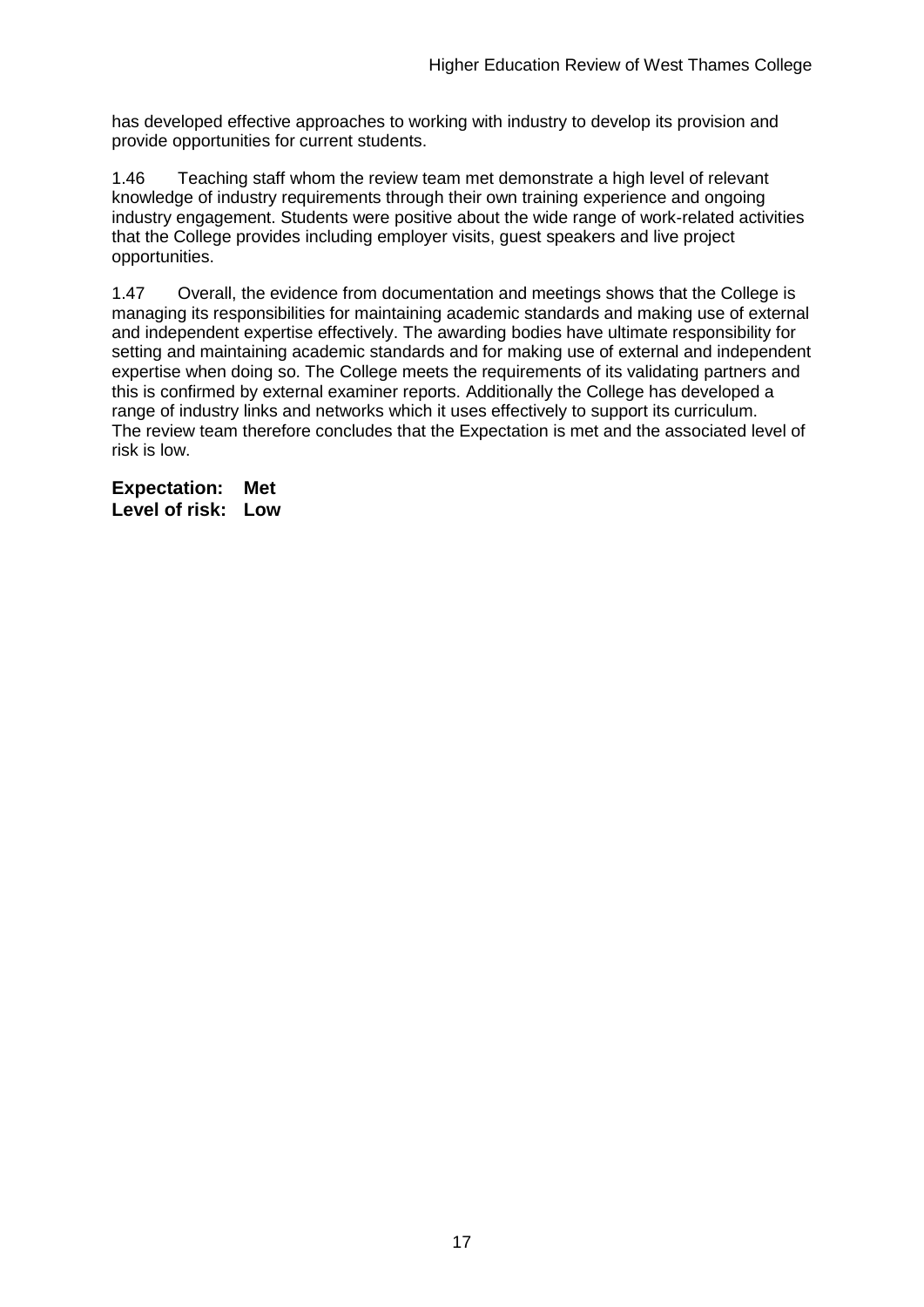## **The maintenance of the academic standards of awards offered on behalf of degree-awarding bodies and other awarding organisations: Summary of findings**

1.48 In reaching its judgement, the review team matched its findings against the criteria specified in Annex 2 of the published Handbook. All the Expectations for this judgement area are met. All of the Expectations have low risk. The team highlighted a feature of good practice which is the externality provided by the direct involvement of the Corporation in monitoring standards (Expectation A3.3). There is also one recommendation in Part C which is relevant to this area. There are no affirmations in this area.

1.49 The review team therefore concludes that the maintenance of the academic standards of awards at the College **meets** UK expectations.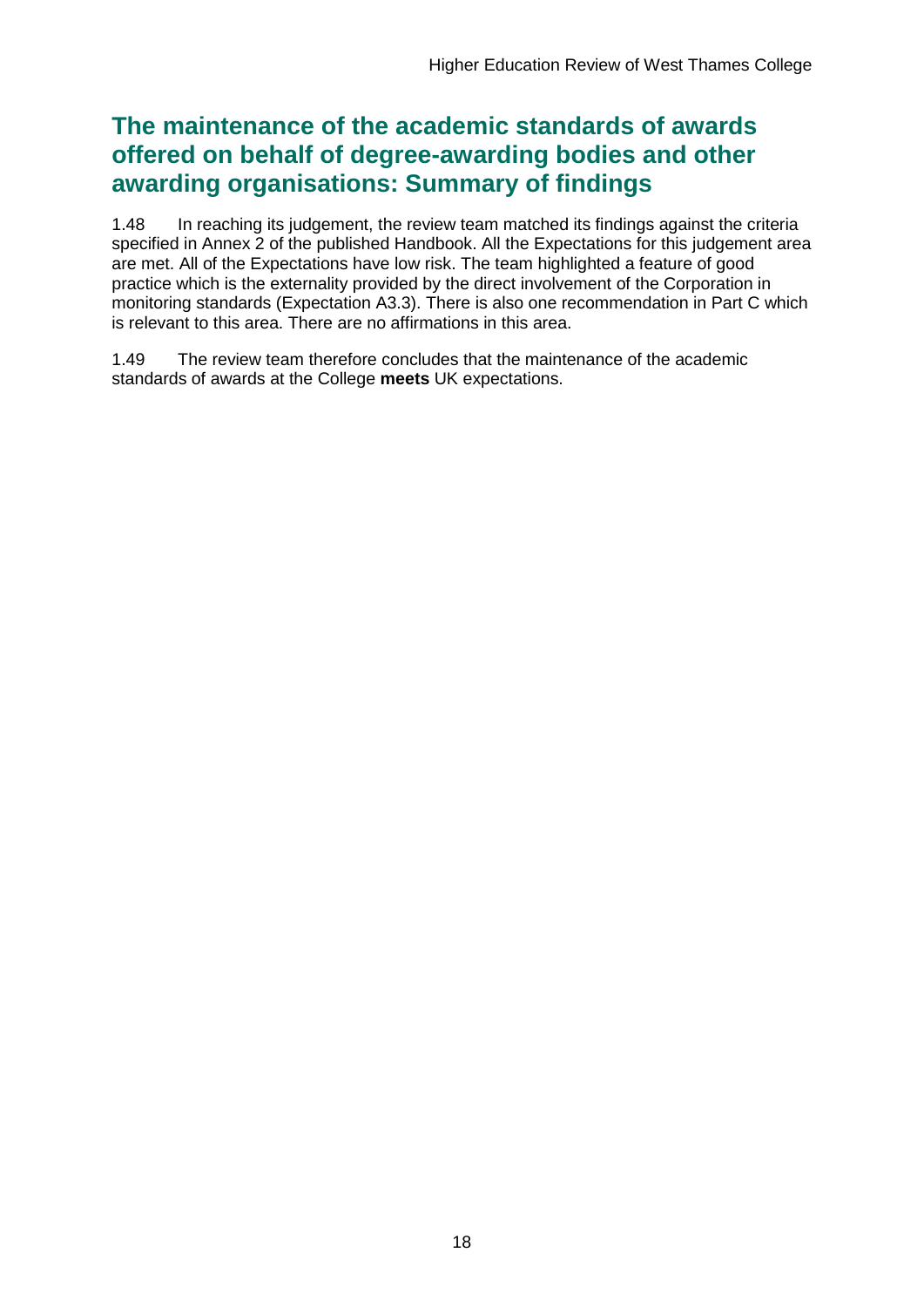## <span id="page-19-0"></span>**2 Judgement: The quality of student learning opportunities**

**Expectation (B1): Higher education providers, in discharging their responsibilities for setting and maintaining academic standards and assuring and enhancing the quality of learning opportunities, operate effective processes for the design, development and approval of programmes**

### **Quality Code,** *Chapter B1: Programme Design and Approval*

## **Findings**

2.1 Responsibility for the design, development and approval of programmes resides with the awarding bodies and the awarding organisation. The College has a curriculum planning process for which the Deputy Principal is responsible. The Higher Education Strategic Group considers proposals from curriculum areas for new programmes and refers them to curriculum teams and the Executive Director for Funding and Finance for separate consideration of academic rationale and resource requirements; once signed off by the Deputy Principal, they are submitted to an awarding partner for validation. Specifications are written for Pearson programmes as part of the approval process. The College's adherence to the procedures specified by its awarding partners together with its own processes would enable the College to meet the Expectation.

2.2 The team reviewed the effectiveness of these practices and procedures by examining documentary evidence of programme design and validation. The team also held meetings with senior and teaching staff, including a link tutor from an awarding body.

2.3 Overall the arrangements for the design and approval of programmes work effectively. The team reviewed evidence of recent validations and revalidations by all of the College's partners and concluded that their procedures had been followed correctly. The Higher National programmes consist largely of modules selected from standard menus but the HND Specialist Makeup includes three 'meet local needs' modules written by College staff. The team looked at the internal process of approval of the College's new HNC in Software and App Development and at minutes of a curriculum team meeting showing collective academic deliberation, externality through engagement with a prospective employer and appropriate allocation of resources. The team was provided with evidence of similar discussion and externality in the design of the 'meet local needs' modules.

2.4 The College's internal programme approval process is not formally articulated in any policy document and the team had some difficulty in tracing its operation because of a lack of detailed records of deliberation at the Higher Education Strategic Group and curriculum team meetings. The review team **recommends** that by July 2016 the College should ensure that procedures are formally articulated in process documents and that their observance is captured in clear and detailed minutes of relevant committees.

2.5 Overall, the College adheres to the procedures of its awarding bodies, and its own processes for the design, development and approval of programmes are effective. Despite the recommendation in paragraph 2.4, the team is satisfied that the process of programme approval operates as described by the College. Therefore the Expectation is met; however, the lack of clarity in formal records constitutes a moderate level of risk to the provision. This suggests a weakness in the operation of part of the College's governance structure.

**Expectation: Met Level of risk: Moderate**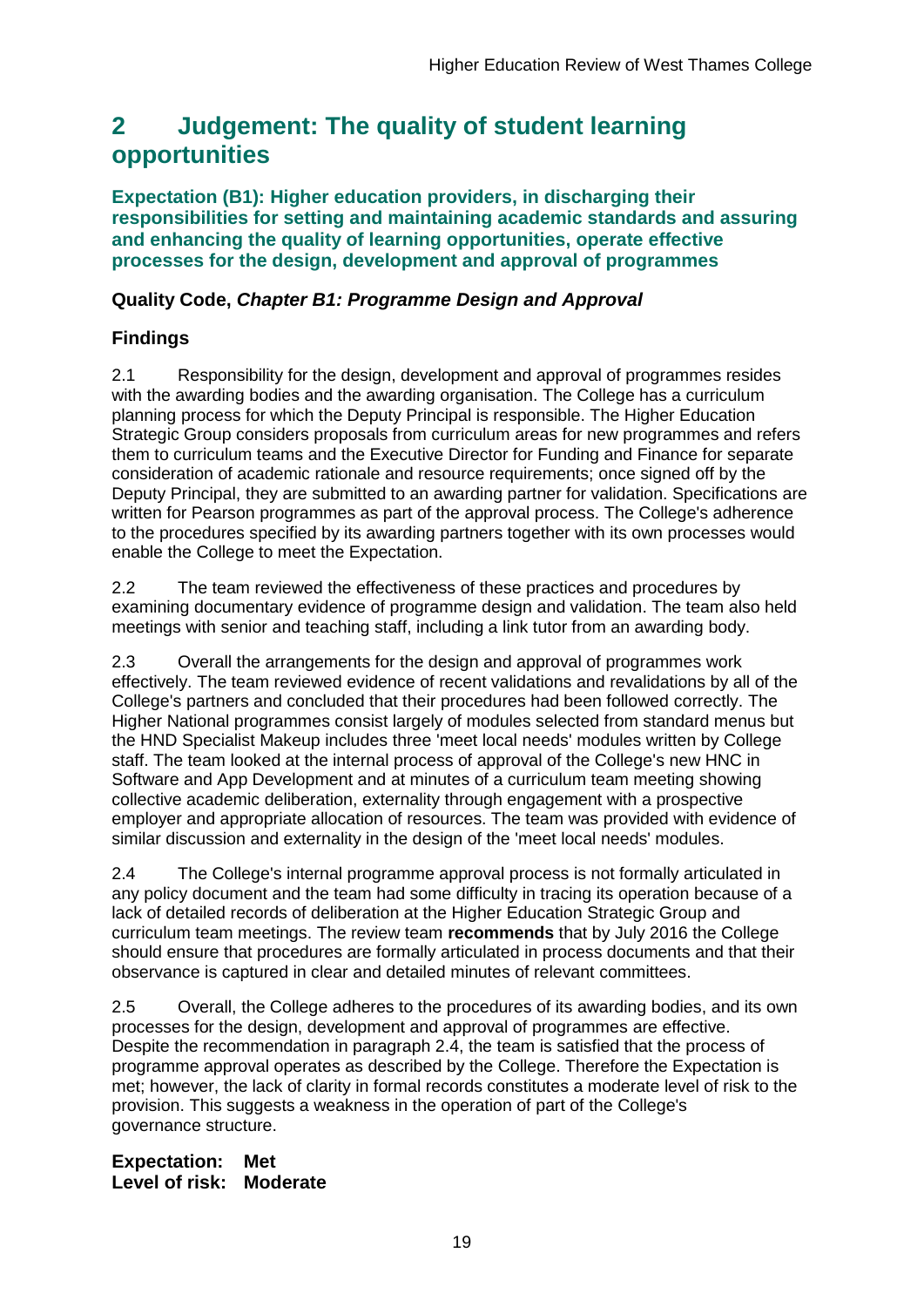**Expectation (B2): Recruitment, selection and admission policies and procedures adhere to the principles of fair admission. They are transparent, reliable, valid, inclusive and underpinned by appropriate organisational structures and processes. They support higher education providers in the selection of students who are able to complete their programme.**

### **Quality Code,** *Chapter B2: Recruitment, Selection and Admission*

## **Findings**

2.6 The College takes responsibility for recruitment, selection and admission of students for the Kingston University award, the University of Westminster awards and Pearson awards. For the award of St Mary's University in Twickenham all activity takes place at the University. The College's clearly documented application process is managed by the Information Centre Manager and overseen by the College admissions team. The College admissions team report directly to the Director of Higher Education who is a member of the Higher Education Operations Group as well as the Higher Education Strategy Group. Recruitment, selection and admissions are monitored by these two executive groups, where overall responsibility sits and higher education is a standing item at the weekly Curriculum Quality Executive Group (CQEG) meetings.

2.7 Prospective students can access information about the College's higher education offer via the prospectus, the College website or through the UCAS website and all students are interviewed by curriculum specialists. Students enrolled on the Kingston University award and the University of Westminster awards attend an induction at their respective university in addition to the College induction programme. Students enrolled on Pearson programmes attend a College induction programme. The College's procedures for recruitment and admissions would allow the Expectation to be met.

2.8 The review team tested the operation and effectiveness of recruitment, selection and admission by considering information contained within the admissions policy, partnership agreements and responsibility checklists, and information produced for applicants and enquirers by reviewing the College website, and for current students by examining the induction material available on the VLE. The team also held meetings with students and academic and support staff.

2.9 The procedures for recruitment, selection and admission work effectively in practice. During a meeting with students the review team heard that the website, open evenings, personal recommendations from previous students and the prospectus were the main sources of information about how to apply. Entry requirements are clearly articulated on the College's website under each programme summary page. However, programme specifications are not made available on the website and a recommendation that these be made available to external stakeholders has been made in Part C of this report. Recognition of prior learning is handled by partner universities and communication of standard and nonstandard entry requirements is transparent. The review team learned that students find the induction programme useful and that this year online induction has been considerably developed using the VLE.

2.10 Effective procedures are in place for identifying and supporting additional needs before admission, at interview, during enrolment and throughout the programme; students confirmed that they are offered individual support to assist them at each stage of the process. This support includes signposting and supporting students in making applications for student finance, or the offer of support for students throughout the process where a learning difficulty or disability has been disclosed.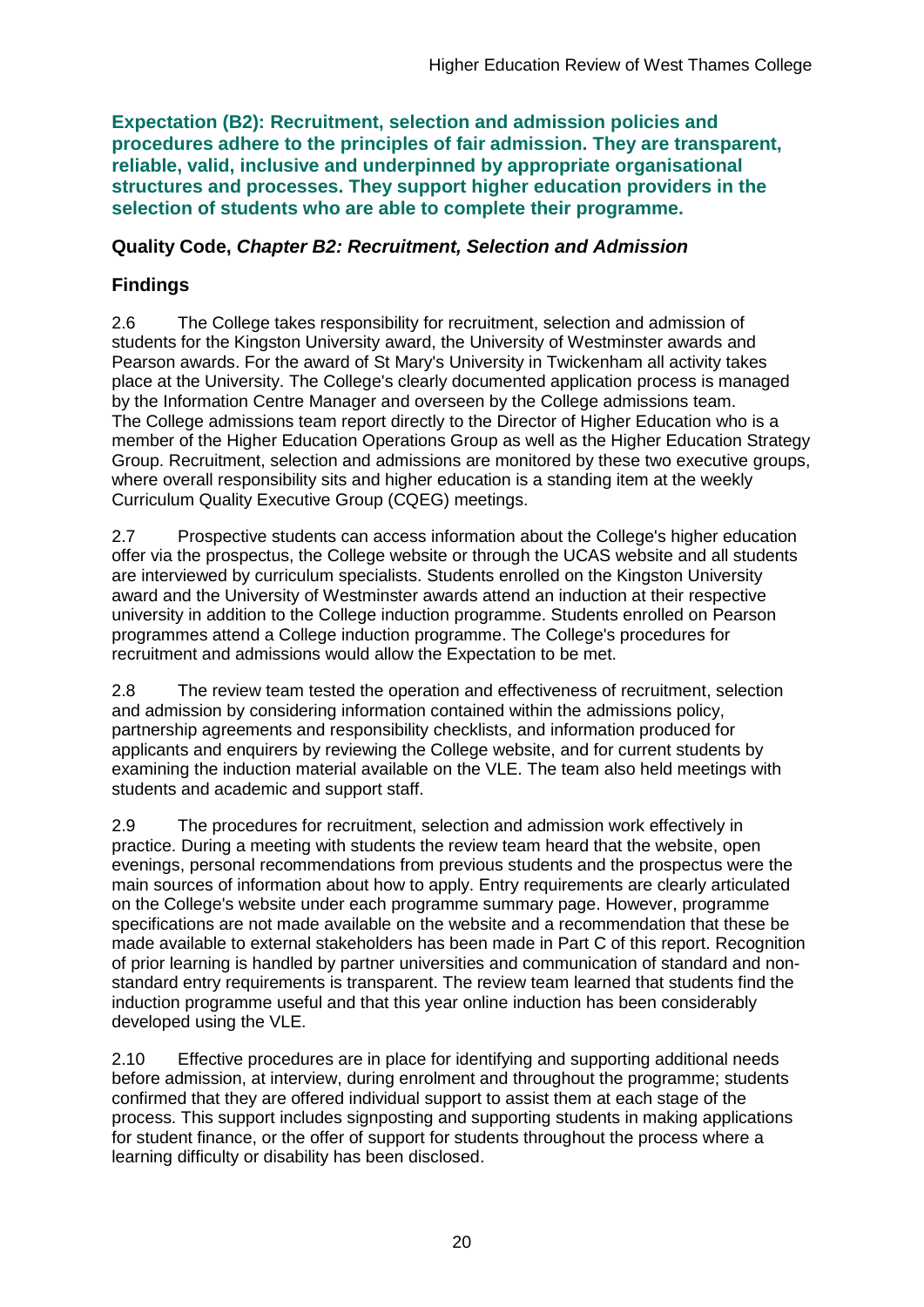2.11 Overall, the evidence found in documentation and meetings demonstrates that the College's recruitment, selection and admission procedures adhere to the principles of fair admission. Procedures are successful in offering appropriate support to those who require it. The review team therefore concludes that the Expectation is met and the associated level of risk is low.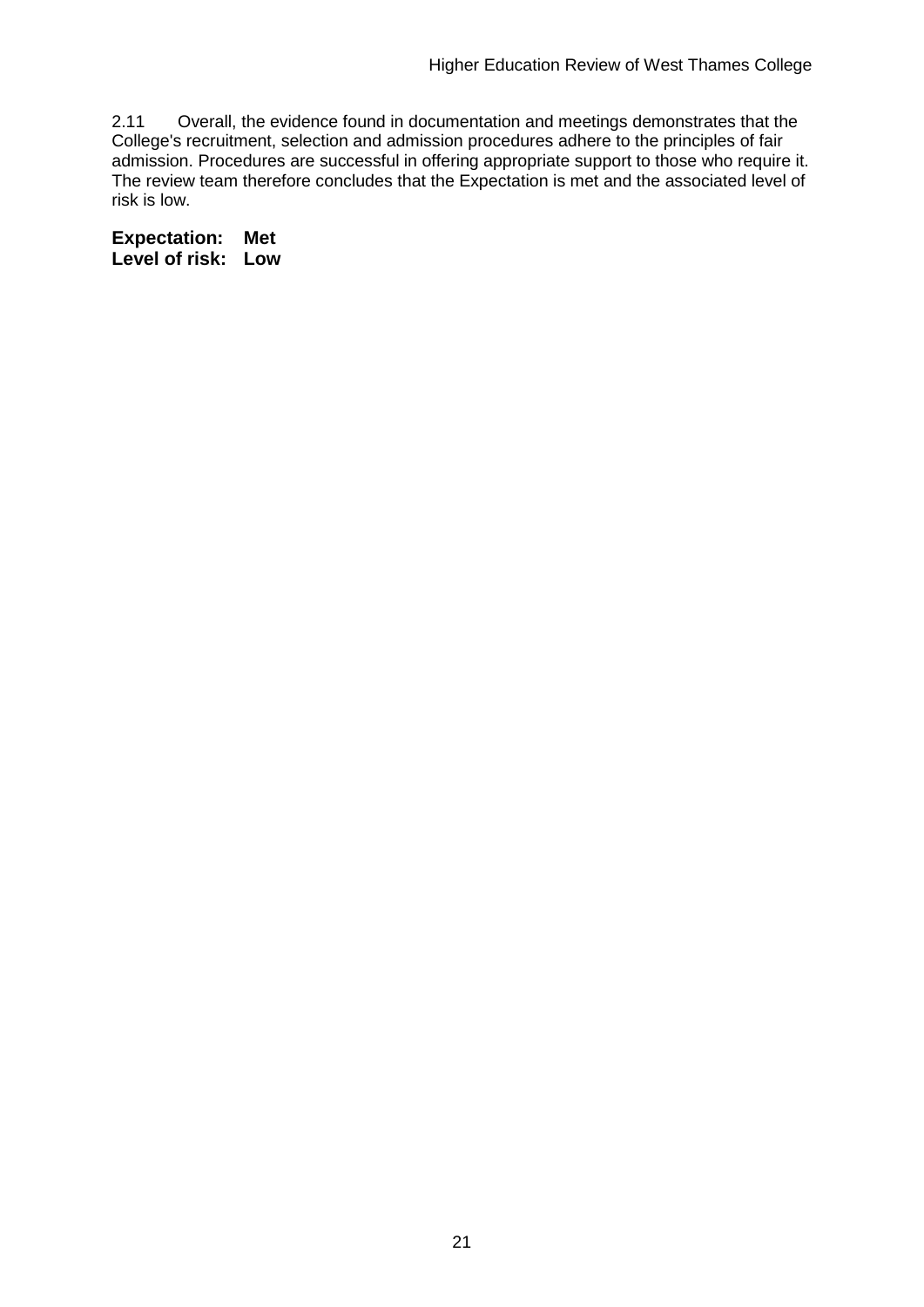**Expectation (B3): Higher education providers, working with their staff, students and other stakeholders, articulate and systematically review and enhance the provision of learning opportunities and teaching practices, so that every student is enabled to develop as an independent learner, study their chosen subject(s) in depth and enhance their capacity for analytical, critical and creative thinking.**

### **Quality Code,** *Chapter B3: Learning and Teaching*

## **Findings**

2.12 The College has a stated educational goal to align its provision to the needs of non-academic students and adult returners, which is consistent with its portfolio of programmes and approach to teaching and learning. The annual College Development Plan sets targets for improving the quality of individual taught sessions across the College and this is reviewed and monitored through lesson observations and student survey outcomes. The Higher Education Strategy Group produces a specific development plan for the higher education provision aligned to the College's overall objectives.

2.13 The College has made considerable investment in physical learning resources to meet the needs of higher education students and has also developed a comprehensive VLE. The College has recently introduced a grading system for the VLE to support greater consistency, and the further development of blended/interactive content.

2.14 The College has put in place mechanisms to assure oversight of the quality of teaching and learning. A Quality Improvement Team was created to work with lecturers and managers to monitor and improve the quality of teaching, learning and assessment. Systems are in place to monitor student engagement with their programme, which manage tutorial contact and identify students at risk on the basis of attendance and achievement. The College's arrangements would allow it to meet the Expectation.

2.15 The review team examined the effectiveness of teaching and learning procedures by reading relevant documentation including the College Development Plan, staff CVs, training records and appraisals, meeting minutes and the details of the peer observation scheme. The review team considered student feedback from questionnaires, progression and achievement data and, where available, module evaluation forms. It also met students and staff including managers and teaching, quality and support staff.

2.16 The review team found that the arrangements the College has in place are effective in practice. The College is demonstrably committed to improving the quality of teaching and learning. In acknowledgement of the differences between higher and further education, it has recently developed a peer observation scheme specifically mapped to the Expectations of Chapter B3 of the Quality Code. Staff have relevant industry experience and qualifications appropriate to the vocational nature of the provision. Qualifications are checked and approved annually by Pearson and at validation by the University awarding bodies.

2.17 Across the provision there are three development days programmed each year covering topics such as assessment feedback. A specific higher education conference day took place in May 2015 concerned with assignment writing to FHEQ levels, developing scholarship and sharing good practice in developing digital literacy. The team also learned that the College supports individual teaching staff to undertake higher degrees and also supports short sabbaticals to enable staff to undertake industrial updating. The team heard that take-up rates for these opportunities are not as high as the College would like.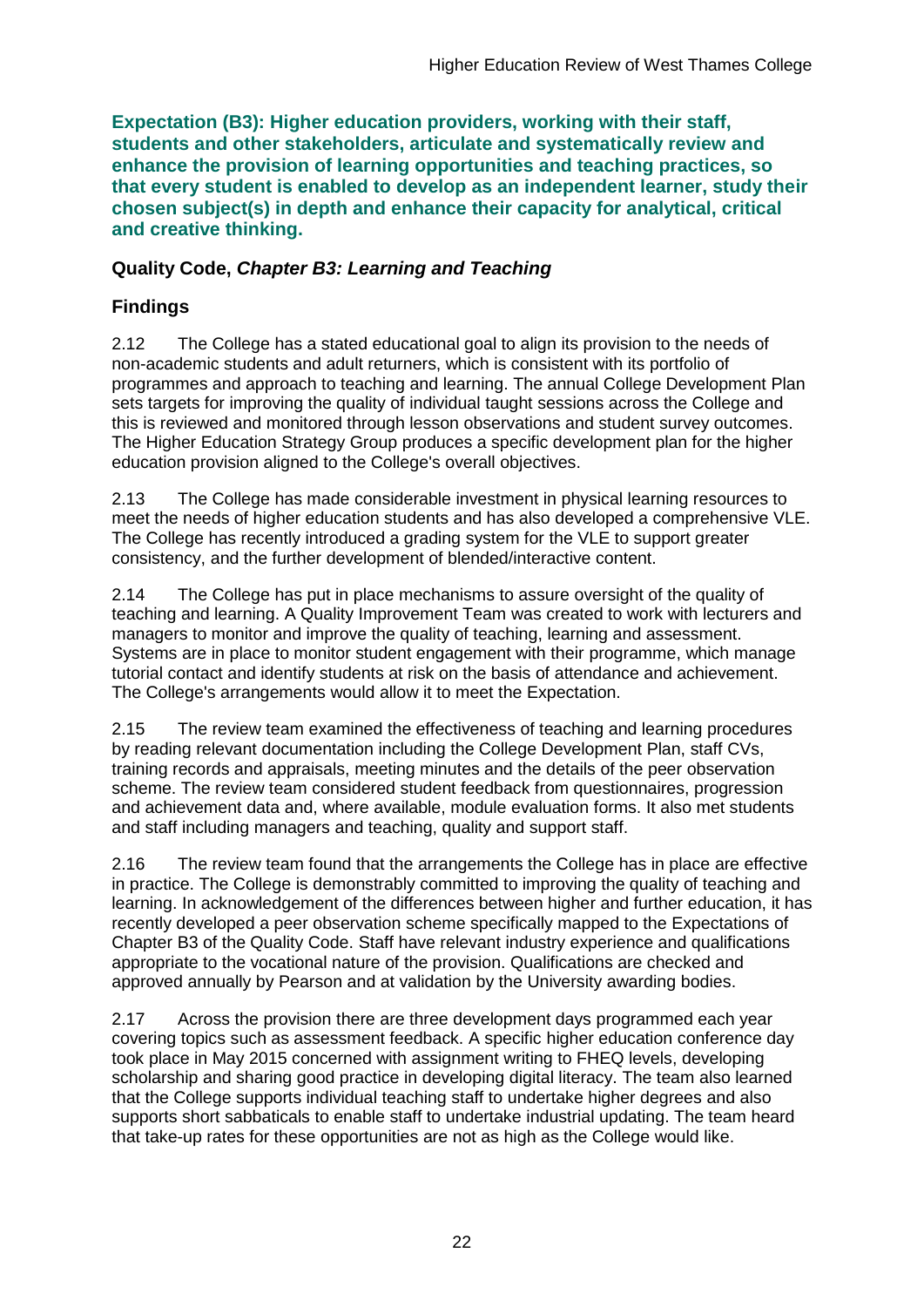2.18 Student feedback about the quality of teaching is mixed, but students met by the team were positive about their recent experiences. Students are able to provide feedback on individual modules, but this is not consistent across the provision and students have raised concerns that this is not anonymised.

2.19 In the last three years success and retention rates on some programmes have been lower than the College would like and the team learned that senior staff attributed this to the quality of teaching and had taken action to address this. The need to improve the quality and level of teaching has been recognised by the College and some higher education-specific staff development has taken place as described above. This work is in its early stages and its impact has yet to be fully evaluated. The team **recommends** that the College articulate, in a single document, a staff development strategy, which captures and further develops initiatives to improve the understanding, quality and consistency of higher education teaching.

2.20 Both physical environments and VLEs provided by the College are effective and students met by the team were enthusiastic about the availability of specialist resources and equipment to support their achievement. The review team met staff responsible for developing the VLE and heard how digital literacy was being embedded in the curriculum through work-related assignments requiring students and staff to engage with a wide range of software and social media platforms.

2.21 During the visit the team heard from students and staff about the opportunities for work-related learning activities that the College provides for students. In addition to formal placements, the College has developed effective networks with industry to ensure students have access to live projects, visits to employers and a wide range of guest speakers. The engagement with industry that ensures that the curriculum supports employability is **good practice**.

2.22 The College has a clear commitment to developing the quality of teaching and learning. The team did make a recommendation for the College to articulate, in a single document, a staff development strategy, which captures and further develops initiatives to improve the understanding, quality and consistency of higher education teaching. As a result the review team concludes that although the Expectation is met, the associated level of risk is moderate. This is primarily because although the need to improve the quality of teaching has been recognised, there is a need to safeguard against future difficulties effectively. This suggests a weakness in the operation of part of the College's governance structure.

**Expectation: Met Level of risk: Moderate**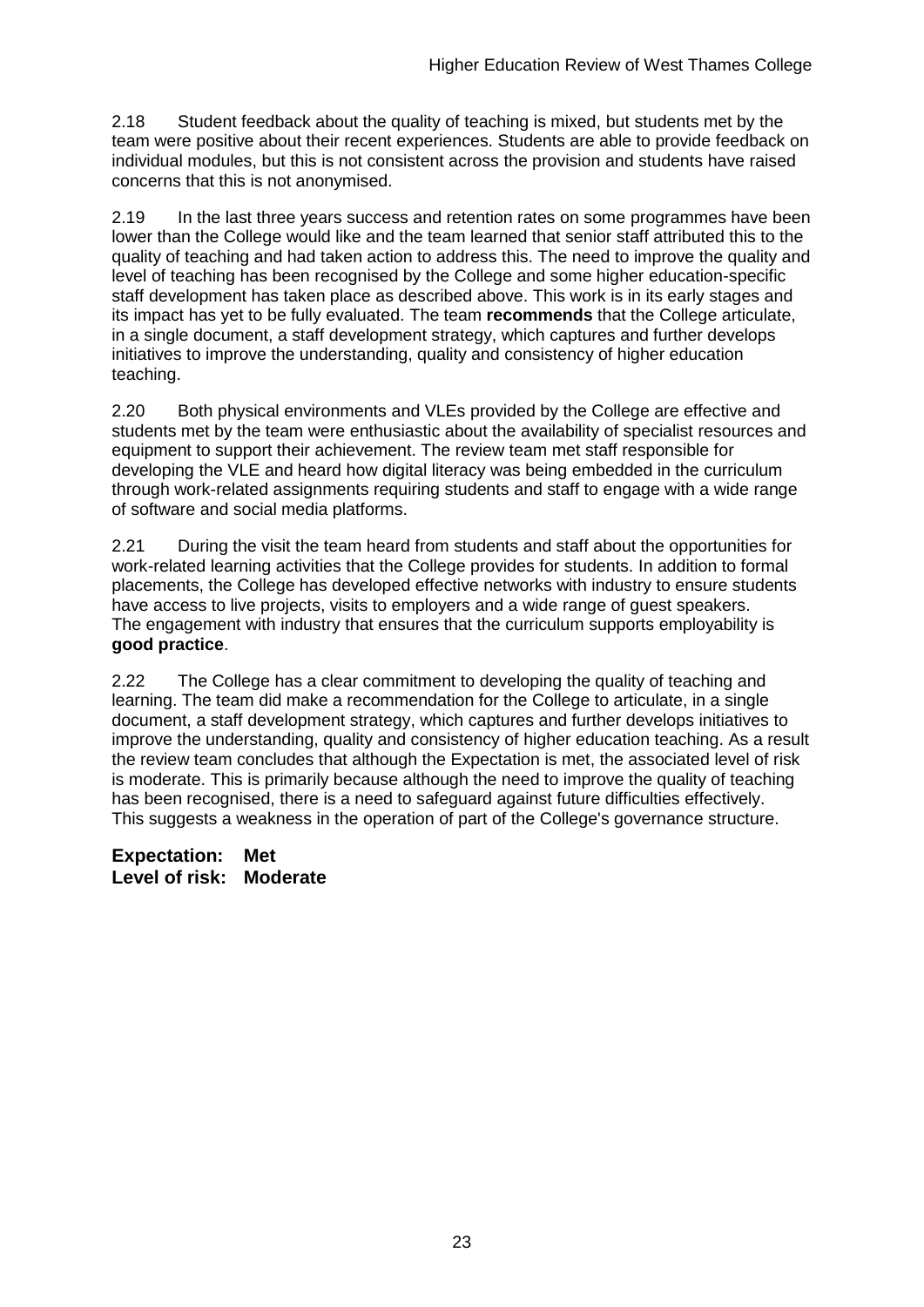**Expectation (B4): Higher education providers have in place, monitor and evaluate arrangements and resources which enable students to develop their academic, personal and professional potential.**

### **Quality Code,** *Chapter B4: Enabling Student Development and Achievement*

### **Findings**

2.23 Supporting students to develop to their full potential is regarded by the College as a strength of its provision. Strategic oversight of resource planning is provided by the Higher Education Strategy Group and at Corporation level by the Finance and Capital Project Group. The College provides a wide range of resources to support higher education students, which comprise industry-standard facilities including fully equipped makeup studios, dance studios, biology laboratories and computer suites. Recently, a new dedicated study suite and common room for higher education students have been developed. The College provides a comprehensive range of advice and guidance services including accommodation, finance, welfare, sexual health and counselling. In addition to the College's own provision, students on University-validated programmes are able to access a range of support services from the partner institution.

2.24 The College has a stated commitment to equity and provides comprehensive information for students about the support available to them. The majority of students with specific learning support needs are supported to access Disabled Students' Allowance. Individual needs are usually identified prior to students commencing their programme of study, enabling the College to plan resources appropriately. Services provided by the College are set out on the website, in an annually updated Disability Matters booklet, and made visible throughout the College. This provision meets the Expectation of Chapter B4 and specifically is intended to support the transition of non-traditional learners into higher education and then into employment or further study. Level 3 students are provided with screening and assessments where appropriate in preparation for moving into higher education. The processes the College has in place would allow it to meet the Expectation.

2.25 The review team tested the effectiveness of the College's arrangements and resources by scrutinising documentation including College and Higher Education Development Plans, student and staff guidance information, programme handbooks and student questionnaire results. The team also met a range of academic and support staff, as well as students from across the provision.

2.26 Overall, the procedures for implementing, monitoring and evaluating arrangements and resources work effectively in practice. The College provides a comprehensive induction which introduces key staff, the programme of study and the higher education peer group. For University-validated programmes students also attend induction at the partner institution. The team learned that students find the induction programme useful and that this year online induction using the VLE has been considerably developed.

2.27 The College's approach to the provision of individual tutorial support for all students was identified as good practice in the last review and this has continued to be developed. Since the review, a dedicated role of Higher Education Coordinator was established to oversee the tutorial arrangements and provide induction to staff new to teaching. The College clearly articulates students' entitlement to a consistent and high-quality tutorial experience via Course Handbooks and the VLE. Each student has a weekly tutorial, which is used for study skills, one-to-one academic and pastoral advice and to monitor progress. The review team learned that students find the tutorial system effective in supporting them to achieve.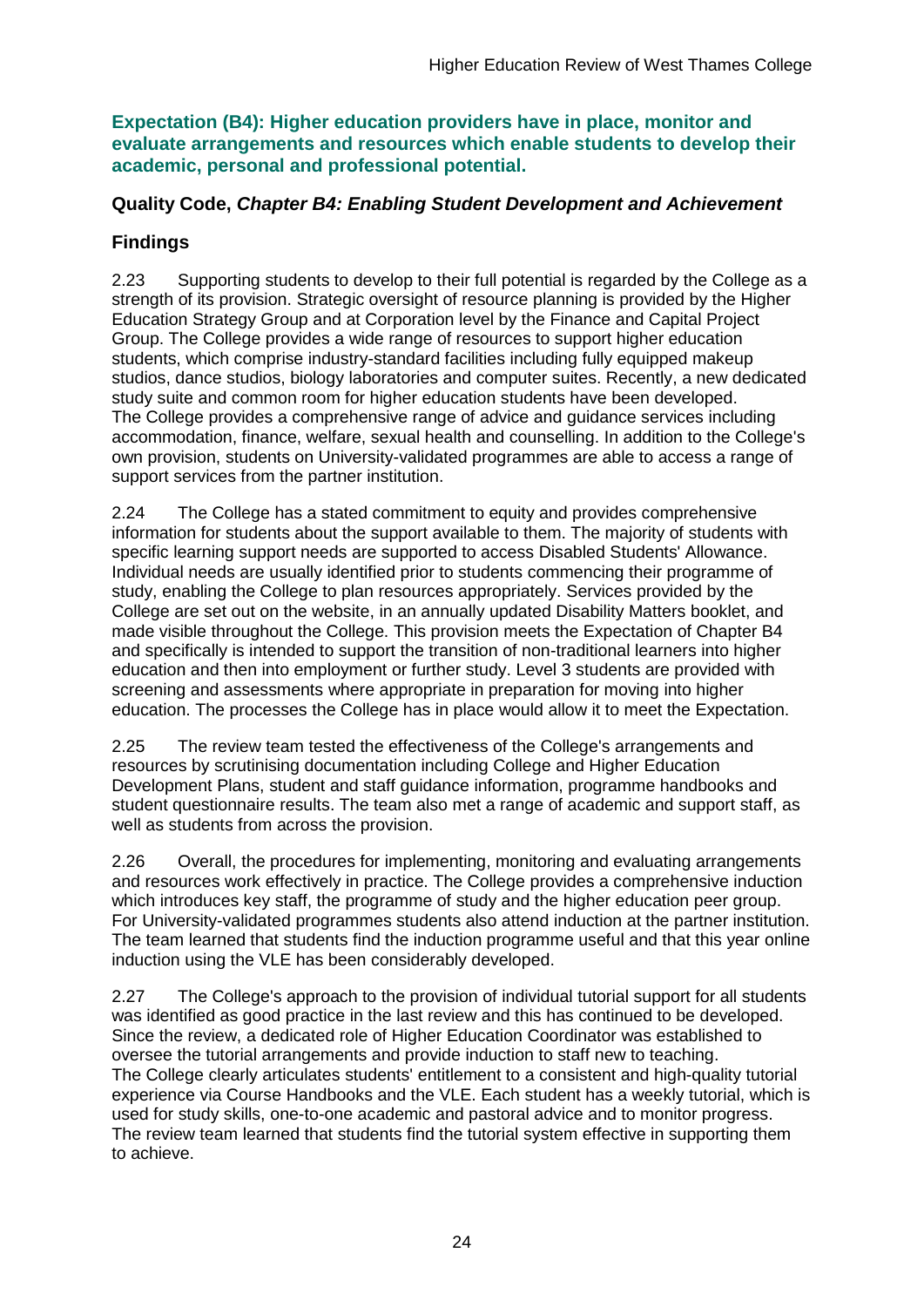2.28 The College has developed a range of specialist training fact sheets and guides that are available to staff to enable them to work effectively with a range of students with differing support needs. These include overall guidance on best practice in terms of equality and diversity as well as specialist information for staff working with students with autism, dyslexia, dyspraxia and mental health issues.

2.29 Individual student progress is regularly reviewed in programme team meetings; however, the College has recognised that it needs to do more to evaluate the impact of its support systems on student retention and achievement. As such the College has introduced a new software system to monitor the impact and effectiveness of its support provision. The team learned that this would enable staff to better identify students at risk or failure of withdrawal at an early stage.

2.30 The College provides a range of advice and guidance on progression opportunities for students through its Careers and Employability service, the Employability Hub. Staff are active in making contact and building networks with large local employers. This service successfully complements the work-related curriculum in individual programmes which is demonstrated by the outcome of the most recent first destinations survey showing 83 per cent of graduates in employment or further study. The service also provides comprehensive support for students wishing to make applications for further study via UCAS. The comprehensive arrangements for student support which enable students to develop their academic, personal and professional potential is **good practice**.

2.31 Support for developing study skills is provided both by the College and validating partners. Kingston University hold weekend study skills sessions and St Mary's provides individual supervision meetings to support the programme of study for students registered on their programmes. The College provides an internal study skills programme for Pearson students intended to support the development of research and academic skills. This is delivered through the tutorial system and coordinated by Learning Resource Centre staff. Students indicate, however, that they would benefit from further support to develop their academic writing skills.

2.32 The College has identified the need to further support the development of students' independent study skills. There are plans to establish a Learning Centre Strategy Group with membership including staff and students to progress this, and during the visit the team heard about specific plans to further develop study skills resources online to better support transitions between Level 3 and 4 and beyond. The team **affirms** the steps being taken to continue development of study skills resources to further support student achievement.

2.33 Overall, the College has effective arrangements to enable students to develop their academic, personal and professional potential. The team identified one feature of good practice regarding the comprehensive nature of the arrangements for student support. The team also made one affirmation about the steps being taken to continue development of study skills resources to further support student achievement. The review team therefore concludes that the College meets the Expectation and the associated level of risk is low.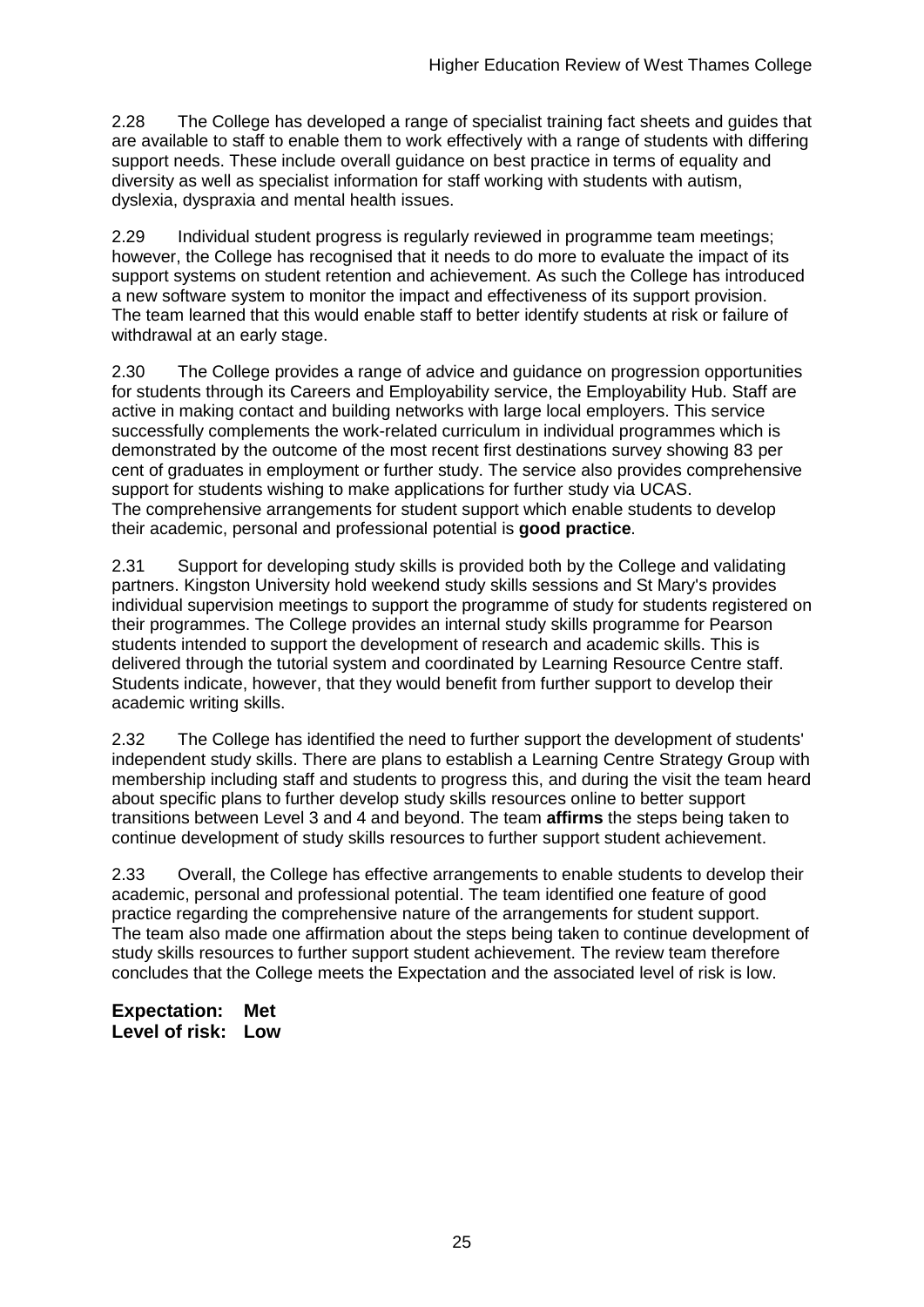**Expectation (B5): Higher education providers take deliberate steps to engage all students, individually and collectively, as partners in the assurance and enhancement of their educational experience.**

### **Quality Code,** *Chapter B5: Student Engagement*

### **Findings**

2.34 The Higher Education Strategy 2014-16 sets out the College's commitment to increasing student involvement by engaging students in more committees and quality meetings and seeking students' views. Students are represented on the College Corporation and on its Quality and Equality Advisor Group, in the Executive Team Plus groups on Teaching, Learning and Assessment and Student Policy. Students enrolled with awarding bodies feed back to, and receive feedback from, their respective university using mechanisms including participation in regular consultative committee meetings, student evaluations, meetings by email and the online portal. Key Student Union posts at the College may be occupied by either further or higher education students; consequently, higher education student representation is absent from the Learner Involvement group. Although there have been some recent invitations, student representation has been absent from the Curriculum Quality Executive Group, Higher Education Strategy Group and the Higher Education Operations Group. Thus the arrangements would partially allow Expectation B5 to be met.

2.35 The team reviewed the effectiveness of the arrangements to engage students by examining documentation including sources of student feedback and minutes of meetings. The team also held meetings with students from a variety of programmes, student representatives, staff and senior management.

2.36 The College seeks to gather students' views in a variety of ways, including the National Student Survey (NSS), course representative meetings, course committee meetings, tutorial meetings, one-to-one tutorials and general College student surveys. Results of the NSS are disseminated to the Higher Education Operations Group and reported to the Higher Education Strategy Group. The College's Learner Voice Executive Team Plus monitors student engagement, although not in a formal manner. The review team therefore **recommends** that, by July 2016, the College should create a formal process to record, monitor and review the effectiveness of student engagement.

2.37 Student representatives are elected through a vote by class members and meetings held every six weeks. Newly appointed student representatives are waiting to receive their training and a higher education student appointed to the Students' Union Vice President role is also awaiting training to fulfil that role. Students have one hour of tutorial timetabled each week, enabling them to meet as a group or one-to-one with their personal tutor to share their views and those of the group. An important means of feedback for students about the quality of their learning experience is through module evaluations. Module feedback is gathered for some Pearson provision but implementation is inconsistent. Module evaluations are not systematically implemented for all programmes, feedback is not anonymous and completion is optional. The team therefore **recommends** that, by July 2016, the College should create opportunities for all students to provide anonymised feedback on their modules and programmes.

2.38 The review team heard that student engagement is taken very seriously and it accepts that the College values the student contribution, encourages feedback and employs a variety of mechanisms to collect student views. Curriculum teams consider changes suggested through Course Representative and Committee arrangements and the National Student Satisfaction survey and include agreed changes in the Quality Improvement Plan.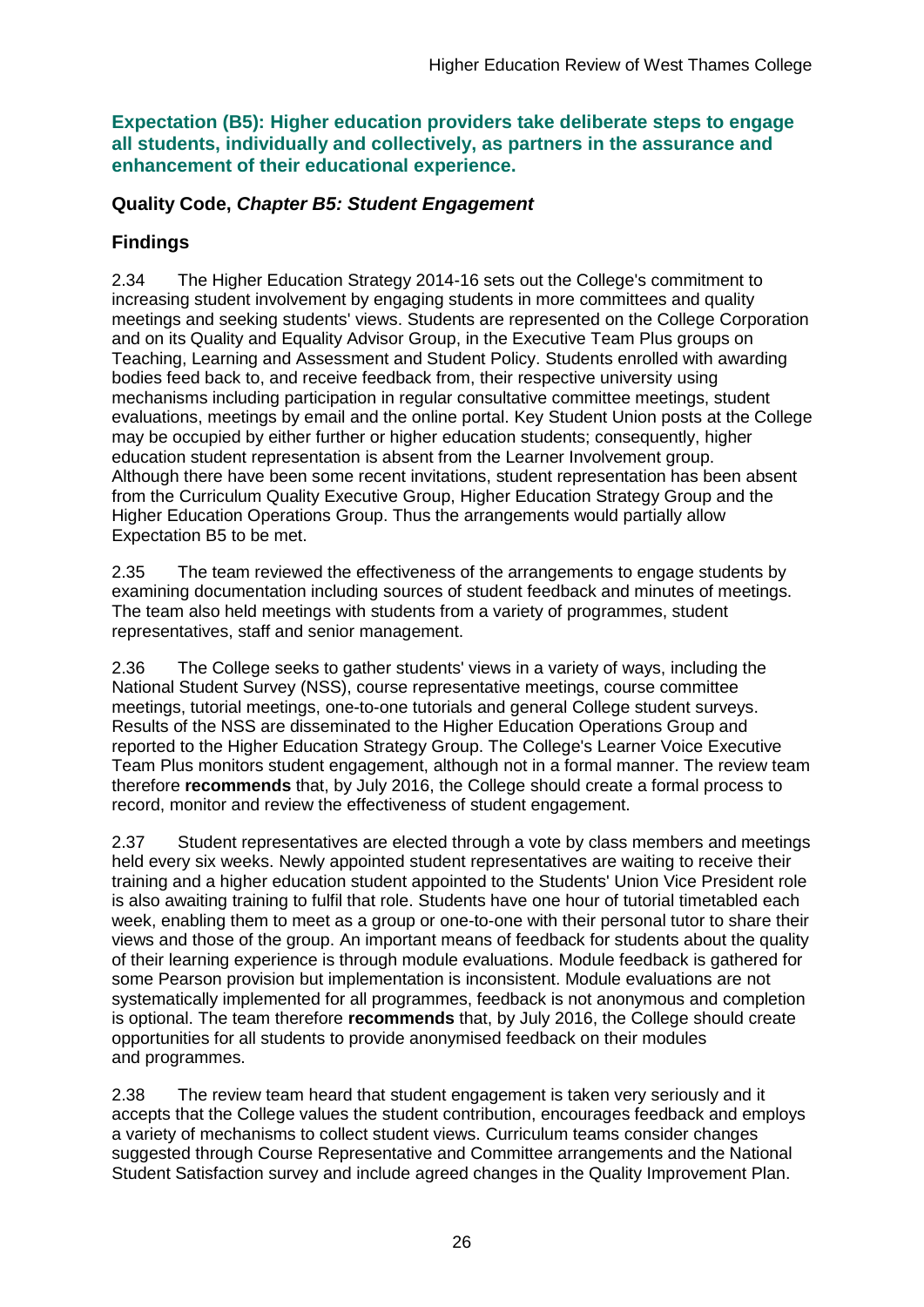The College introduced a 'You said, we did' Board in March 2015 where minutes of the Representatives meetings are displayed and responses added. The review team heard several examples of how student feedback has been responded to including phased assignment deadlines, revisions to the nature of assessments and improvements to the VLE to make access easier and faster. The addition of a higher education common room is also a highly valued resource. The review team accepts that students are encouraged to feed back about their learning experience, particularly for the purpose of issue resolution. However, there is little evidence of deliberative structures and systematic arrangements to create and maintain an environment within which staff and students engage in discussions as partners in the assurance and enhancement of their educational experience. The team examined minutes from student representative meetings and found these meetings to be chaired by College staff, and questions set by the Higher Education Strategic Group. Students confirm they do not feel constrained by this. Therefore, the team **recommends**  that, by July 2016, in partnership with students the College should continue to develop opportunities for higher education student representation on decision-making committees.

2.39 Although there are opportunities for student engagement and the College is committed to consulting students about their educational experiences, the team make three recommendations which concern student engagement, student representation and student feedback. As a result, the review team concludes that the Expectation is not met. The level of associated risk is moderate because of the need for the College to more actively engage students as partners in the assurance and enhancement of their educational experience. This suggests insufficient priority is given to assuring quality in planning processes, and quality assurance procedures are adequate, but have some shortcomings in terms of the rigour with which they are applied.

**Expectation: Not met Level of risk: Moderate**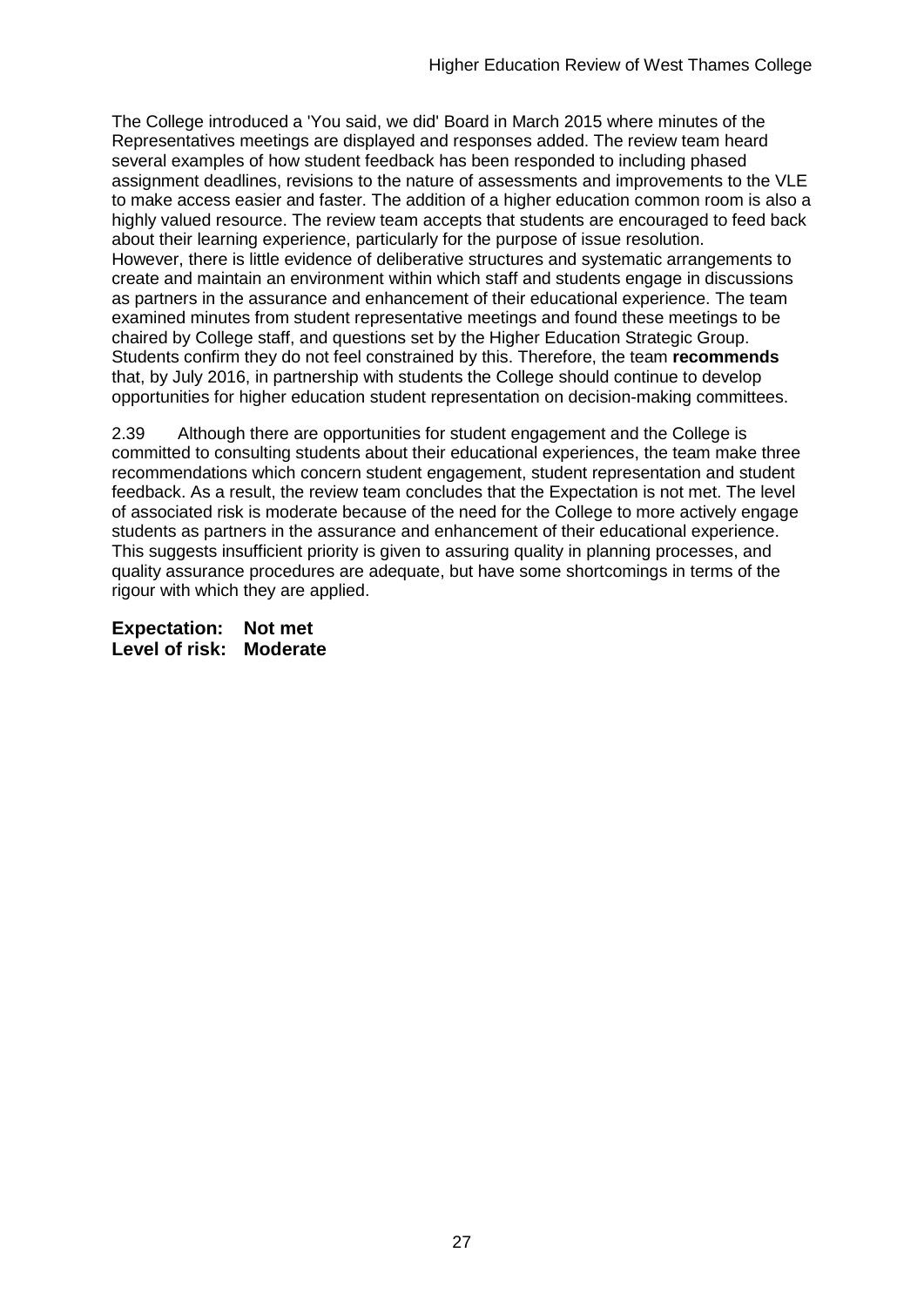**Expectation (B6): Higher education providers operate equitable, valid and reliable processes of assessment, including for the recognition of prior learning, which enable every student to demonstrate the extent to which they have achieved the intended learning outcomes for the credit or qualification being sought.**

#### **Quality Code,** *Chapter B6: Assessment of Students and the Recognition of Prior Learning*

## **Findings**

2.40 The College is required to apply assessment regulations established by its awarding bodies and organisation as set out in partnership agreements and collaborative provision manuals. For the foundation degrees, recognition of prior learning is the responsibility of the awarding bodies; for teacher education this is delegated to the College but using criteria and procedures set and subject to audit by the awarding body. For Pearson provision the organisation's regulations are supplemented by a Standards and Assessment Guidelines booklet, which establishes procedures for assessment boards, internal moderation, reasonable adjustments and dealing with malpractice, and makes clear the College's commitment to inclusive assessment practices.

2.41 Assessments for the foundation degrees and the teacher education programme are agreed with the awarding body. Assignment briefs for the Pearson provision that specify learning outcomes are designed at the College and approved through an internal moderation process. Staff are required to have teaching qualifications and to be familiar with the UK Professional Standards Framework. The College has a Quality Improvement in Teacher Education Team led by the Director for Quality and Workforce Development which works with teachers and managers to improve the quality of assessment. Students are given advice on assessment in their programme handbooks and an assessment schedule which includes when feedback can be expected; these are visible on course pages in the VLE. The College uses plagiarism-detection software. The College's own approach to assessment together with its approach to complying with its awarding bodies' and organisation's regulations would enable it to meet the Expectation.

2.42 The team reviewed the effectiveness of the approaches and procedures by examining documentary evidence including assessment regulations, examples of formative and summative assessments, records of marking and moderation, feedback on marked work, together with the minutes of assessment boards and external examiner reports for all programmes. The review team also held meetings with senior and teaching staff, and students.

2.43 Overall, the evidence reviewed showed the procedures to be effective in practice. The team reviewed evidence of the operation of assessment regulations and concluded that partner procedures had been followed correctly, including those relating to recognition of prior learning and reasonable adjustment. The team saw evidence of internal moderation of assessment and also of tracking of this process. It noted that the College is praised in a number of recent Pearson external examiner reports for the effectiveness of its internal moderation system. Assessment Boards are properly constituted and conduct their business appropriately. External examiners' reports are generally positive about the quality of assessment, except for some issues with merit and distinction descriptors in new Pearson provision which the College addressed by arranging additional training for staff. An Assessment Standards subgroup of the CQEG has been given particular responsibility for ensuring that assessments for Pearson provision are set at the right level. The review team heard from staff new to teaching in higher education that they had been closely supported by the Quality Improvement in Teacher Education Team.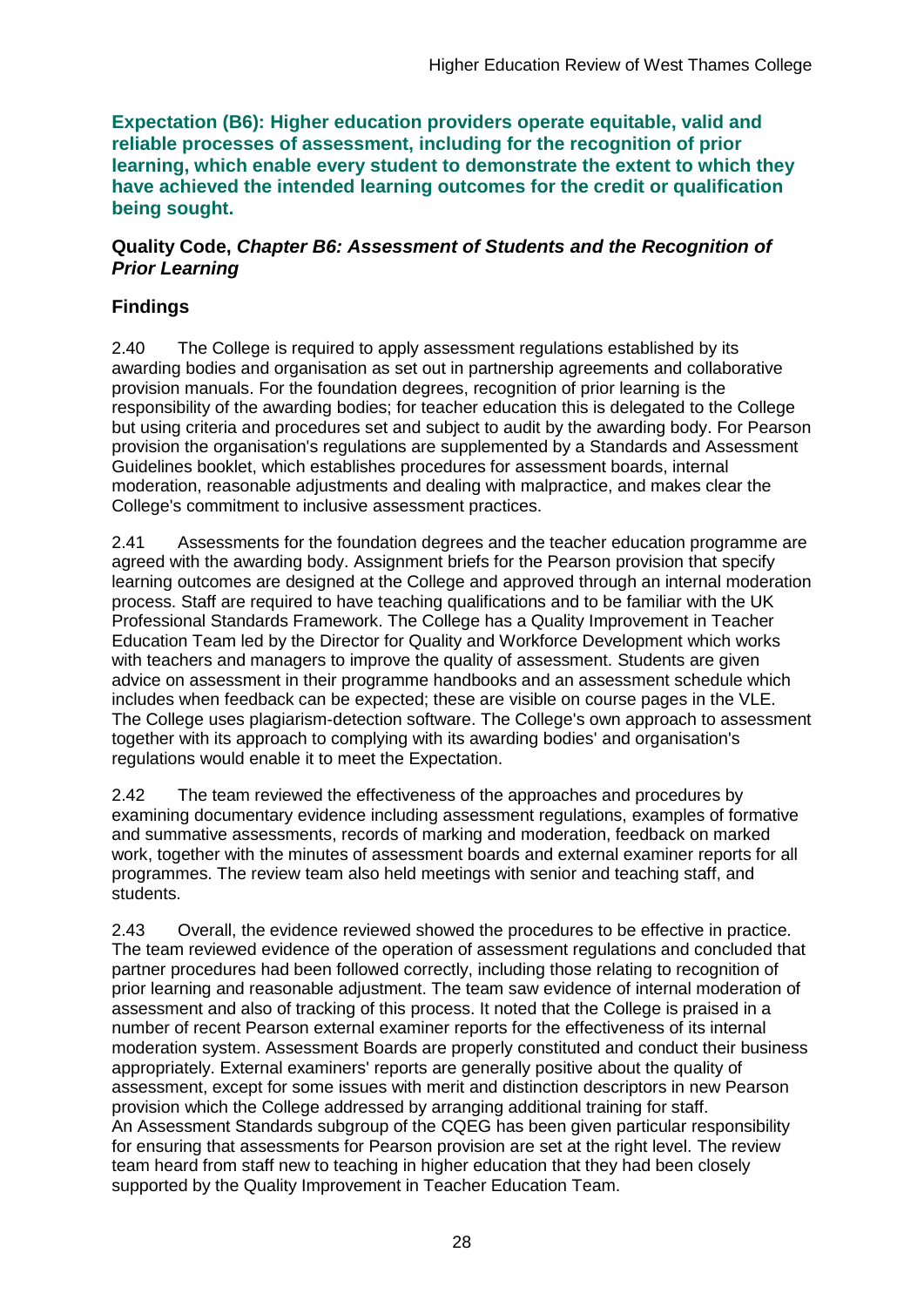2.44 The College employs a wide range of assessment methods which suit its diverse student body, including presentations, performances and many 'work-realistic' assignments. Formative assessment activities with feedback help students prepare for summative assessment; electronic assessments such as quizzes are increasingly used for this purpose. Students are involved in shaping assessment methods through the course representative meetings.

2.45 In the 2013-14 NSS, students expressed some dissatisfaction with assessment; students also registered concerns about the number of simultaneous deadlines, lack of understanding of plagiarism and referencing, and the timeliness and qualify of feedback. The College has responded by drawing up and publishing assessment schedules at the start of each year, developing an academic writing skills induction package, and improving tracking and monitoring of assessment with audits conducted by Curriculum Directors which are reported to the CQEG. Current students acknowledge that their concerns are being addressed. The review team saw a number of examples of helpful and appropriate feedback on assessment, confirming the positive views expressed by external examiners about its quality.

2.46 Information on assessment in programme handbooks is clear and accessibly written, including advice on avoiding plagiarism. There is also an assessment policy statement for students on the College's VLE which applies to both further and higher provision. However, it does not mention that university partner regulations apply to some programmes, and consequently a recommendation is made in Part C of this report about differentiating information for higher education students.

2.47 The review team found that the arrangements in place are effective in ensuring that students have appropriate opportunities to demonstrate the extent to which they have achieved the intended learning outcomes for the award of credit or qualification. The review team concludes that the College's assessment processes are reliable and that students are supported to demonstrate their learning through assessment. The College has made assessment the focus of enhancement initiatives; it manages the performance of staff closely and moves quickly to address any weaknesses. Therefore the review team concludes that the Expectation is met and the associated level of risk is low.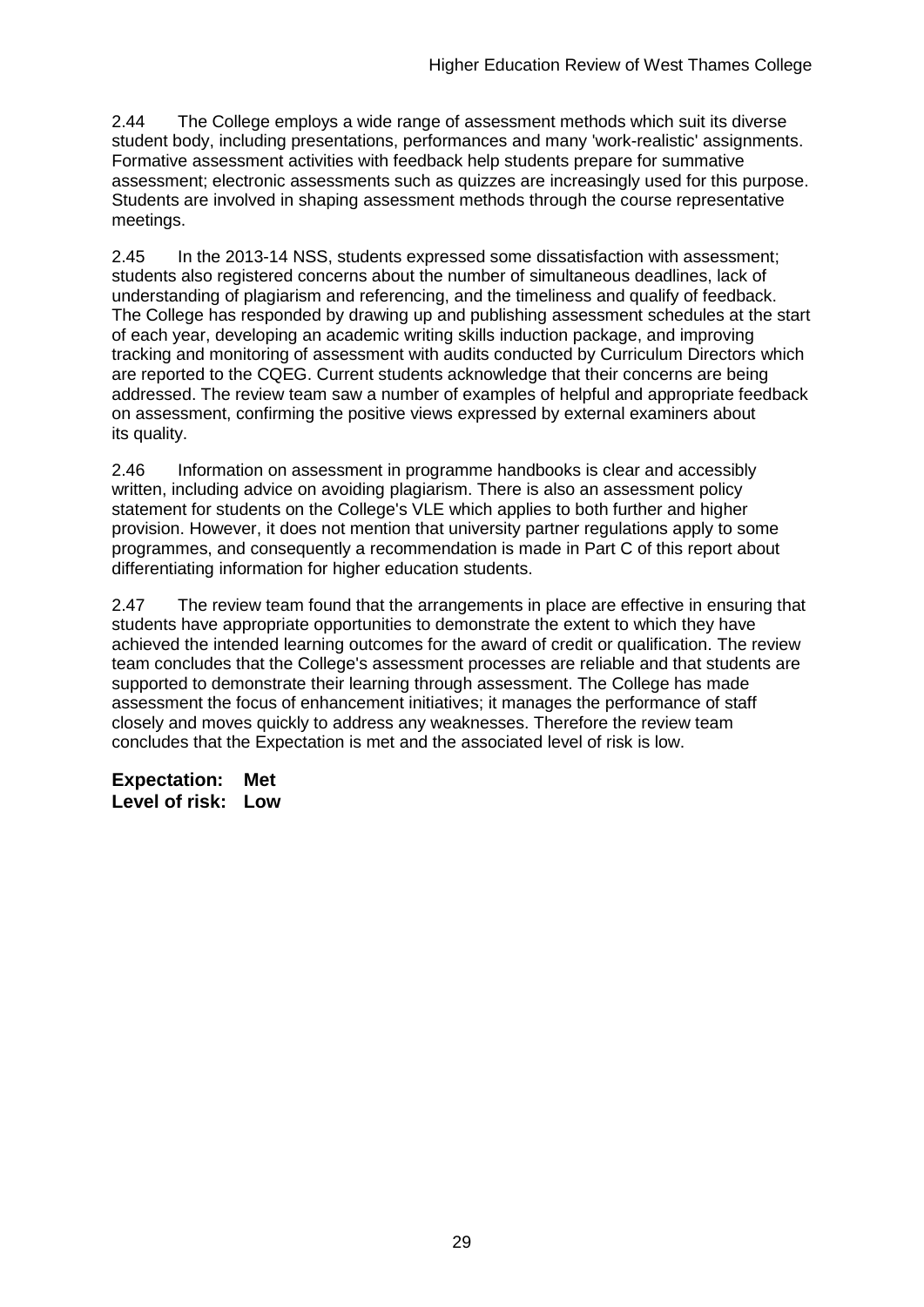#### **Expectation (B7): Higher education providers make scrupulous use of external examiners.**

### **Quality Code,** *Chapter B7: External Examining*

### **Findings**

2.48 External examiners for all programmes are appointed by the relevant awarding body who define both the role and criteria for approval. The College operates with the comprehensive external examiner system in accordance with the regulations of each of its awarding bodies. The procedures for the external examiners' engagement with the programmes vary but meet the regulatory requirements of each validating partner and are set out in the relevant partnership handbook.

2.49 For the University of Westminster Teacher Training consortium three shared external examiners ensure consistency across partner Colleges and undertake teaching observations of students alongside staff. For the provision validated by Kingston University and St Mary's, comprehensive samples of student work are submitted to external examiners. For Pearson programmes, the external examiner visits the College annually to review student work and engage with staff. Assignment briefs are also sampled by the external examiner from Pearson to ensure that they meet the required standards.

2.50 Internally, all external examiner reports are seen by the Director of Quality Improvement and Director of Higher Education and taken to the Higher Education Strategy Group to enable actions that require high-level intervention to be identified and addressed. At programme level, individual Course Leaders respond to reports and prepare an external examiner action plan in response to any issues raised. In the case of provision validated by a University partner, responses to external examiner reports are prepared by the curriculum team and submitted to the partner. The College's own internal processes are comprehensive and these arrangements, together with its adherence to those of the awarding partners, would enable it to meet the Expectation.

2.51 The team reviewed the effectiveness of these procedures in practice by examining documentation including external examiner reports, associated action plans, Course Review and Evaluation reports, minutes of meetings where reports are considered, and the regulatory requirements of each validating partner. The team also held meetings with students, teaching and senior staff and the link tutor from Kingston University.

2.52 The team heard about the range of ways staff and students from across the provision engaged with external examiners. In addition to the Course Leaders' formal response in the form of an action plan, external examiner reports are discussed at curriculum team meetings to inform enhancement. Minutes seen by the team did not always demonstrate this, however, and a recommendation about capturing the observance of procedures in clear and detailed minutes is made in Expectation B1 of this report.

2.53 The review team learned that in instances where the external examiner was shared between partner Colleges, and hence comments in the report were not differentiated, programme staff were rigorous in responding comprehensively to all recommendations.

2.54 For students, in addition to reports being discussed at meetings with course representatives, they are published on the intranet so that all students can access them. Some students are able to participate in feedback meetings with external examiners during their visits.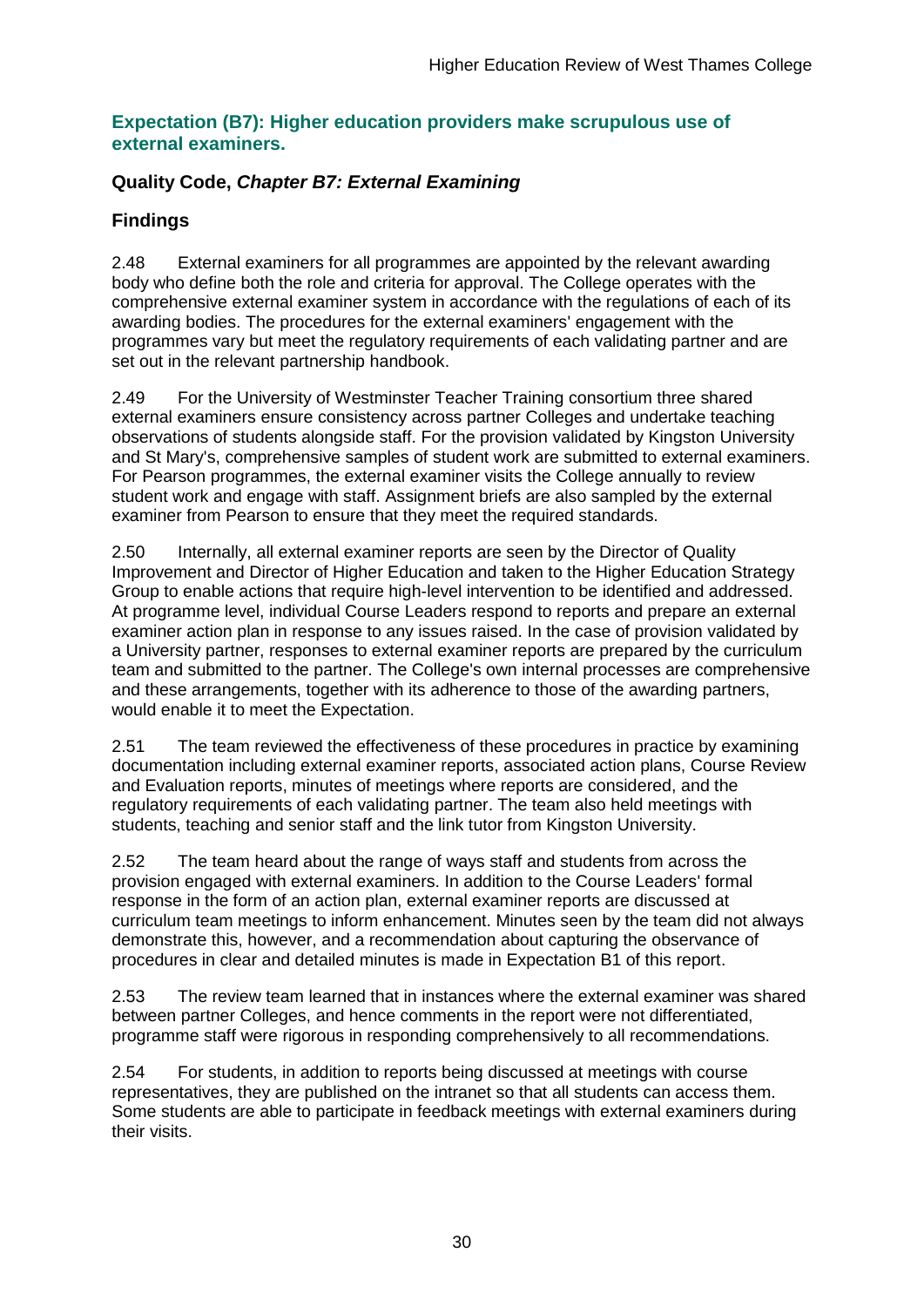2.55 Although these processes are well understood by staff in practice, they are not currently set out as a formal procedure. The recommendation made about formally articulating procedures and capturing clear and detailed minutes in Expectation B1 also applies here.

2.56 The role of external examiners is embedded in the College's processes and the College makes effective use of reports. The review team makes one recommendation about ensuring that procedures are formally articulated and that their observance is captured in clear and detailed minutes. Despite this recommendation, the team concludes that the Expectation is met and the associated level of risk is low.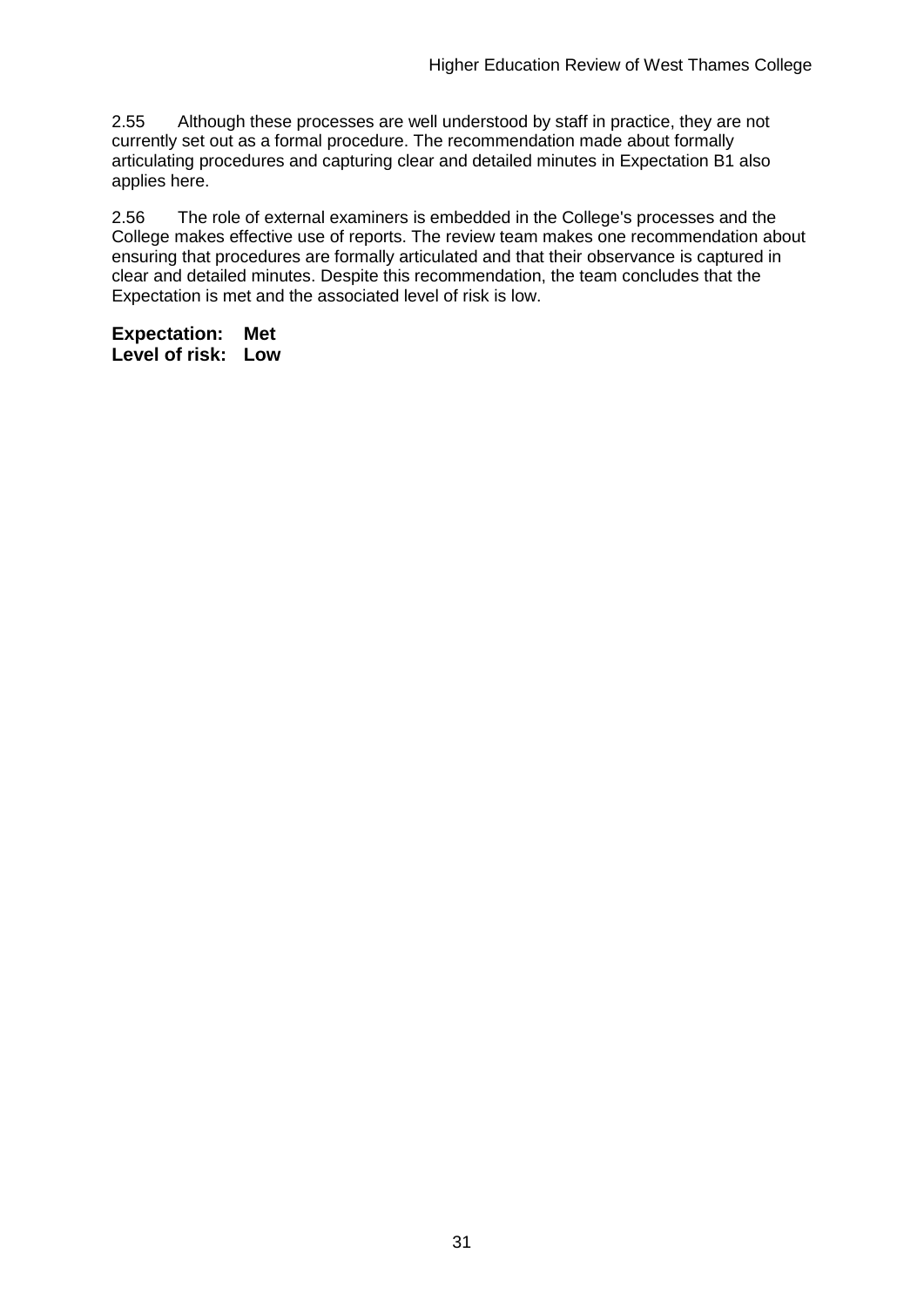**Expectation (B8): Higher education providers, in discharging their responsibilities for setting and maintaining academic standards and assuring and enhancing the quality of learning opportunities, operate effective, regular and systematic processes for monitoring and for review of programmes.**

### **Quality Code,** *Chapter B8: Programme Monitoring and Review*

## **Findings**

2.57 The College's awarding partners have their own procedures for annual monitoring and periodic review (linked to re-approval) in which the College is required to participate. For annual monitoring of its Higher National provision the College uses its own internal procedure of Course Review and Evaluation with a template adapted for higher education programmes through mapping against the Quality Code. Course Review and Evaluation reports, including Quality Improvement Plans, are drawn up in July by curriculum team leaders and feed into self-assessment reports drawn up by Curriculum Directors who present them in person to the Corporation's Quality and Equality Advisory Group. The College also receives annual reports from its awarding partners which are considered at the CQEG and Higher Education Strategy Group. The outcomes of annual monitoring feed into the College's Higher Education Development Plan. The College does not have a local process for periodic review of its Pearson provision but undertakes to take part in Pearson's own procedure when requested. These arrangements would enable the Expectation to be met.

2.58 The team tested the effectiveness of the arrangements for programme monitoring and review by examining documentary evidence including monitoring reports and the minutes of relevant committees of the College and its awarding bodies. The team also held meetings with senior and teaching staff, support staff and students.

2.59 The evidence reviewed showed annual monitoring to be robust and effective in practice. University partners' procedures are fit for purpose and correctly operated by the College. Course Review and Evaluation forms seen by the team vary in their reference to raw data but show conscientious reflection on the strengths and weaknesses of the programme and have credible action plans. The team had some difficulty in tracing collective deliberation by curriculum teams and the Higher Education Strategy Group because of a lack of detailed records, and consequently a recommendation is made in Expectation B1 of this report about capturing the observance of procedures in clear and detailed minutes of relevant committees. After talking to senior and teaching staff and receiving further evidence, the team was satisfied that it takes place. Teaching staff demonstrated a clear understanding of the purpose and procedures and annual monitoring. The review team heard from the Principal, the Chair of the Corporation's Quality and Equality Advisory Group and senior staff that the governors monitor performance closely and often challenge internal self-assessments. The team saw evidence in the Quality and Equality Advisory Group minutes of requests for additional evidence and adjustment of targets. As noted in Expectation A3.3 of this report, the review team concludes that the externality provided by the direct involvement of the Corporation in monitoring standards, quality and the enhancement of learning opportunities is good practice.

2.60 The College has a system for putting poorly performing programmes on Notice to Improve or in Special Measures which could lead to closure by executive decision, but no higher education programmes have been subject to them in recent years. The College does not have a formal statement on how the interests of current students would be met in such an eventuality, but senior staff assured the review team that programmes would be taught out in full and gave examples.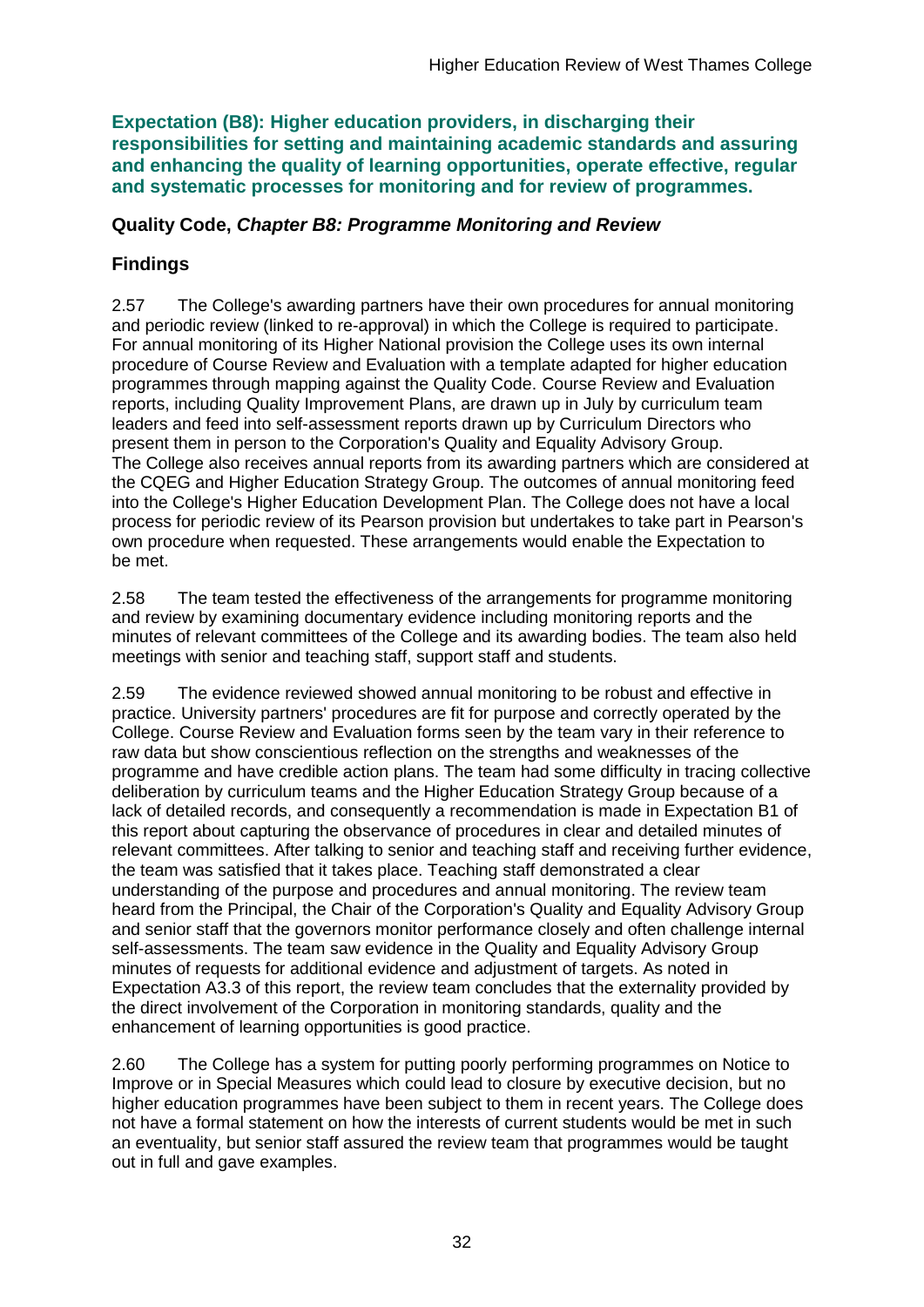2.61 University partner procedures for periodic review are well designed and correctly observed by the College; staff involved had a clear understanding of its purpose and the processes relevant to them. However, the review team consider the absence of a local periodic review process for Higher National programmes to be a weakness even though senior staff advised that most of these programmes were relatively new and had been under continuous review. Such a process is not explicitly required by the awarding organisation, but it is considered sound practice in the Quality Code as it ensures the continuing local relevance of programmes and provides an opportunity for enhancement. The team therefore **recommends** that by July 2016 the College should develop a periodic review process for the Pearson provision.

2.62 All the sets of procedures for annual and periodic review draw on management information, including student feedback, and are designed to promote enhancement. Management information is provided separately to the Corporation to enable governors to evaluate the self-assessment reports. However, other than student governors (who may not be in higher education), students are not directly involved in annual monitoring of Higher National provision.

2.63 The College has robust procedures for programme monitoring and review and manages its responsibilities, particularly for annual monitoring, effectively. However, the team makes a recommendation which requires the College to develop a periodic review process for the Pearson provision. Despite this recommendation, the review team concludes that the Expectation is met and the associated level of risk is low.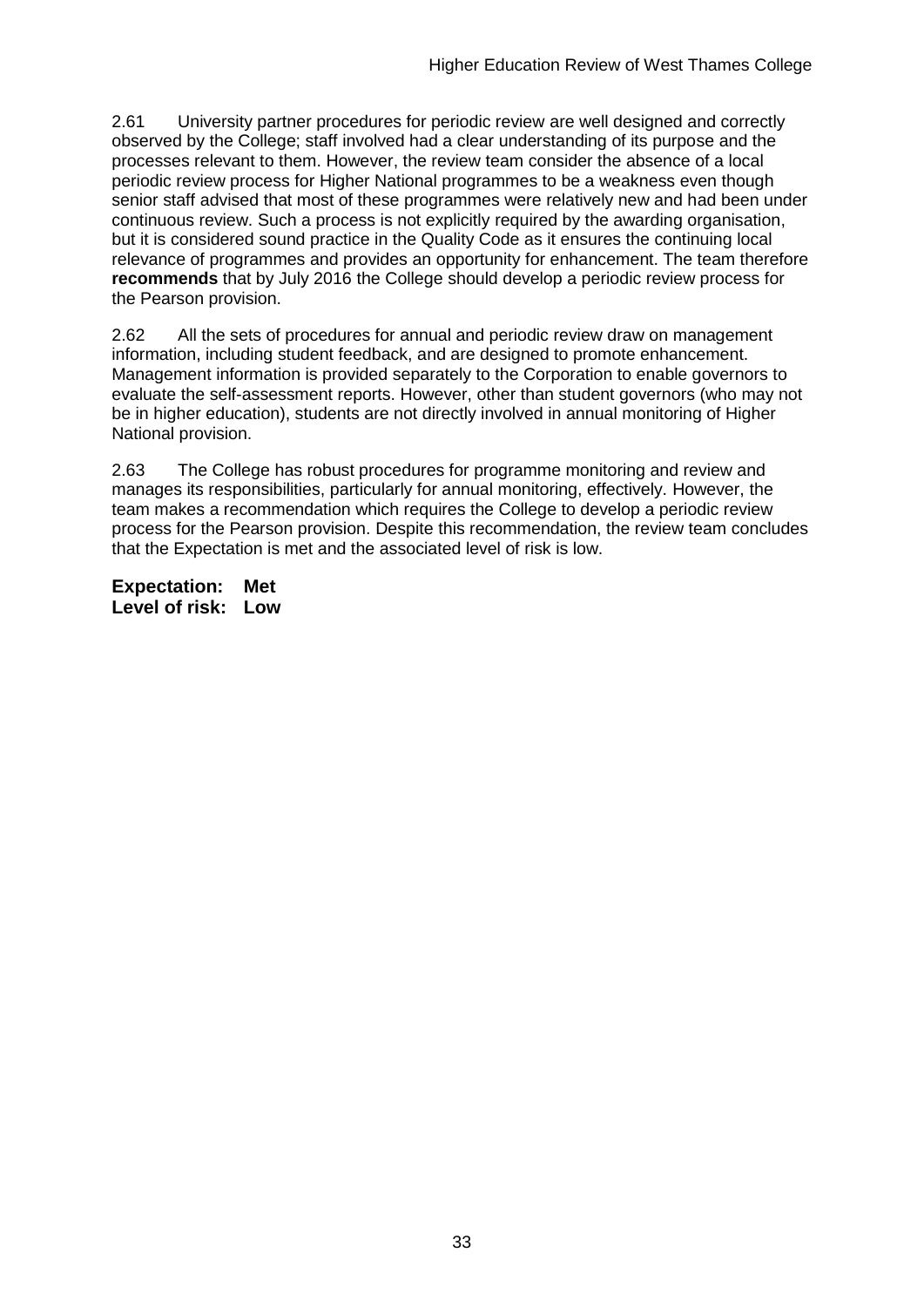#### **Expectation (B9): Higher education providers have procedures for handling academic appeals and student complaints about the quality of learning opportunities; these procedures are fair, accessible and timely, and enable enhancement.**

### **Quality Code,** *Chapter B9: Academic Appeals and Student Complaints*

## **Findings**

2.64 The College's responsibilities for handling complaints and appeals vary according to the awarding body or organisation involved. Responsibility is shared with Kingston University; arrangements are set out in their handbook and student pocket guide. For students enrolled at St Mary's University in Twickenham responsibility rests with the University and procedures are set out in their handbook. Responsibility for appeals and complaints for students enrolled with the University of Westminster initially rests with the College and arrangements are set out in the College complaints procedure or on the university website. The College is responsible for complaints and appeals from students' enrolled on Pearson programmes. College policy states that a complaint or appeal will be investigated and answered within two weeks of being logged, monitored by the Deputy Principal, and referred to the Director of HBSM and Higher Education for investigation. The Executive Team and the Corporation receive reports on the number and type of complaints. The College's procedures and adherence to the arrangements of its awarding bodies would enable the Expectation to be met.

2.65 The review team tested the effectiveness of the College's policies and procedures by examining documentation including records of appeals and complaints, course handbooks and partnership agreements. The team also held meetings with students, support staff, academic staff and senior management.

2.66 Overall, the processes for academic appeals and complaints work effectively. The College receives very few complaints or academic appeals from higher education students. The reasons for complaint are dissimilar and thus no pattern can be established.

2.67 The tutorial framework ensures close and regular communication with students, helping to address problems and support needs promptly. Assessment guidance is clearly stated in course handbooks provided to students during induction and this helps to manage student expectations appropriately. Students understand how to complain or appeal, know it is a staged process, and all agreed that their views were listened to and valued by the College. They provided examples of addressing queries about the grading of assessed work with their tutor. The Pearson Quality Review and Development report 2014 confirms that there is a wide awareness of malpractice and appeals procedures at the College.

2.68 Students receive a special guide that informs them of the procedure for making appeals, in addition to the consequences of plagiarism and malpractice and a leaflet explaining the process of appeal (How to Appeal Against Course Assessment). The leaflet and the 'How to Complain' entry on the public website are clearly written, but do not fully encompass higher education provision, the role of awarding partners or the Office of the Independent Adjudicator.

2.69 The review team concludes that the appeals and complaints procedures are clear and accessible. Informal opportunities are available to enable students to resolve their concerns at an early stage and support is available. The review team therefore concludes that the Expectation is met and the associated level of risk low.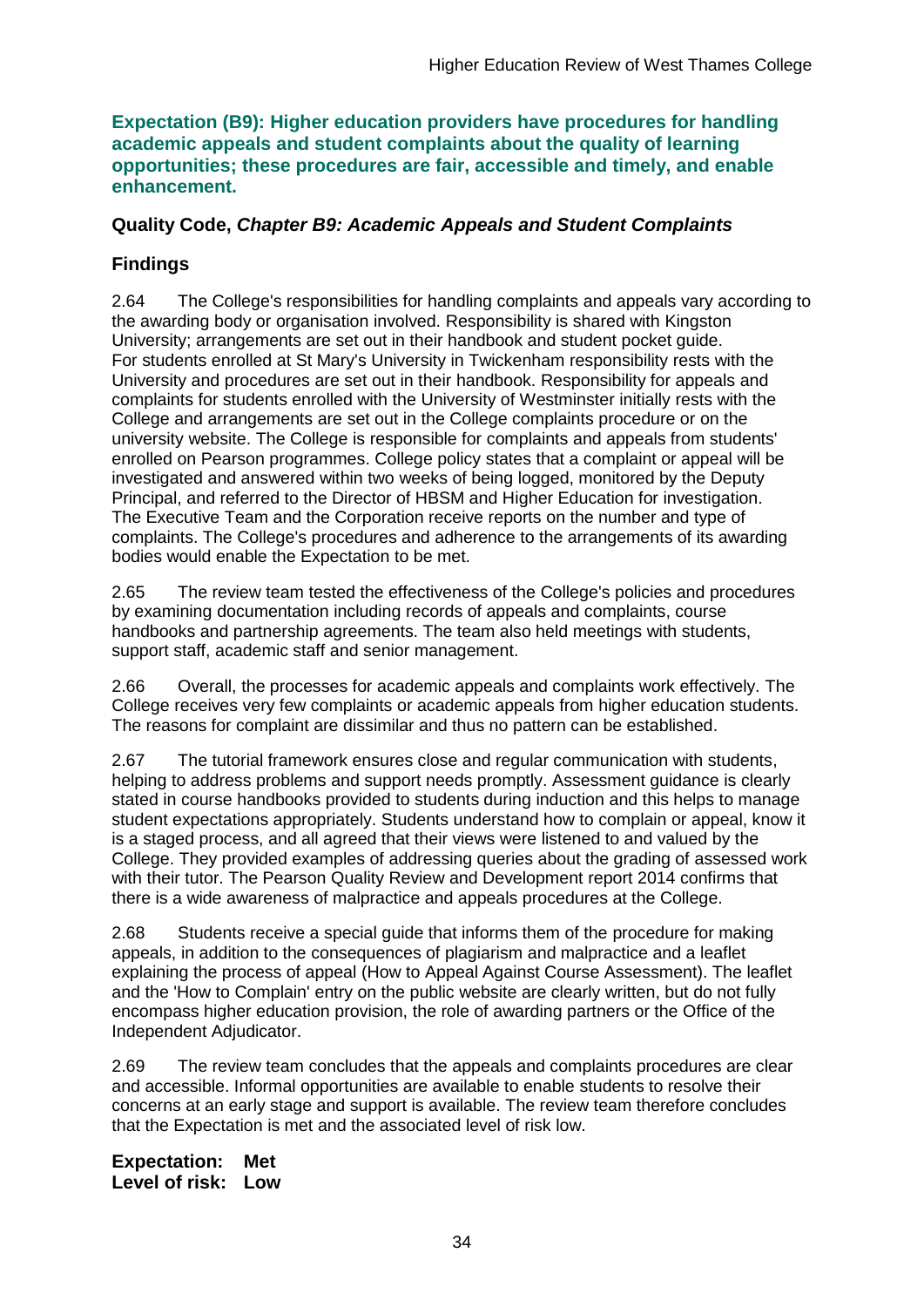**Expectation (B10): Degree-awarding bodies take ultimate responsibility for academic standards and the quality of learning opportunities, irrespective of where these are delivered or who provides them. Arrangements for delivering learning opportunities with organisations other than the degree-awarding body are implemented securely and managed effectively.**

### **Quality Code,** *Chapter B10: Managing Higher Education Provision with Others*

## **Findings**

2.70 The College has responsibility for the management of its arrangements with employers and placement providers where this constitutes an integral part of a student's programme of study. The College provides a range of types of work placement in accordance with the differing requirements of its provision and validating partners.

2.71 The College's principal responsibility is for the compulsory work-based learning that is part of FdA Early Years validated by Kingston University. The College uses procedures and standard documentation developed by the University to inform students and work-based mentors of the responsibilities and expectations of each party and indicate how to access further information if required.

2.72 Access to work-based learning is a specified entry requirement for the Certificate in Education (CertEd) and Professional Graduate Certificate in Education (PGCE) validated by the University of Westminster, although in this instance the arrangement with employers is outside the scope of the College's responsibilities.

2.73 Work placement is also a feature of some of the Pearson-validated HND programmes. This is not compulsory and students are expected to be responsible for organising this. The College does, however, provide support and guidance for students in making these arrangements at programme level. It supports a range of types of placement in accordance with the procedures of the relevant awarding body and in all cases no assessment is devolved to placement providers. The College's arrangements would be sufficient to meet the Expectation.

2.74 The review team tested the College's arrangements for implementing and managing work-based and work-related learning opportunities by scrutinising documentary evidence, including handbooks and guidance information from validating partners and the College's internal guidance documents. The team held meetings with academic and support staff who are responsible for placement and work-related learning, as well as with students from a range of programmes.

2.75 The College provides comprehensive handbooks provided by the respective validating partners to brief mentors designed to ensure that they understand the requirements of the programme the student is undertaking, their respective roles and responsibilities and how they can support the student. For Pearson programmes the College has designed its own guidance booklets and log books that it provides to students to enable them to manage their work-placement learning.

2.76 The review team met staff involved in giving careers advice and developing industry partnerships and learned that the College had a clear commitment to developing its industry networks to support its strategic objective to offer higher apprenticeship programmes. The review team heard how through close working with industry the College had identified a broad range of skills required by employers and was working to embed these in programme design through its 'T-shaped student' initiative. The 'T' symbol characterises the College's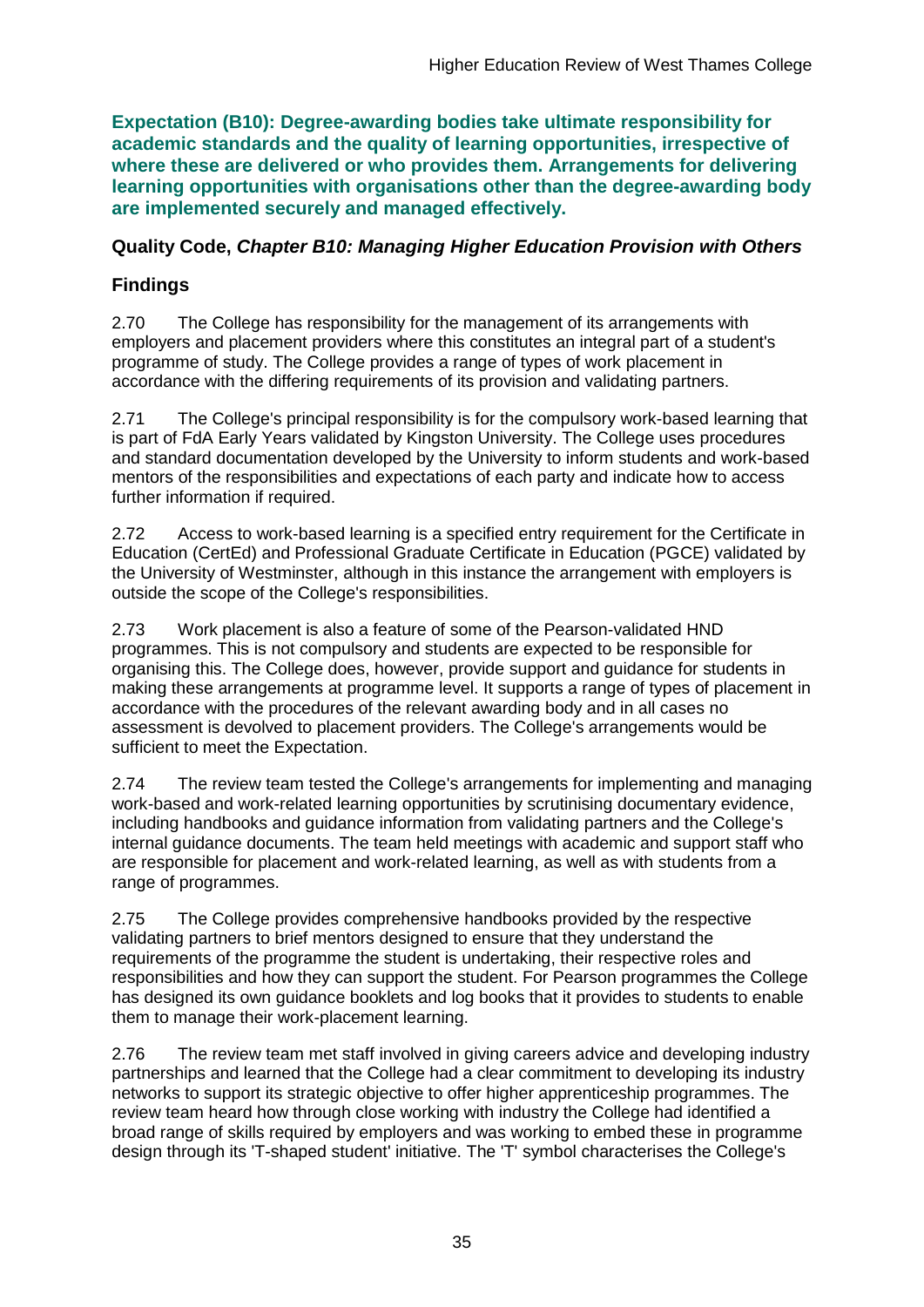aim to develop a depth of specific subject knowledge complemented by a wide range of transferable and soft skills necessary for success in the workplace.

2.77 Students on University-validated programmes the review team met confirmed that placement arrangements were appropriate and effective. For students on the Pearsonvalidated programmes, placement had yet to take place but the review team heard how staff had supported students to find opportunities and that generally students felt well supported by the College in accessing relevant work-related activities including industry visits, shadowing and live projects.

2.78 The College has effective procedures in place to manage the work-based and placement learning provision in collaboration with employers. The College has a demonstrable commitment to developing strong partnerships to support its strategic growth in this area. Students comment positively about the support they receive from the College. The review team therefore concludes that the Expectation is met and the associated level of risk is low.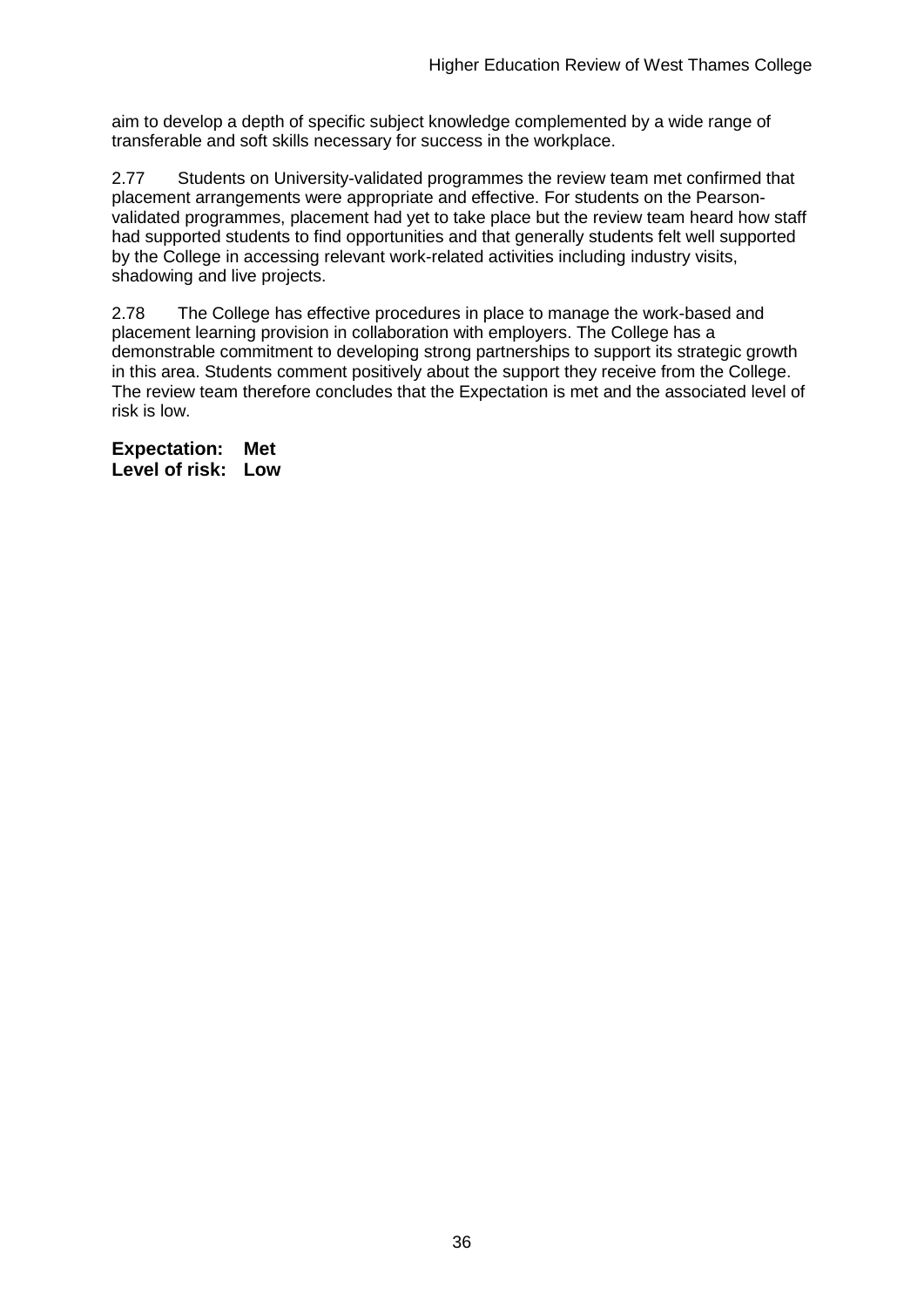**Expectation (B11): Research degrees are awarded in a research environment that provides secure academic standards for doing research and learning about research approaches, methods, procedures and protocols. This environment offers students quality of opportunities and the support they need to achieve successful academic, personal and professional outcomes from their research degrees.**

### **Quality Code,** *Chapter B11: Research Degrees*

### **Findings**

2.79 The College does not offer research degrees, therefore this Expectation is not applicable.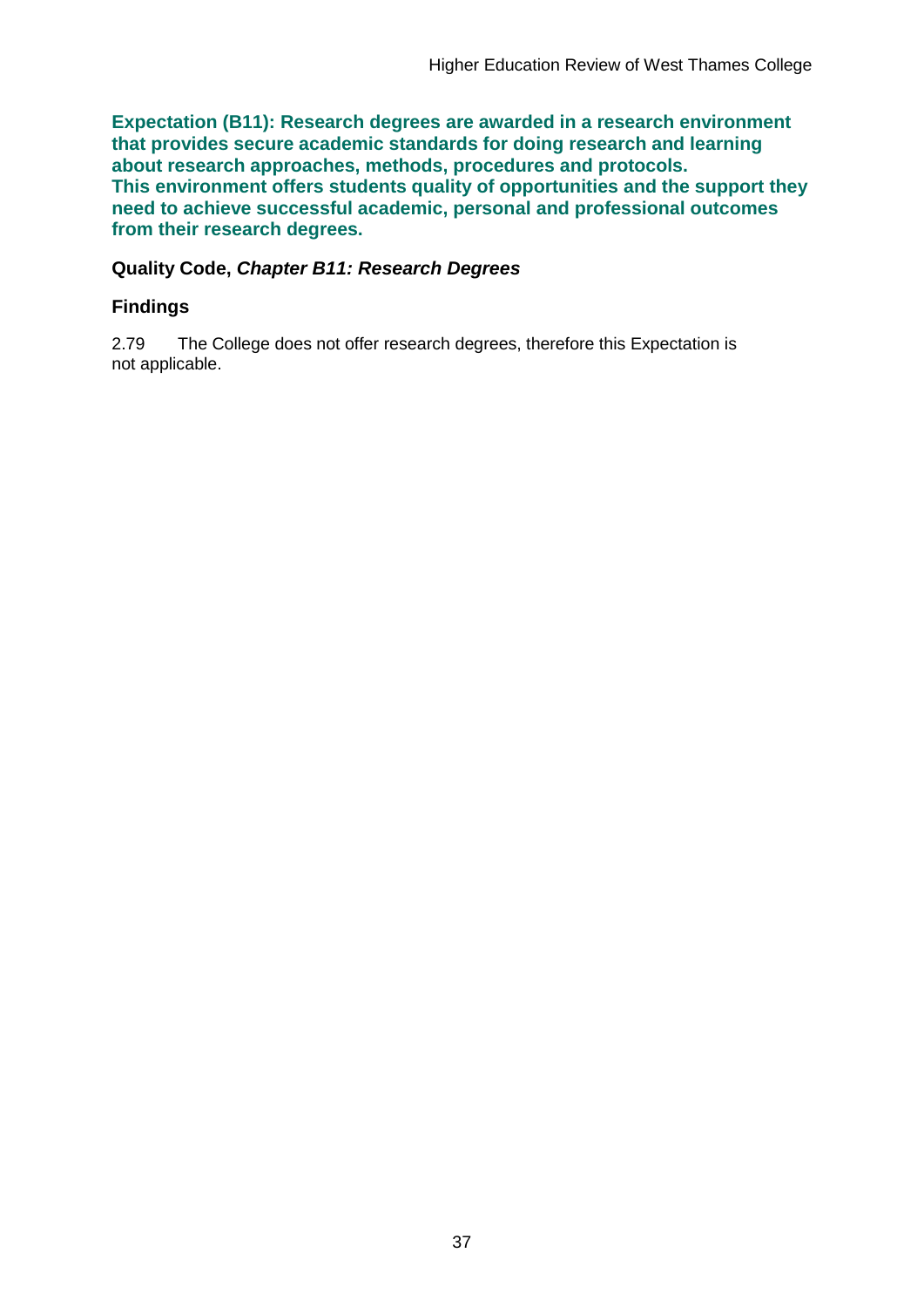## **The quality of student learning opportunities: Summary of findings**

2.80 In reaching its judgement, the review team matched its findings against the criteria specified in Annex 2 of the published Handbook. Nine of the 10 applicable Expectations are met. The risk to the quality of learning opportunities for seven of the nine met Expectations is low, with moderate risk for B1 and B3. Expectation B5 is partially met and has a moderate level of risk. The moderate risks in Part B indicate insufficient emphasis or priority given to assuring quality in the College's planning processes, weakness in the operation of part of the College's governance structure or lack of clarity about responsibilities, and shortcomings in terms of the rigour with which quality assurance procedures have been applied.

2.81 The review team makes six recommendations in this section which relate to the following: ensure that procedures are formally articulated in process documents and that their observance is captured in clear and detailed minutes of relevant committees (Expectations B1, B7 and B8); articulate, in a single document, a staff development strategy which captures and further develops initiatives to improve the understanding, quality and consistency of higher education teaching (Expectation B3); in partnership with students continue to develop opportunities for higher education student representation on decisionmaking committees (Expectation B5); create a formal process to record, monitor and review the effectiveness of student engagement (Expectation B5); create opportunities for all students to provide anonymised feedback on their modules and programmes (Expectation B5); and develop a periodic review process for the Pearson provision (Expectation B8).

2.82 The review team makes one affirmation in this section which relates to the steps being taken to continue development of study skills resources to further support student achievement (Expectation B4). There are three features of good practice which concern the externality provided by the direct involvement of the Corporation in monitoring standards, quality and the enhancement of learning opportunities (Expectations A3.3 and B8); the engagement with industry that ensures that the curriculum supports employability (Expectation B3) and the comprehensive arrangements for student support which enable students to develop their academic, personal and professional potential (Expectation B4).

2.83 Despite the recommendations and the moderate risk in three Expectations, the team are confident the College is aware of the significance of these matters and proposes to rectify them. Nearly all of the applicable Expectations have been met, and there is evidence that the College is fully aware of its responsibilities for assuring quality as previous responses to external review activities provide confidence that areas of weakness will be addressed promptly and professionally. The review team therefore concludes that, overall, the quality of student learning opportunities at the College **meets** UK expectations.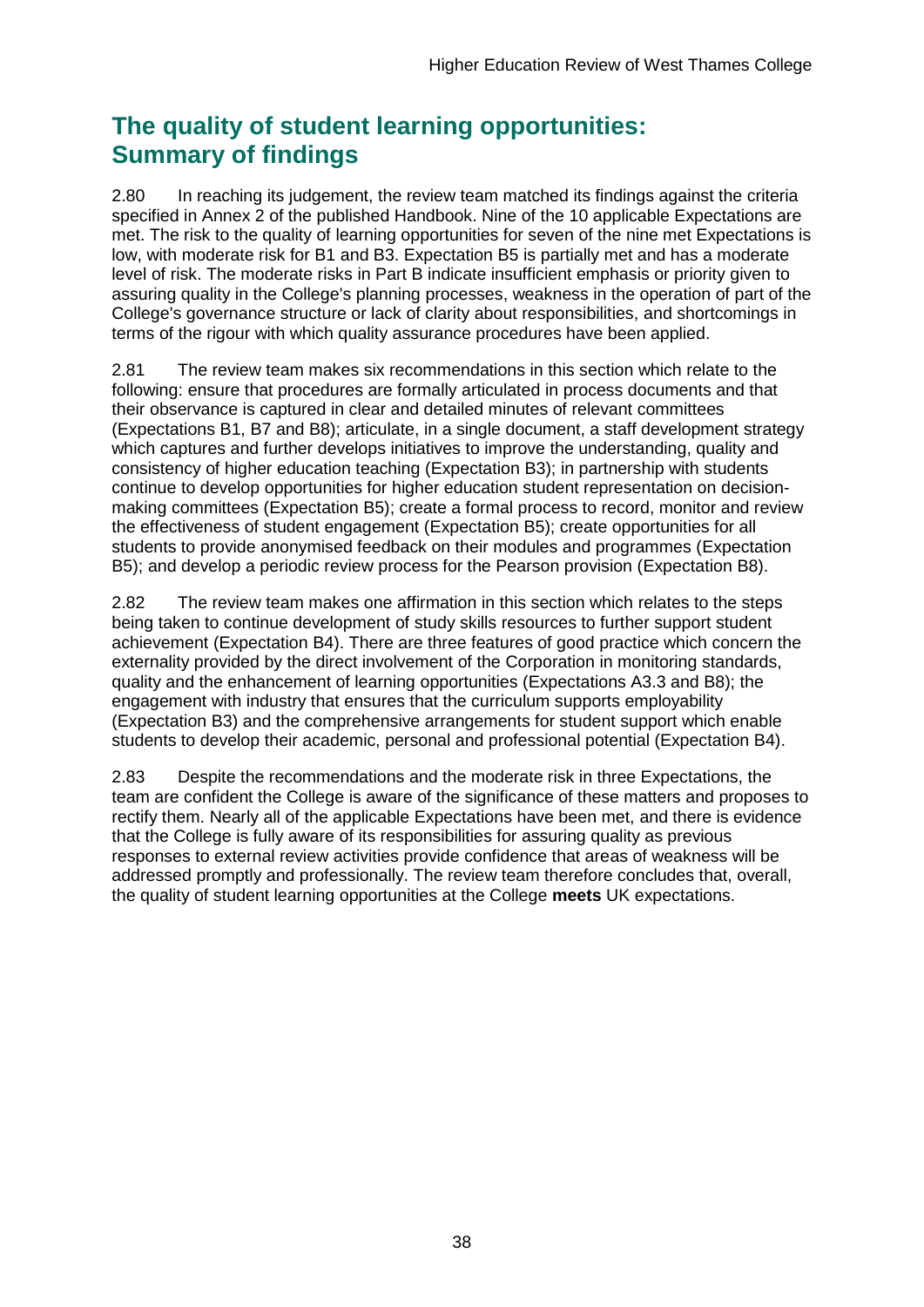## <span id="page-39-0"></span>**3 Judgement: The quality of the information about learning opportunities**

#### **Expectation (C): UK higher education providers produce information for their intended audiences about the higher education they offer that is fit for purpose, accessible and trustworthy.**

### **Quality Code, Part C: Information about Higher Education Provision**

### **Findings**

3.1 Information about higher education provision is primarily made available to intended audiences through the College website, the prospectus, the College VLE, open days and for students enrolled with awarding bodies the VLE of the respective university. The College produces information for prospective students and the public including details of available programmes, the admissions process, fees and the support. Information about the College mission and values, governance, a freedom of information policy and complaints procedure are also available on the website. For current students information is available in course handbooks, programme specifications, and course materials, all of which are available on the College VLE.

3.2 The College is responsible for providing definitive programme information relating to the Pearson programmes, including a tailored programme specification, while Pearson is responsible for providing the definitive information including the overall qualification specification. Responsibility for preparation of information for programmes validated by awarding bodies rests with each body.

3.3 Oversight of the website rests with the Head of Marketing. Information is updated by the marketing team with Course Leaders and the Higher Education Director. Student handbooks for all Pearson-accredited programmes are signed off by the curriculum area director before they are issued to students. The Higher Education Operations Group agenda includes information as a standing item which permits updating and checking of information including that about the College's higher education offer on UCAS and information on the College website. These matters are reported by the Director for Hair, Beauty, Specialist Makeup and Higher Education to the Curriculum and Quality Executive Group and the Higher Educations Strategy Group. Information is also reviewed regularly for accuracy by the Higher Educations Operations Group and programme information is thoroughly checked and updated as necessary as part of the annual curriculum planning process. Partner universities check the College website annually to ensure the accuracy of the information displayed about their awards. The College's processes would allow the Expectation to be met.

3.4 The review team tested the effectiveness of the process by reviewing the College website, VLE, prospectus, handbooks, programme specifications and minutes of meetings. It also held meetings with students, senior staff, teaching and support staff.

3.5 Overall, the College processes are appropriate in practice. Clear information is available for prospective students about available programmes, entry criteria, university partners, the College environment, fees and the support available. Students confirm the information prior to enrolment is helpful. However, the team found some minor errors in course pages on the website which reflect minor oversights. The team also found that programme specifications are unavailable to prospective students and external stakeholders. The team **recommends** that the College should ensure that programme specifications are accessible to external stakeholders.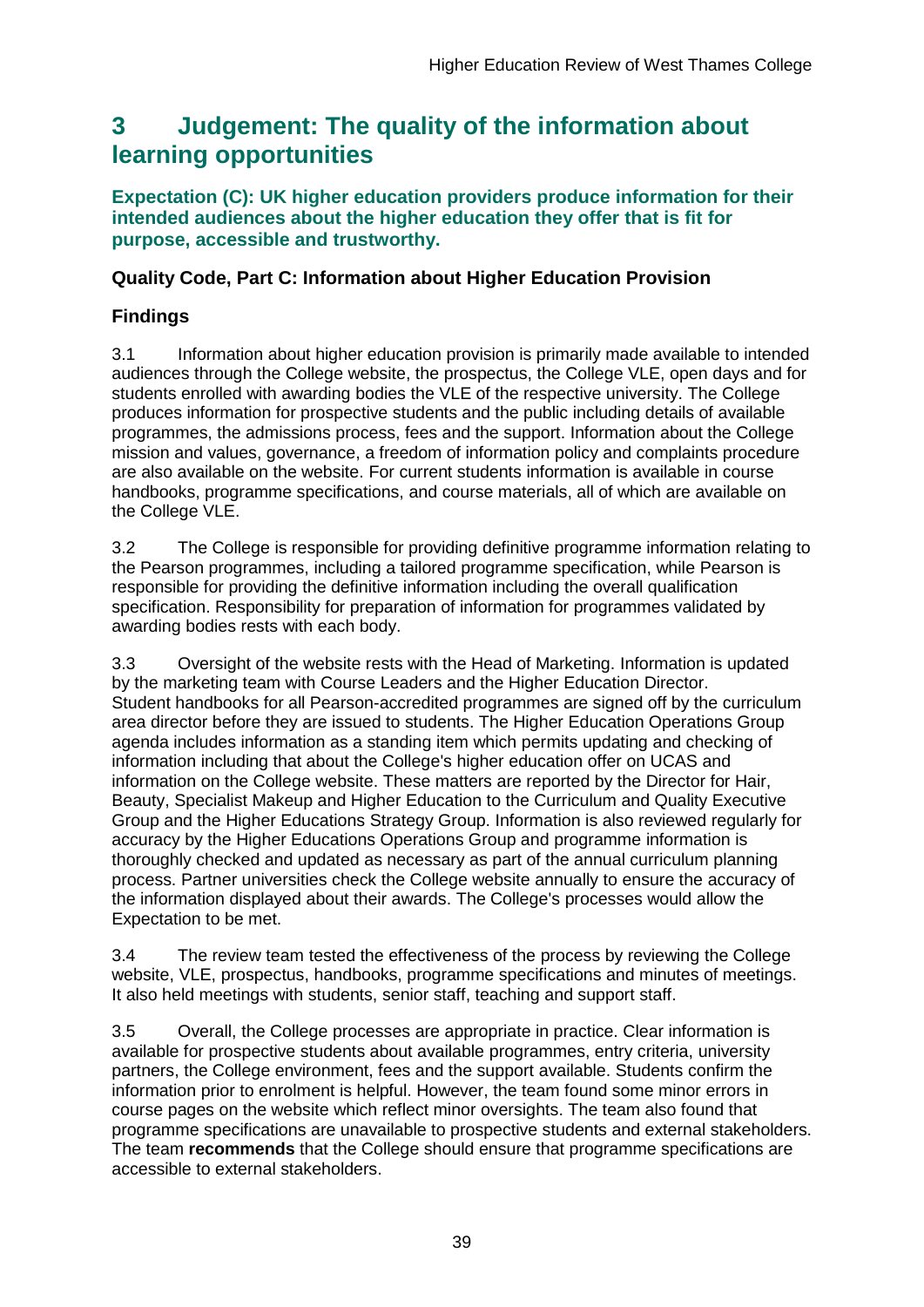3.6 Students and staff the review team met were very positive about the information available for them on the VLE. The VLE contains some helpful resources for staff which include guidance on supporting students with additional needs and best practice guidance on equality and diversity issues. Appropriate management information is also available for staff to support annual monitoring. The review team found some inconsistencies in the quality of information on the VLE. The College has recognised these inconsistencies and proposes that the VLE will be monitored by the Higher Education Strategy Group and E-learning Manager. Information available for students on the VLE includes course handbooks, course materials, external examiner reports and programme specifications. There is also a user-friendly online induction pack; however, this does not differentiate between further education and higher education students. There is also an assessment policy statement for students in the College's VLE which applies to both further and higher provision, but it does not mention that university partner regulations apply to some programmes. The review team **recommends** the College should ensure that all documents addressed to students fully differentiate between further and higher education.

3.7 The IQER in 2011 made an advisory recommendation to develop a robust process to ensure the correctness of information in course handbooks and all reference publications relevant to higher education students. The College process for producing and checking information is understood by staff and considered to be clearly articulated and actioned through meetings. The College confirms the process is not formally described in a document. The team **affirms** the steps being taken to enact a strategy that maintains consistent information.

3.8 Overall, the College's process for producing information about its higher education provision is appropriate. However, there is a weakness in that programme specifications are not available to external stakeholders and not all information intended for higher education students is clearly addressed to them. This led the team to make two recommendations concerning the clarity and accessibility of documentation. Despite these recommendations, the team concludes that the College has appropriate processes for checking that information is fit for purpose, accessible and trustworthy and therefore the Expectation is met and the associated level of risk is low. The level of risk is low because the need to amend or update details in documentation will not require or result in major structural, operational or procedural change.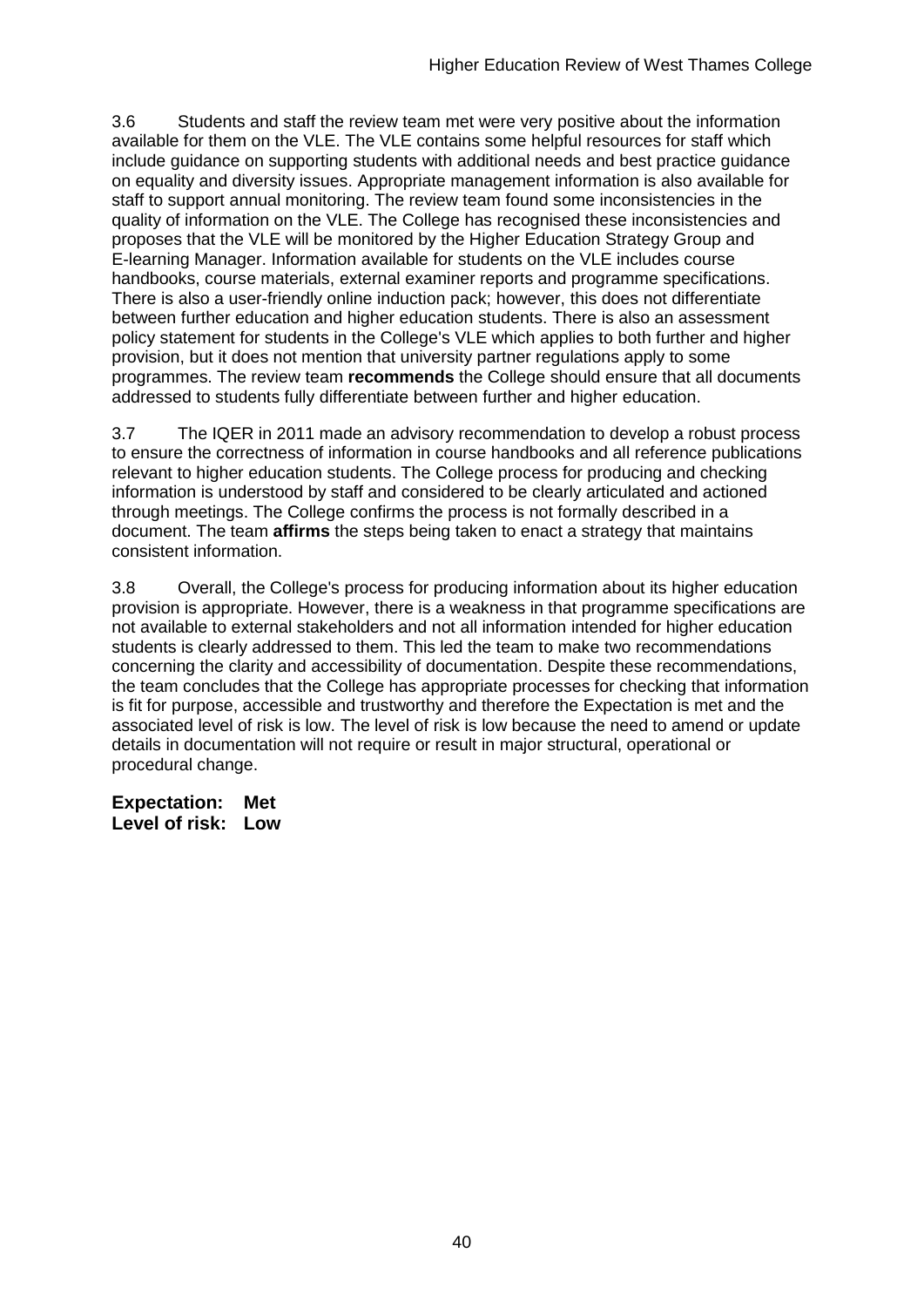## **The quality of the information about learning opportunities: Summary of findings**

3.9 In reaching its judgement, the review team matched its findings against the criteria specified in Annex 2 of the published Handbook. The Expectation is met with a low level of risk. The review team makes two recommendations in this section which relate to the following: the need to ensure that programme specifications are accessible to external stakeholders and the need to ensure that all documents addressed to students fully differentiate between further and higher education. The review team makes one new affirmation in this section which concerns the steps being taken to enact a strategy that maintains consistent information. No features of good practice are identified.

3.10 Despite the recommendation, the team concludes that overall the quality of the information about learning opportunities at the College **meets** UK expectations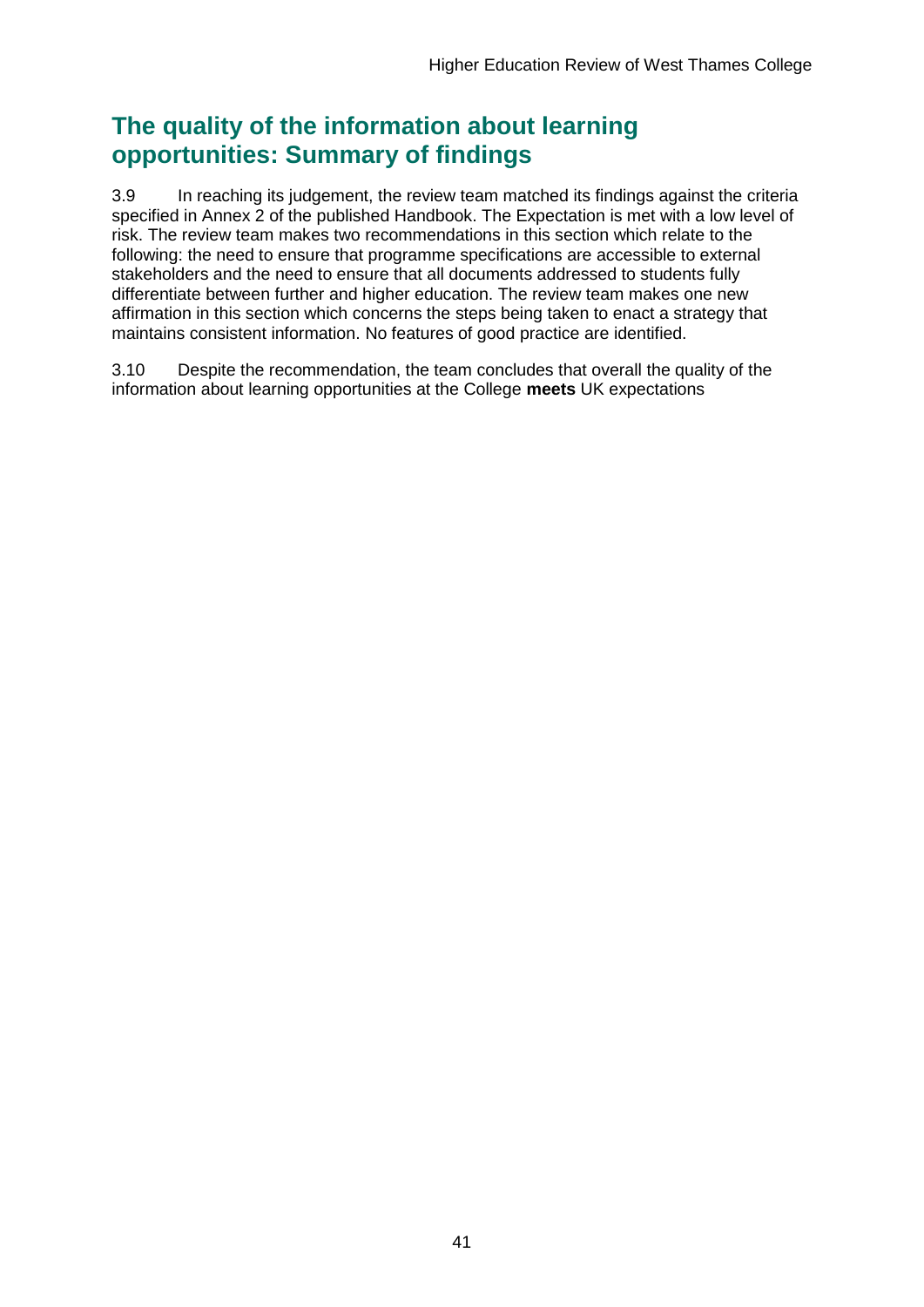## <span id="page-42-0"></span>**4 Judgement: The enhancement of student learning opportunities**

## **Expectation (Enhancement): Deliberate steps are being taken at provider level to improve the quality of students' learning opportunities.**

## **Findings**

4.1 The College is formally committed to improving its higher education provision and articulates an understanding of enhancement which is consonant with the Quality Code. Goals are defined in a Higher Education Development Plan which is drawn up annually. Committee structures are designed to combine general oversight with targeted intervention to improve the quality of learning opportunities. The College conducts focused campaigns to create an enhancement ethos and target specific areas of provision. Systems for the routine monitoring and review of provision including student feedback and external examiner reports are explicitly designed to promote reflection, improvement and the dissemination of good practice. These arrangements would enable the Expectation to be met.

4.2 The review team evaluated the effectiveness of the arrangements by examining documentary evidence including development and improvement plans, the terms of reference and minutes of committees and online learning resources. The team also held meetings with the Principal, senior and teaching staff, support staff and students.

4.3 The College's overall strategy is developed by the Senior Leadership Team in close consultation with the Corporation. A College Development Plan and Higher Education Development Plan are drawn up at the beginning of each year by the Curriculum Quality Executive Group and its Higher Education Strategy Group as the culmination of the annual monitoring process. They are approved by the Corporation.

4.4 In addition, the Senior Leadership Team target specific areas for investment, the most recent of which is e-learning and digital literacy. An e-Learning Strategy was developed in 2012; an E-Learning Development Manager and a Digital Resources and Information Lead were appointed in 2012 and 2015 respectively to drive this strategy forward.

4.5 To integrate and raise awareness of enhancement initiatives, the College pursues campaigns with easily identifiable badges. The current campaign 'Journey to Outstanding' is being supplemented by a new one on 'The T-Shaped Student' which focuses on skills and employability. Awareness of these campaigns among staff and students is high.

4.6 Formal responsibility for implementation of the development plans rests with the CQEG and Higher Education Strategy Group. A number of subgroups report to the CQEG on specific issues, including Assessment Standards and Learner Voice. These comprise relevant members of the CQEG and other stakeholders including professional services staff. There is also an Executive Team Plus Group for Teaching, Learning and Assessment on which members of the Senior Leadership Team join stakeholders including students. The College has an Executive Director for Quality and Workforce Development who has particular responsibility for the development of teaching staff and learning resources and manages the College's Human Resources, e-Learning and Quality Improvement in Teacher Education teams. The review team found that this structure enabled rapid and authoritative intervention in support of general strategy.

4.7 The College succeeded in meeting most of the objectives set in its Higher Education Development Plan for 2014-15. The College's strategic approach to enhancement is **good practice**.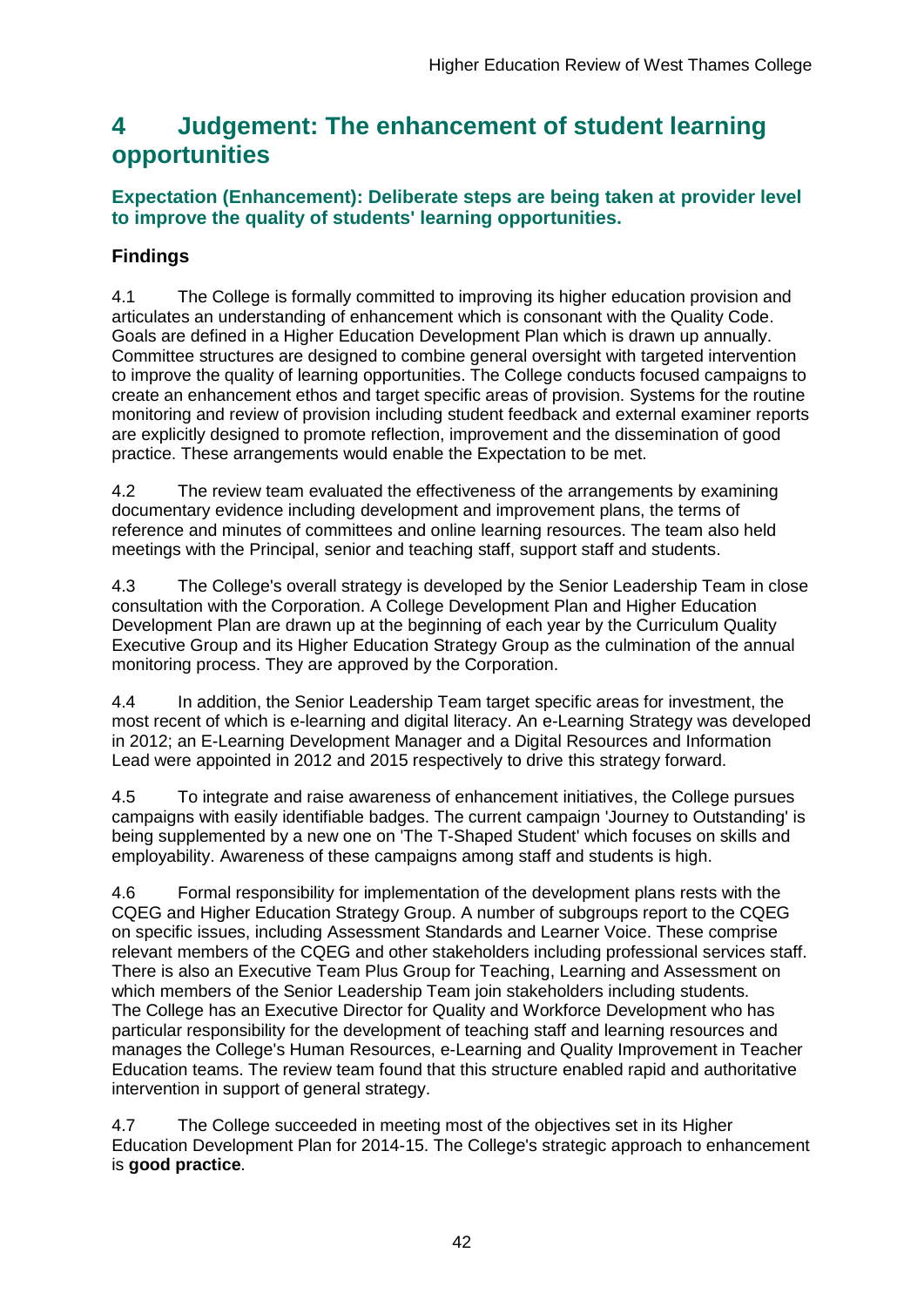4.8 Systems for the monitoring and review of provision are explicitly designed to promote reflection and enhancement through report templates and processes of scrutiny. Annual Course Review and Evaluation reports which incorporate Quality Improvement Plans feed into self-assessment reports for each curriculum area and then to a Higher Education and a College Self-Assessment Report, from which College and Higher Education Development Plans for the next year are developed. The template used for Course Review and Evaluation reports in higher education provision has recently been revised to map to the Quality Code.

4.9 Employer feedback is identified by the College as a significant driver of enhancement. The team was given evidence of consultation with employers in programme design and heard how they had inspired the 'T-Shaped Student' campaign. The review team was also told that the Quality Code was an important external driver of enhancement, with the examples of improvements in annual monitoring and lesson observation.

4.10 The results of the NSS and internal student feedback are given close attention and have demonstrably shaped initiatives such as the e-Learning strategy and provision of a common room for higher education students. The team notes that the Learner Voice subgroup of the CQEG created in 2012-13 had achieved some improvement in student feedback and representation. However, as noted in Part B of this report, higher education student engagement in committees and quality management is limited.

4.11 The review team saw clear evidence of enhancements driven by external examiner reports including the organisation of training on writing merit and distinction descriptors in Higher National assignment briefs. Management information on recruitment, success rates and leaver destinations also spurs enhancement and is used to set targets. Data is provided to the Corporation to enable it to monitor performance against key indicators. Support staff also explained to the team how they contributed to enhancement through cross-College managers' meetings including a strategic away day.

4.12 The team found evidence of the capacity to learn from others, for example through attending a higher education conference at Kingston University and (although with a further education focus) inviting speakers from Colleges rated as outstanding, and its staff development days. Recently the College has begun to encourage staff to join the Higher Education Academy and introduced an annual higher education conference for staff. However, as noted in Part B of this report, the College is recommended to articulate a strategy for staff development in a single document.

4.13 The College places a great deal of emphasis upon lesson observation as a tool and measure of enhancement, with performance being monitored closely and new or weaker staff being supported. Internal moderation of and feedback on coursework is also sampled by line managers. Overall targets for the proportion of lessons rated outstanding have been set. The Assessment and Standards subgroup of the CQEG was set up in 2012-13 to help the Quality Improvement in Teacher Education Team drive this forward. This approach is characteristic of further education but the team concluded that it was effective. The template for recording lesson observation has been revised to map to the Quality Code for 2015-16 and peer lesson observation is also being introduced.

4.14 The team explored implementation of the e-Learning Strategy at the College. One of its first targets was the VLE. Staff and students told the team that there had been very significant improvements in its design, technical operation and use and the team found that it now offered an experience comparable to a standard website. The College has introduced a bronze/silver/gold scheme for rating VLE course pages: all higher education programmes are currently rated silver with the target of becoming gold through extending resources for blended learning. Other targets in the e-Learning Strategy are the promotion of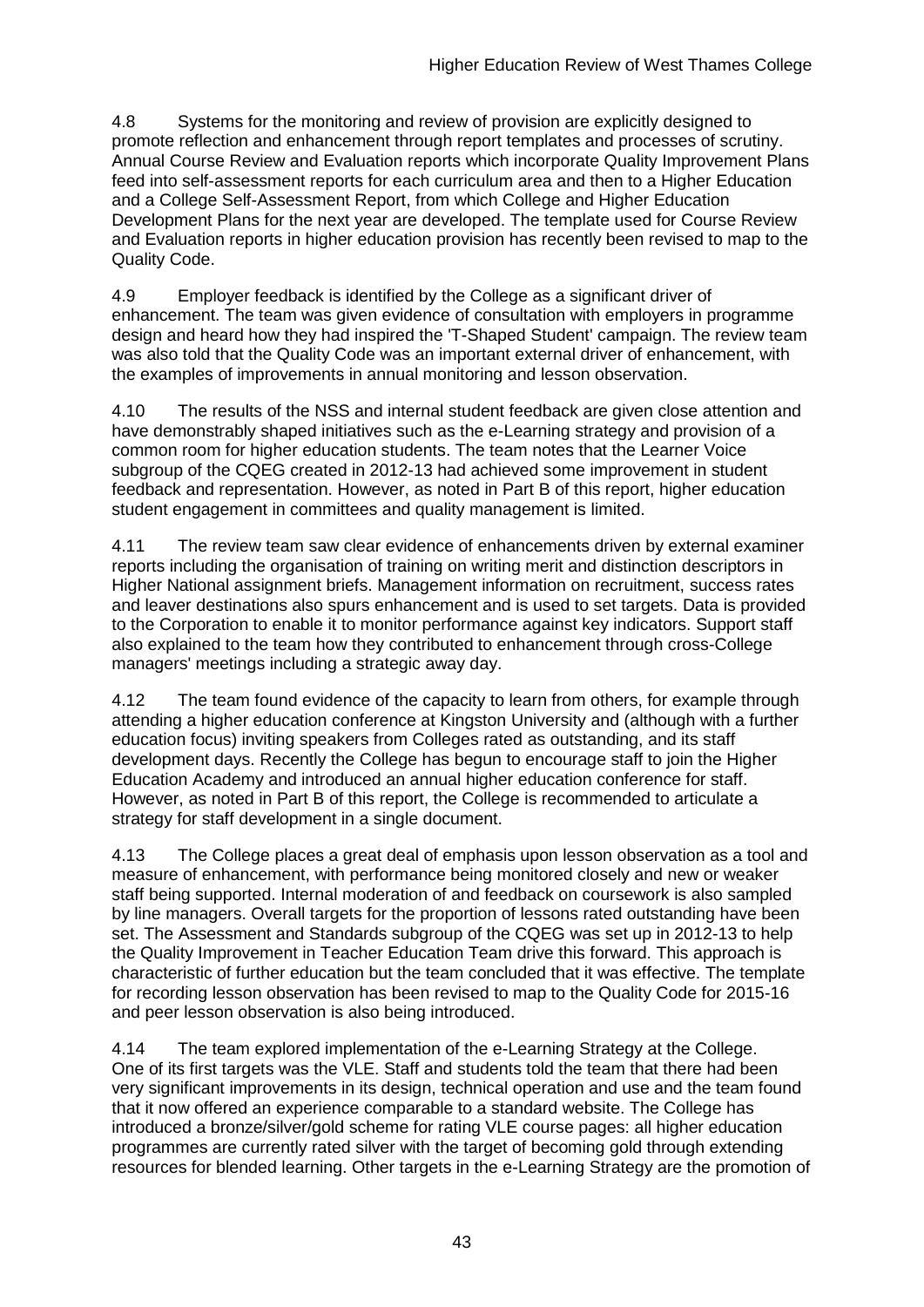digital literacy among students including guidance on how to build a professional presence in social media; the provision of a teacher's toolkit of electronic resources for teaching and assessment; and the creation of online training courses for staff and students including ones for use in induction. The review team examined these programmes and were shown a variety of electronic resources in use in current modules. A qualification in Digital Literacy for Educators is being developed. The College's development and use of resources for digital literacy and e-learning is **good practice**.

4.15 Other enhancement initiatives in higher education have focused on resources, particularly a student common room and access to facilities for independent study, and on cultivating a sense of identity for students through dedicated facilities, signage and an awards ceremony.

4.16 Overall, the review team concludes that the College takes deliberate and effective steps to enhance the quality of student learning opportunities. The strategic approach to continuous quality improvement creates an ethos of enhancement across the College. The review team therefore concludes that the Expectation is met and the associated level of risk is low.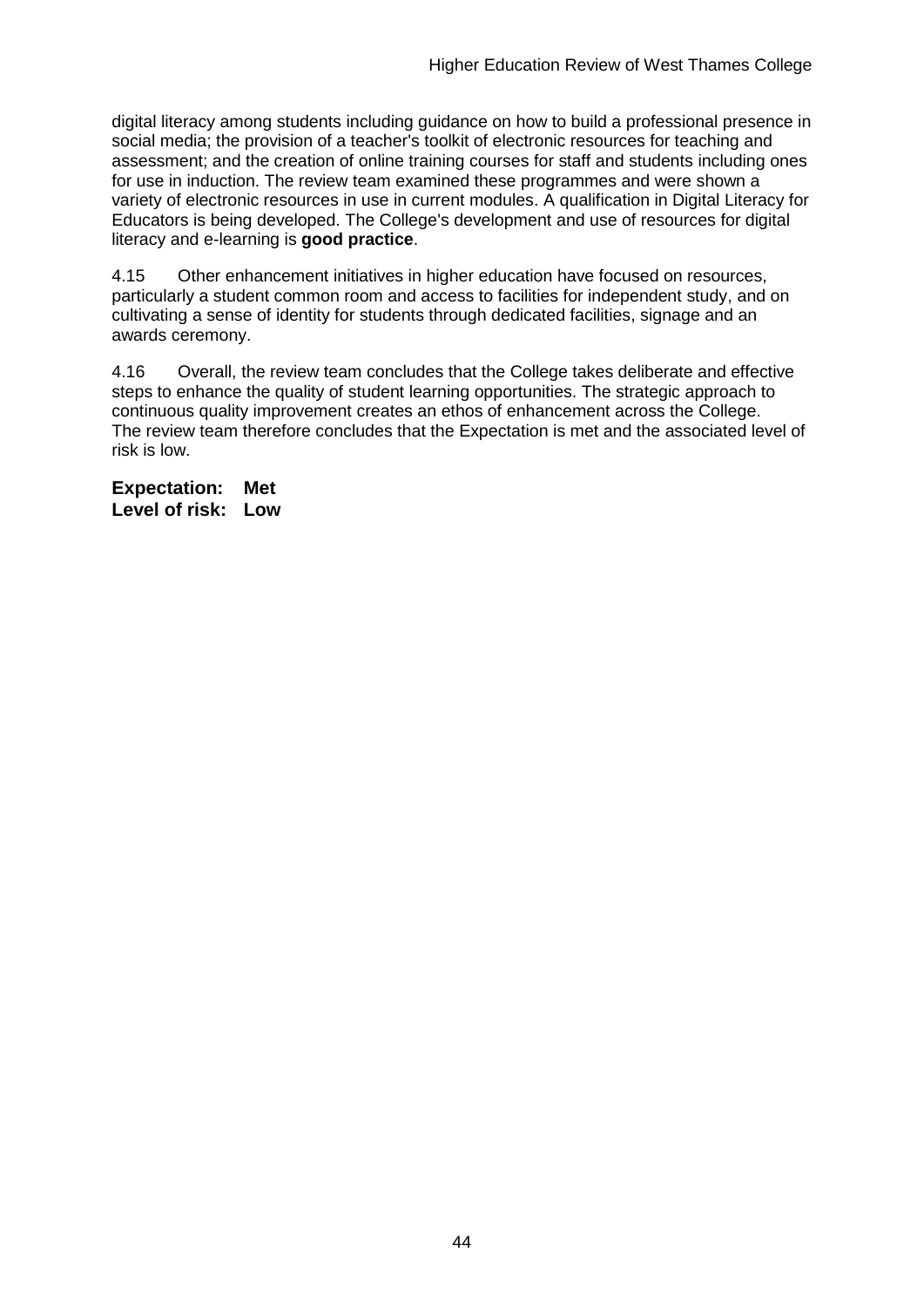## **The enhancement of student learning opportunities: Summary of findings**

4.17 In reaching its judgement about the enhancement of student learning opportunities, the review team matched its findings against the criteria specified in Annex 2 of the published Handbook. The Expectation in this area is met and the level of risk is low.

4.18 The review team identifies two areas of good practice which relate to the following: the strategic approach to enhancement and the development and use of resources for digital literacy and e-learning. The review team makes no recommendations in this area and there are no affirmations.

4.19 The review team therefore concludes that the enhancement of student learning opportunities at the College **meets** UK expectations.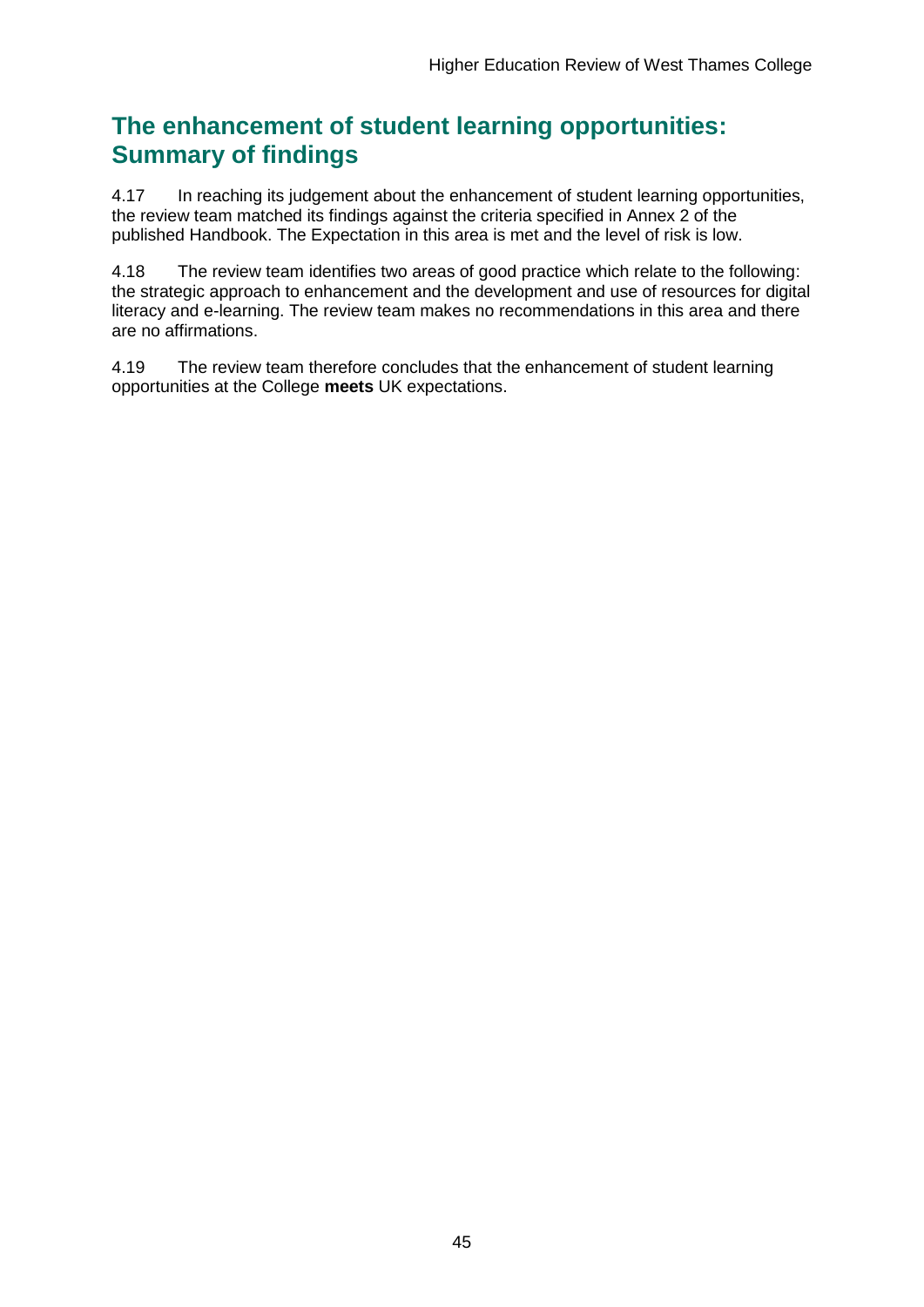## <span id="page-46-0"></span>**5 Commentary on the Theme: Digital Literacy**

## **Findings**

5.1 The Higher Education Development Plan 2014-15 and the Higher Education Strategy 2014-2016 set out the intention to further promote digital literacy skills for staff and students. Goals in the Plan include enhancing the VLE and developing staff use of tools to support independent and blended learning. In 2012 the College appointed a new e-Learning Manager and developed an e-Learning Strategy in the realisation that attention had previously been focused on the acquisition of technology rather than its use. Planning is currently underway to create phase two of this strategy to keep pace with technological advances. The College recognises that to develop students' digital literacy there is a need to develop staff. Consequently support has been provided for staff to use social media and sharing good practice in developing digital literacy took place in the higher education conference in May 2015.

<span id="page-46-1"></span>5.2 Digital literacy is being embedded in the curriculum through work-related assignments requiring students and staff to engage with a wide range of software and social media platforms. The College has also moved to making more e-resources available in its Learning Resource Centre. The use of social media is understood to be key to working successfully in some vocational areas. Consequently students on Higher National Media and Higher National Dance programmes are encouraged to use blogs for reflection, to promote their own work for employability and networking purposes and to stimulate professional collaborations. Higher National Media students use pilot feeds and video casts. Makeup students use blogs and video clips when learning about period hairstyling. Students are also able to access lecturers' own video demonstrations and use mobile phones for quizzes. Learning material on the VLE for Higher National Travel students includes e-books and video clips. Blogs are used for assessment and students build portfolios over the year to take away with them on completion of the programme. HNC Applied Biology students use quizzes for formative assessment. The team notes the enthusiasm of staff and students to fully embrace new and emerging technology, with a particular focus upon using social media to encourage collaboration, and building individual e-portfolios, which can be used after graduation to assist with gaining employment. Since the implementation of the strategy, student satisfaction has increased.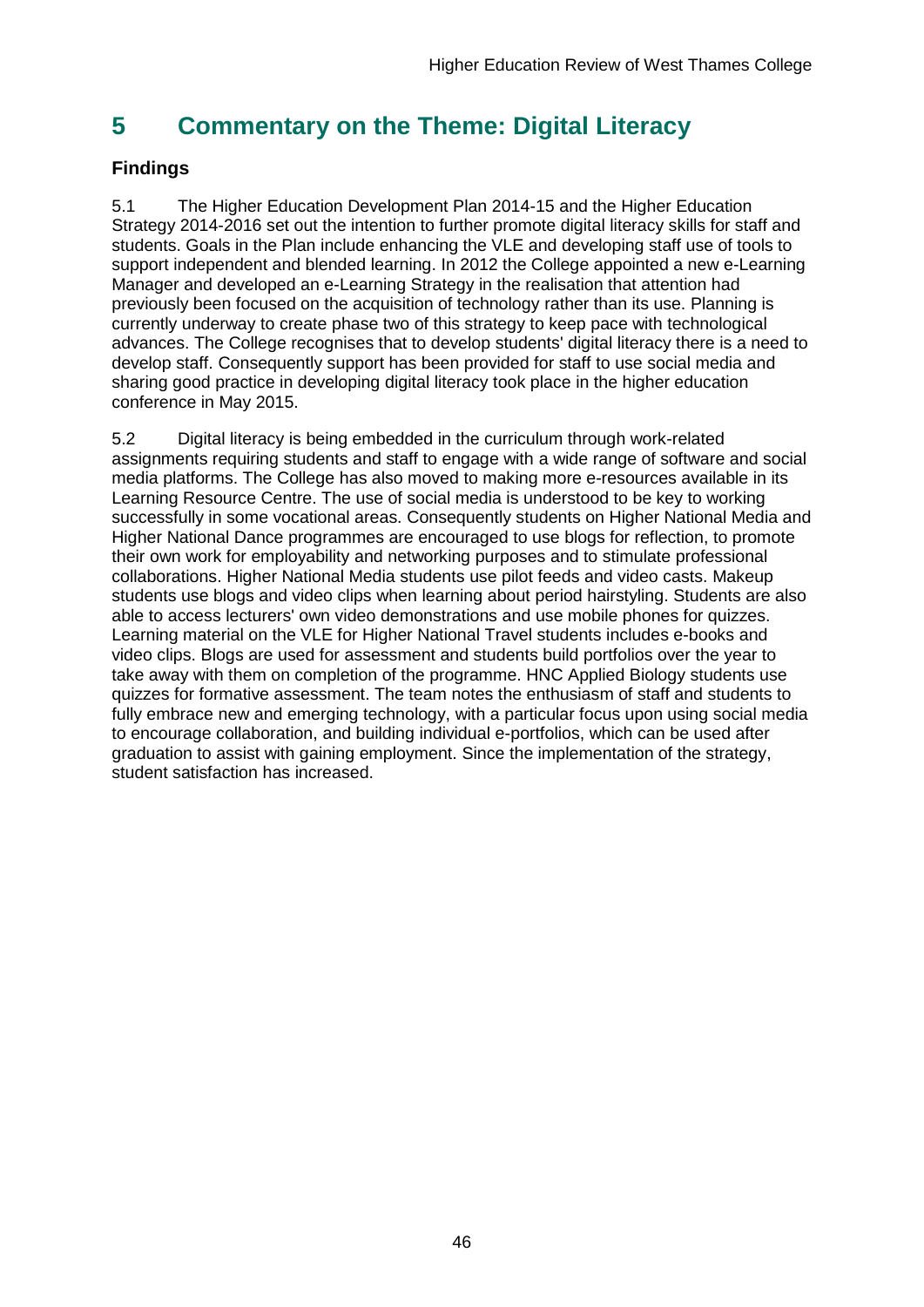## <span id="page-47-0"></span>**Glossary**

This glossary is a quick-reference guide to terms in this report that may be unfamiliar to some readers. Definitions of key operational terms are also given on pages 30-33 of the [Higher Education Review handbook.](http://www.qaa.ac.uk/publications/information-and-guidance/publication?PubID=2672)

If you require formal definitions of other terms please refer to the section on assuring standards and quality: [www.qaa.ac.uk/assuring-standards-and-quality](http://www.qaa.ac.uk/assuring-standards-and-quality)

User-friendly explanations of a wide range of terms can be found in the longer **Glossary** on the QAA website: [www.qaa.ac.uk/Pages/GlossaryEN.aspx](http://www.qaa.ac.uk/Pages/GlossaryEN.aspx)

#### **Academic standards**

The standards set by **degree-awarding bodies** for their courses (programmes and modules) and expected for their awards. See also **threshold academic standard**.

#### **Award**

A qualification, or academic credit, conferred in formal recognition that a student has achieved the intended **learning outcomes** and passed the assessments required to meet the academic standards set for a **programme** or unit of study.

#### **Blended learning**

Learning delivered by a number of different methods, usually including face-to-face and e-learning (see **[technology enhanced or enabled learning](http://www.qaa.ac.uk/AboutUs/glossary/Pages/glossary-t.aspx#t1)**).

#### **Credit(s)**

A means of quantifying and recognising learning, used by most institutions that provide higher education **programmes of study**, expressed as numbers of credits at a specific level.

#### **Degree-awarding body**

A UK [higher education provider](http://newlive.qaa.ac.uk/AboutUs/glossary/Pages/glossary-h.aspx#h2.1) (typically a [university\)](http://newlive.qaa.ac.uk/AboutUs/glossary/Pages/glossary-u-z.aspx#u4) with the power to award degrees, conferred by Royal Charter, or under Section 76 of the Further and Higher Education Act 1992, or under Section 48 of the Further and Higher Education (Scotland) Act 1992, or by Papal Bull, or, since 1999, granted by the Privy Council on advice from QAA (in response to applications for [taught degree awarding powers, research degree awarding powers or](http://newlive.qaa.ac.uk/AboutUs/DAP/Pages/default.aspx)  [university title\)](http://newlive.qaa.ac.uk/AboutUs/DAP/Pages/default.aspx).

#### **Distance learning**

A course of study that does not involve face-to-face contact between students and tutors but instead uses technology such as the internet, intranets, broadcast media, CD-ROM and video, or traditional methods of correspondence - learning 'at a distance'. See also **blended learning**.

#### **Dual award or double award**

The granting of separate awards (and certificates) for the same **programme** by two **degree-awarding bodies** who have jointly delivered the programme of study leading to them. See also **multiple award**.

#### **e-learning**

See technology enhanced or enabled learning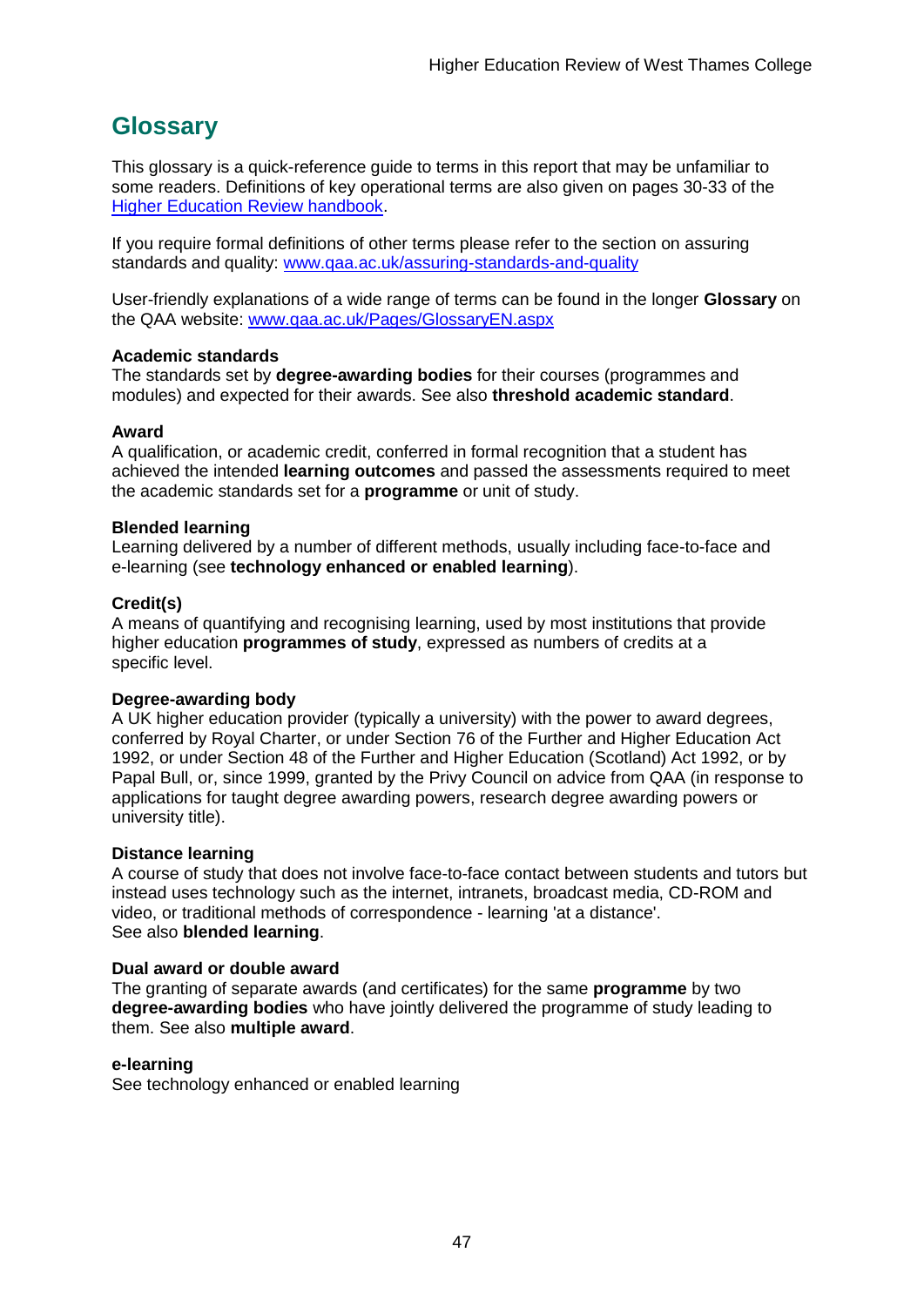#### **Enhancement**

The process by which [higher education providers](http://www.qaa.ac.uk/AboutUs/glossary/Pages/glossary-h.aspx#h2.1) systematically improve the quality of provision and the ways in which students' learning is supported. It is used as a technical term in our review processes.

#### **Expectations**

Statements in the **Quality Code** that set out what all UK [higher education providers](http://newlive.qaa.ac.uk/AboutUs/glossary/Pages/glossary-h.aspx#h2.1) expect of themselves and each other, and what the general public can therefore expect of them.

#### **Flexible and distributed learning**

A [programme](http://newlive.qaa.ac.uk/AboutUs/glossary/Pages/glossary-p.aspx#p12) or [module](http://newlive.qaa.ac.uk/AboutUs/glossary/Pages/glossary-m-o.aspx#m6) that does not require the student to attend classes or events at particular times and locations.

#### See also **distance learning**.

#### **Framework**

A published formal structure. See also **framework for higher education qualifications**.

#### **Framework for higher education qualifications**

A published formal structure that identifies a hierarchy of national qualification levels and describes the general achievement expected of holders of the main qualification types at each level, thus assisting higher education providers in maintaining academic standards. QAA publishes the following frameworks: *The Framework for Higher Education Qualifications in England, Wales and Northern Ireland* (FHEQ) and *The Framework for Qualifications of Higher Education Institutions in Scotland* (FQHEIS).

#### **Good practice**

A process or way of working that, in the view of a QAA review team, makes a particularly positive contribution to a higher education provider's management of academic standards and the quality of its educational provision. It is used as a technical term in QAA's audit and review processes.

#### **Learning opportunities**

The provision made for students' learning, including planned study, teaching, assessment, academic and personal support, and resources (such as libraries and information systems, laboratories or studios).

#### **Learning outcomes**

What a learner is expected to know, understand and/or be able to demonstrate after completing a process of learning.

#### **Multiple awards**

An arrangement where three or more **degree-awarding bodies** together provide a single jointly delivered **programme** (or programmes) leading to a separate **award** (and separate certification) of each awarding body. The arrangement is the same as for **dual/double awards**, but with three or more awarding bodies being involved.

#### **Operational definition**

A formal definition of a term, establishing exactly what QAA means when using it in reviews and reports.

#### **Programme (of study)**

An approved course of study that provides a coherent learning experience and normally leads to a qualification.